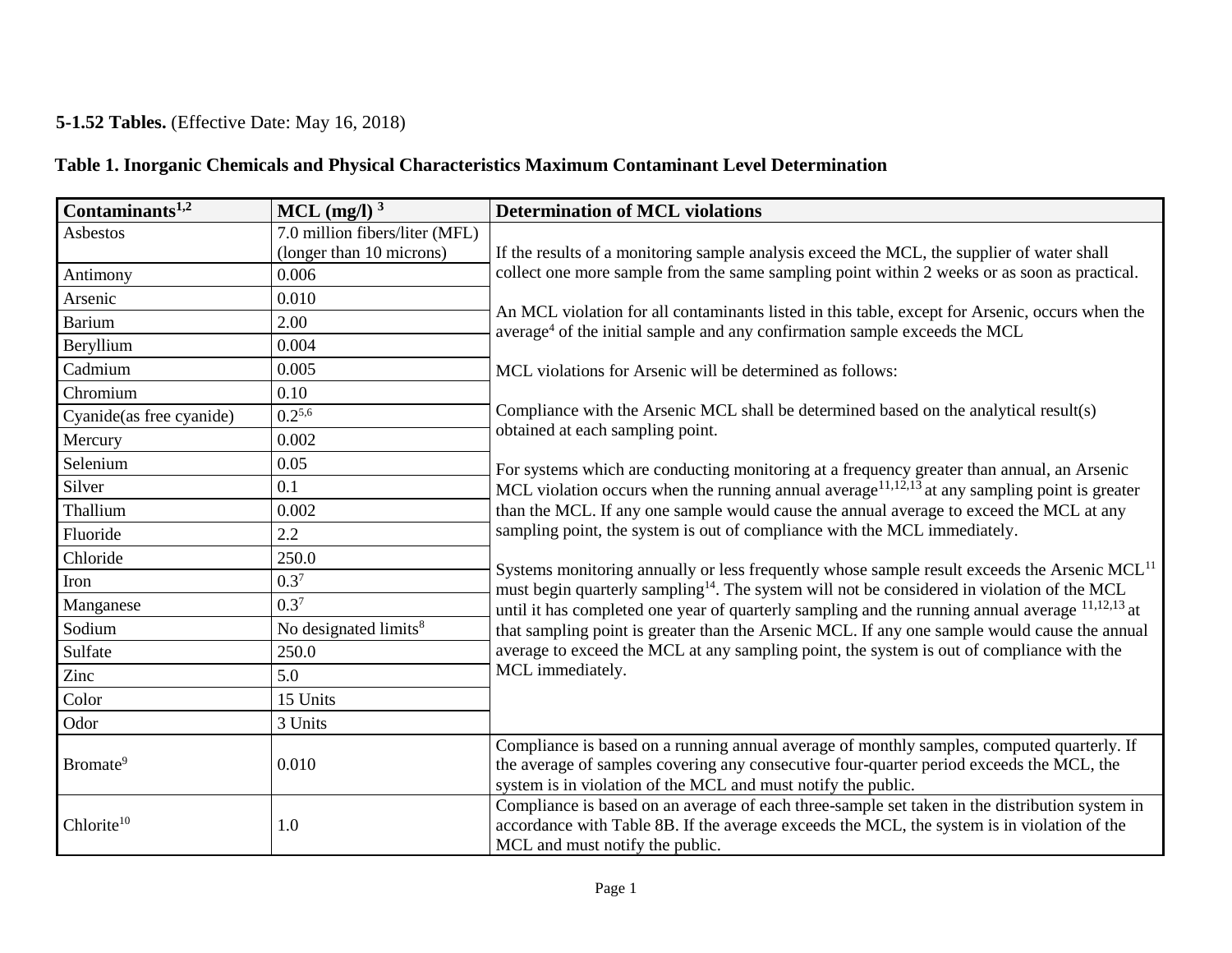#### **Table 1 (cont.)**

<sup>1</sup>If EPA Methods 200.7 or 200.9 are used, the MDLs determined when samples are analyzed by direct analysis (i.e., no sample digestion) will be higher, because they were determined using a 2x preconcentration step during sample digestion. Consider the need to preconcentrate, or the use of multiple in-furnace depositions to achieve required MDLs. For direct analysis of cadmium by Method 200.7, sample preconcentration using pneumatic nebulization may be required to achieve lower detection limits.

Preconcentration may also be required for direct analysis of antimony, lead, and thallium by Method 200.9; antimony and lead by Standard Methods 3113 B; and lead by ASTM Method D3559–90D, unless multiple in-furnace depositions are made.

<sup>2</sup>When metals or nitrate samples are collected, they may be acidified with a concentrated acid or a dilute (50% by volume) solution of the applicable concentrated acid. This acidification may be done at the laboratory rather than at the time of sampling, provided the shipping time and other instructions in Section 8.3 of EPA Methods 200.7, 200.8, or 200.9 are followed.

 $\frac{3}{\text{mg}}$ /L = milligrams per liter

<sup>4</sup>Rounded to the same number of significant figures as the MCL for the contaminant in question.

<sup>5</sup>If Ligand Exchange and Amperometry is used for cyanide analysis; either ASTM Method D6888-04 or Method OIA-1677, DW, "Available Cyanide by Flow Injection, Ligand Exchange, and Amperometry," January 2004 are approved. EPA–821–R–04–001, is available from ALPKEM, A Division of OI Analytical, P.O. Box 9010, College Station, TX 77842–9010; sulfide levels below those detected using lead acetate paper may produce positive method interferences. Samples should be tested using a more sensitive sulfide method to determine if a sulfide interference is present, and samples shall be treated accordingly.

<sup>6</sup>Cyanide samples must be adjusted with sodium hydroxide to pH 12 at the time of collection. The sample must be shipped and stored at 4  $\degree$ C or less.

<sup>7</sup>If iron and manganese are present, the total concentration of both should not exceed 0.5 mg/L. Higher levels may be allowed by the State when justified by the supplier of water.

<sup>8</sup>Water containing more than 20 mg/L of sodium should not be used for drinking by people on severely restricted sodium diets. Water containing more than 270 mg/L of sodium should not be used for drinking by people on moderately restricted sodium diets.

<sup>9</sup>Community and nontransient noncommunity water systems using ozone for disinfection or oxidation must comply with the bromate standard.

<sup>10</sup>Community and nontransient noncommunity water systems using chlorine dioxide as a disinfectant or oxidant must comply with the chlorite standard.

<sup>11</sup>Arsenic sampling results shall be reported to the nearest 0.001 mg/L.

 $12$ Any sample below the method detection limit shall be calculated at zero for the purpose of determining the annual average. If a system fails to collect the required number of samples, compliance (average concentration) will be based on the total number of samples collected.

<sup>13</sup>If confirmation samples are collected, the average of the initial sample and any confirmation samples will be used for the determination of compliance and future monitoring requirements.

<sup>14</sup>Systems are only required to conduct the increased monitoring frequency at the sampling point where the MCL was exceeded and for only the specific contaminant(s) that triggered the system into the increased monitoring frequency.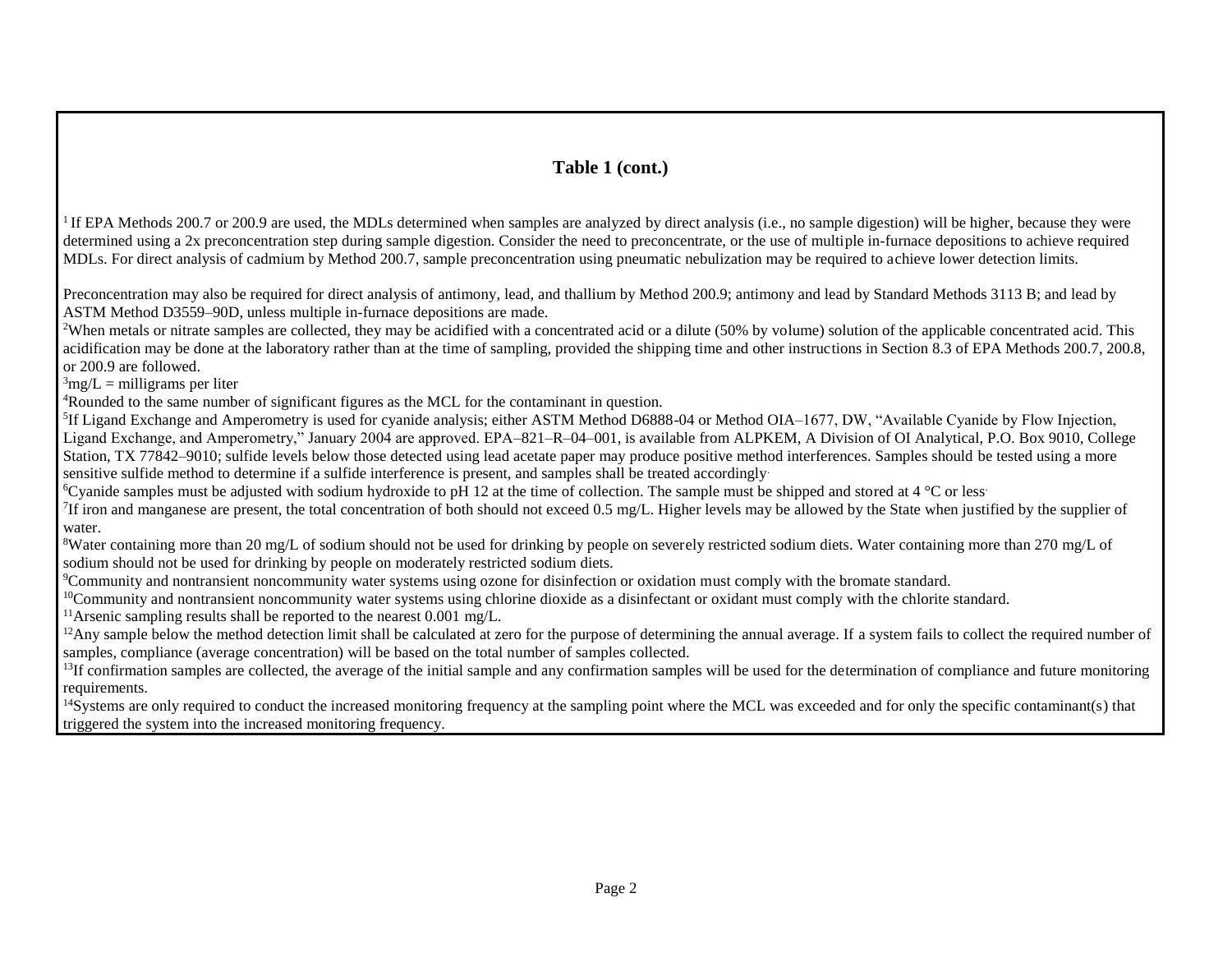| $MCL$ (mg/L)                  | <b>Determination of MCL violation</b>                                                                                                                                              |
|-------------------------------|------------------------------------------------------------------------------------------------------------------------------------------------------------------------------------|
| 10 (as Nitrogen) <sup>2</sup> | If the results of a monitoring sample analysis exceed the MCL, the                                                                                                                 |
| 1 (as Nitrogen)               | supplier of water shall collect another sample from the same                                                                                                                       |
| 10 (as Nitrogen)              | sampling point, within 24 hours of the receipt of results or as soon as<br>practical. <sup>3</sup> An MCL violation occurs when the average of the two<br>results exceeds the MCL. |
|                               |                                                                                                                                                                                    |

#### **Table 2 - Nitrate, Nitrite, Total Nitrate/Nitrite Maximum Contaminant Level Determination**

(b) a notice that nitrate levels exceed 10 mg/L and the potential health effects of exposure will be continuously posted according to the requirements of a Tier 1 notification;

(c) the State will be notified annually of nitrate levels that exceed 10 mg/L; and

(d) no adverse health effects shall result.

<sup>3</sup>Systems unable to collect an additional sample within 24 hours must issue a Tier 1 notification and must collect the

additional sample within two weeks of receiving the initial sample results.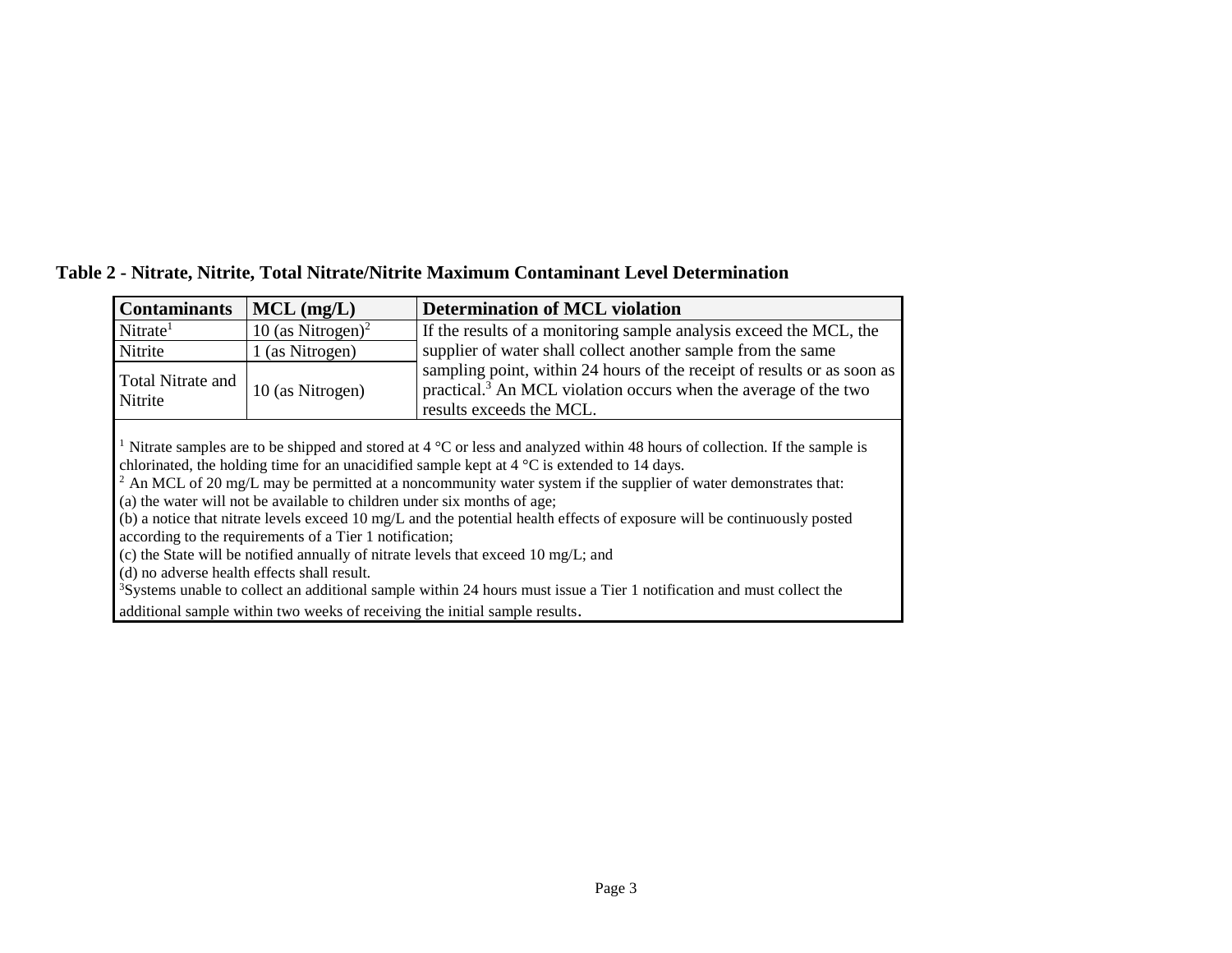| Table 3. Organic Chemicals Maximum Contaminant Level Determination |  |  |
|--------------------------------------------------------------------|--|--|
|--------------------------------------------------------------------|--|--|

| <b>Contaminants</b>                    | <b>MCL</b><br>(mg/L) | Type of water system                | <b>Determination of MCL violation</b>                                                                                                                                                                                                                                                                                                                                                                                                                                                                                                                                                                                                                                                                                                                                                                                                                                                                   |  |  |
|----------------------------------------|----------------------|-------------------------------------|---------------------------------------------------------------------------------------------------------------------------------------------------------------------------------------------------------------------------------------------------------------------------------------------------------------------------------------------------------------------------------------------------------------------------------------------------------------------------------------------------------------------------------------------------------------------------------------------------------------------------------------------------------------------------------------------------------------------------------------------------------------------------------------------------------------------------------------------------------------------------------------------------------|--|--|
| General organic chemicals              |                      | Community, NTNC and<br>Noncommunity | If the results of a monitoring sample analysis exceed the MCL, the<br>supplier of water shall collect one to three more samples from the                                                                                                                                                                                                                                                                                                                                                                                                                                                                                                                                                                                                                                                                                                                                                                |  |  |
| Principal organic contaminant (POC)    | 0.005                |                                     | same sampling point, as soon as practical, but within 30 days. An<br>MCL violation occurs when at least one of the confirming samples is                                                                                                                                                                                                                                                                                                                                                                                                                                                                                                                                                                                                                                                                                                                                                                |  |  |
| Unspecified organic contaminant (UOC)  | 0.05                 |                                     | positive <sup>1</sup> and the average of the initial sample and all confirming<br>samples exceeds the MCL.                                                                                                                                                                                                                                                                                                                                                                                                                                                                                                                                                                                                                                                                                                                                                                                              |  |  |
| Total POCs and UOCs                    | 0.1                  |                                     |                                                                                                                                                                                                                                                                                                                                                                                                                                                                                                                                                                                                                                                                                                                                                                                                                                                                                                         |  |  |
| Disinfection byproducts <sup>2,3</sup> |                      | Community and NTNC                  | For systems required to monitor quarterly, the results of all analyses<br>at each monitoring location per quarter shall be arithmetically                                                                                                                                                                                                                                                                                                                                                                                                                                                                                                                                                                                                                                                                                                                                                               |  |  |
| <b>Total trihalomethanes</b>           | 0.080                |                                     | averaged and shall be reported to the State within 30 days of the                                                                                                                                                                                                                                                                                                                                                                                                                                                                                                                                                                                                                                                                                                                                                                                                                                       |  |  |
| Haloacetic acids                       | 0.060                |                                     | public water system's receipt of the analyses. A violation occurs if<br>the average of the four most recent sets of quarterly samples at a<br>particular monitoring location (12-month locational running annual<br>average (LRAA)) exceeds the MCL. If a system collects more than<br>one sample per quarter at a monitoring location, the system shall<br>average all samples taken in the quarter at that location to determine<br>a quarterly average to be used in the LRAA calculation. If a system<br>fails to complete four consecutive quarters of monitoring,<br>compliance with the MCL will be based on an average of the<br>available data from the most recent four quarters. An MCL violation<br>for systems on annual or less frequent monitoring that have been<br>increased to quarterly monitoring as outlined in Table 9A, is<br>determined after four quarterly samples are taken. |  |  |
|                                        |                      | Transient<br>noncommunity           | Not applicable.                                                                                                                                                                                                                                                                                                                                                                                                                                                                                                                                                                                                                                                                                                                                                                                                                                                                                         |  |  |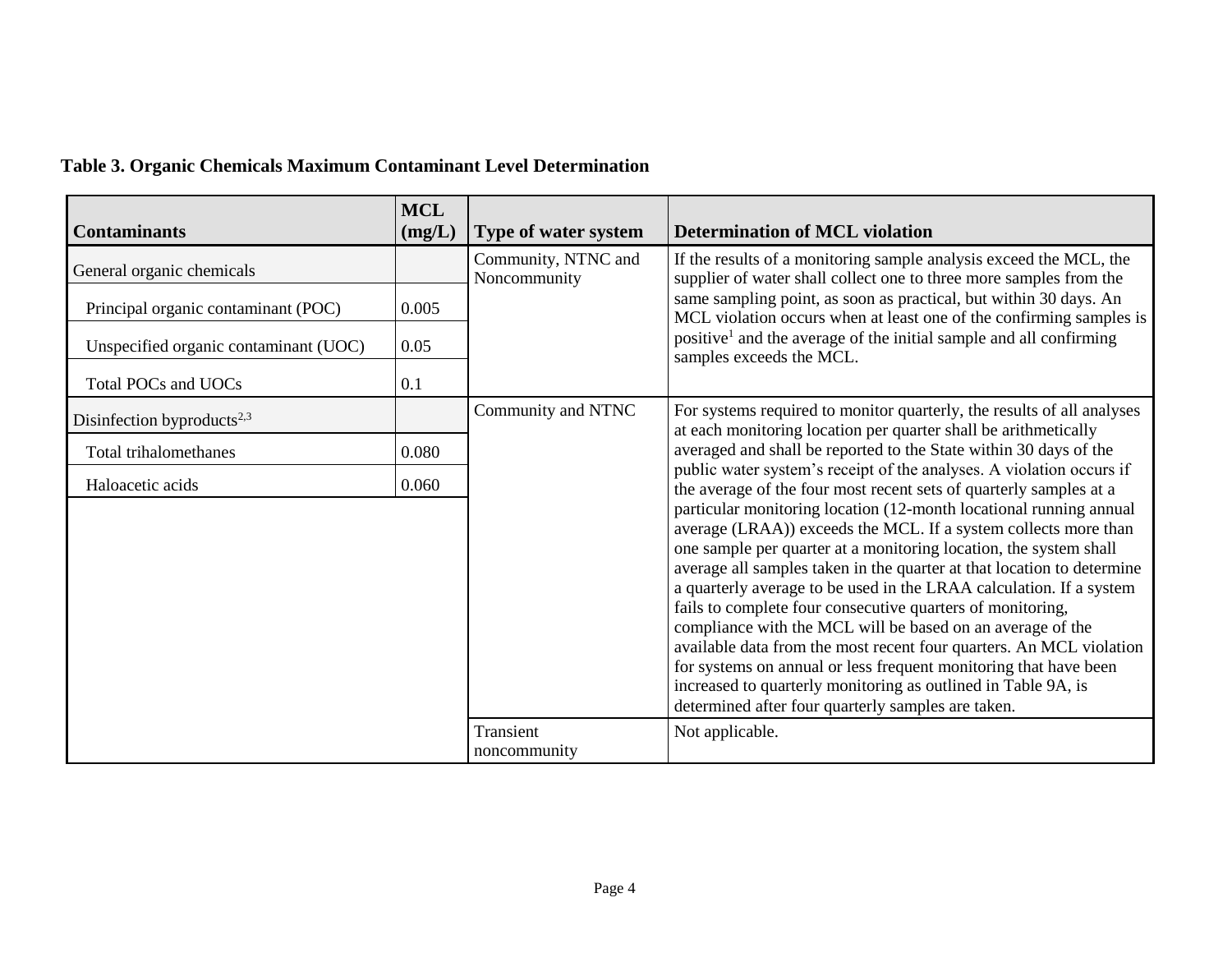| <b>Contaminants</b>                                                                                                                                                                                                                                                                                                                                                                                                                                                                     | <b>MCL</b><br>(mg/L)                                                                                                                                                                                                   | <b>Type of Water</b><br><b>System</b> | <b>Determination of MCL violation</b>                                                                                                                                                                                                                                                                                |
|-----------------------------------------------------------------------------------------------------------------------------------------------------------------------------------------------------------------------------------------------------------------------------------------------------------------------------------------------------------------------------------------------------------------------------------------------------------------------------------------|------------------------------------------------------------------------------------------------------------------------------------------------------------------------------------------------------------------------|---------------------------------------|----------------------------------------------------------------------------------------------------------------------------------------------------------------------------------------------------------------------------------------------------------------------------------------------------------------------|
| Specific Organic Chemicals                                                                                                                                                                                                                                                                                                                                                                                                                                                              |                                                                                                                                                                                                                        | Community, NTNC                       | If the results of a monitoring sample analysis exceed the MCL,                                                                                                                                                                                                                                                       |
| Alachlor<br>Aldicarb<br>Aldicarb sulfone<br>Aldicarb sulfoxide<br>Atrazine <sup>4</sup><br>Benzo(a)pyrene<br>Carbofuran<br>Chlordane<br>Di(2-ethylhexyl)phthalate<br>Dibromochloropropane(DBCP)<br>$2,4-D$<br>Dinoseb<br>Diquat<br>Endrin<br>Ethylene dibromide(EDB)<br>Heptachlor<br>Heptachlor epoxide<br>Hexachlorobenzene<br>Lindane<br>Methoxychlor<br>Methyl-tertiary-butyl-ether(MTBE)<br>Pentachlorophenol<br>Polychlorinated biphenyls (PCBs) <sup>5</sup><br>Propylene glycol | 0.002<br>0.003<br>0.002<br>0.004<br>0.003<br>0.0002<br>0.04<br>0.002<br>0.006<br>0.0002<br>0.05<br>0.007<br>0.02<br>0.002<br>0.00005<br>0.0004<br>0.0002<br>0.001<br>0.0002<br>0.04<br>0.010<br>0.001<br>0.0005<br>1.0 | and Noncommunity                      | the supplier of water shall collect one to three more samples<br>from the same sampling point, as soon as practical, but within<br>30 days. An MCL violation occurs when at least one of the<br>confirming samples is positive1 and the average of the initial<br>sample and all confirming samples exceeds the MCL. |
| Simazine<br>Toxaphene<br>$2,4,5$ -TP (Silvex)                                                                                                                                                                                                                                                                                                                                                                                                                                           | 0.004<br>0.003<br>0.01                                                                                                                                                                                                 |                                       |                                                                                                                                                                                                                                                                                                                      |
| $2,3,7,8$ -TCDD (dioxin)<br>Vinyl chloride                                                                                                                                                                                                                                                                                                                                                                                                                                              | 0.00000003<br>0.002                                                                                                                                                                                                    |                                       |                                                                                                                                                                                                                                                                                                                      |

**Table 3. Organic Chemicals Maximum Contaminant Level Determination (continued)**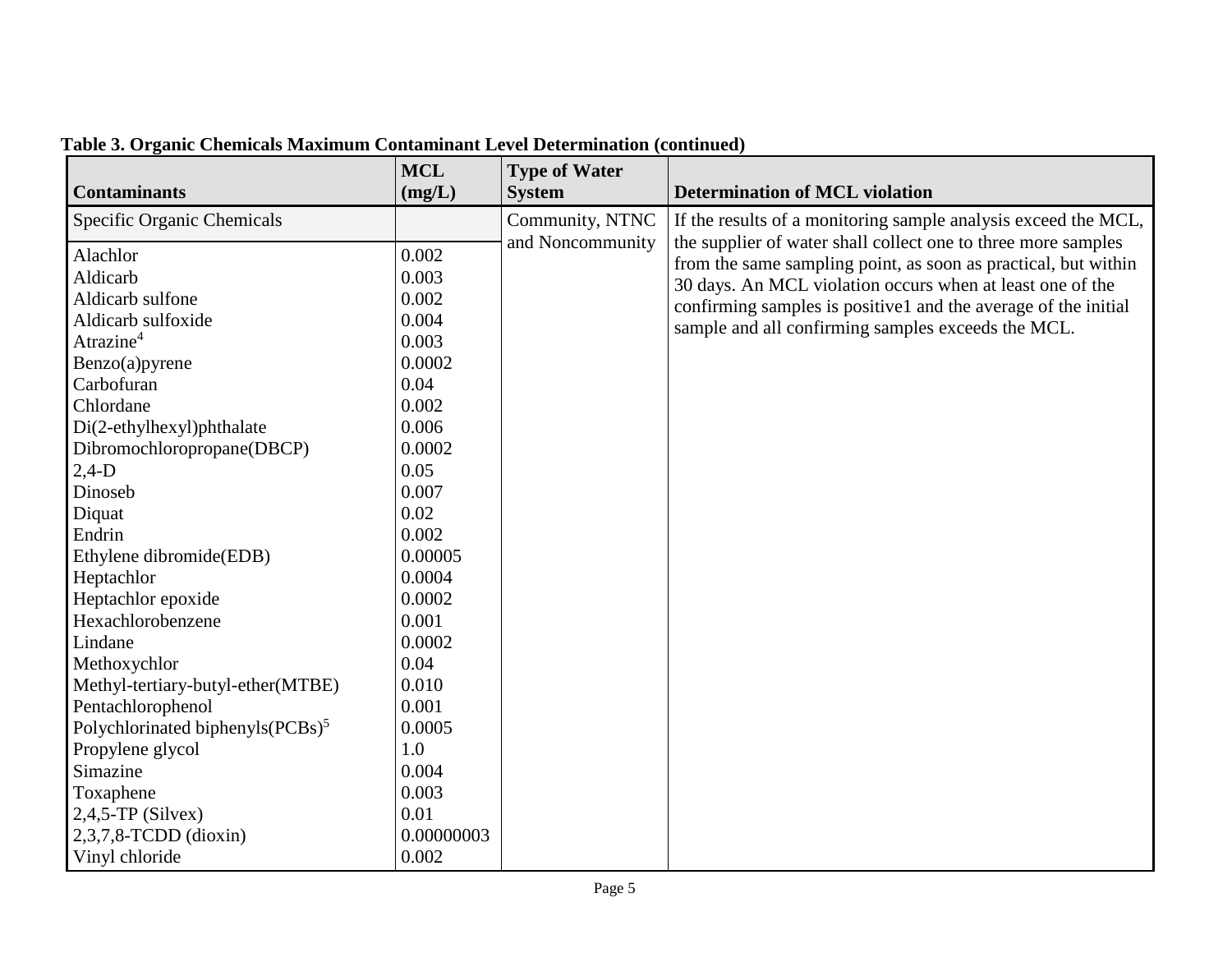#### **Table 3 (continued)**

 $<sup>1</sup>$  A sample is considered positive when the quantity reported by the State approved laboratory is greater than or equal to the method detection limit.</sup>

<sup>2</sup>For systems monitoring yearly or less frequently, the sample results for each monitoring location is considered the LRAA for that monitoring location. Systems required to conduct monitoring at a frequency that is less than quarterly shall monitor in the calendar month identified in the monitoring plan developed under section 5- 1.51(c).Compliance calculations shall be made beginning with the first compliance sample taken after the compliance date.

<sup>3</sup> Systems that are demonstrating compliance with the avoidance criteria in section 5-1.30(c), shall comply with the TTHM and HAA5 LRAA MCLs; however the LRAA MCLs are not considered for avoidance purposes. For avoidance purposes, TTHMs and HAA5s are based on a running annual average of analyses from all monitoring locations.

<sup>4</sup> Syngenta Method AG–625, "Atrazine in Drinking Water by Immunoassay," February 2001, available from Syngenta Crop Protection, Inc., 410 Swing Road, P.O. Box 18300, Greensboro, NC 27419. Telephone: 336–632–6000, may not be used for the analysis of atrazine in any system where chlorine dioxide is used for drinking water treatment. In samples from all other systems, any result for atrazine generated by Method AG–625 that is greater than one-half the maximum contaminant level (MCL) (in other words, greater than  $0.0015mg/L$  or  $1.5 \mu g/L$ ) must be confirmed using another approved method for this contaminant and should use additional volume of the original sample collected for compliance monitoring. In instances where a result from Method AG–625 triggers such confirmatory testing, the confirmatory result is to be used to determine compliance

<sup>5</sup> If PCBs (as one of seven Aroclors) are detected in any sample analyzed using EPA Method 505 or 508, the system shall reanalyze the sample using EPA Method 508A to quantitate PCBs (as decachlorobiphenyl). Compliance with the PCB MCL shall be determined based upon the quantitative results of analyses using Method 508A.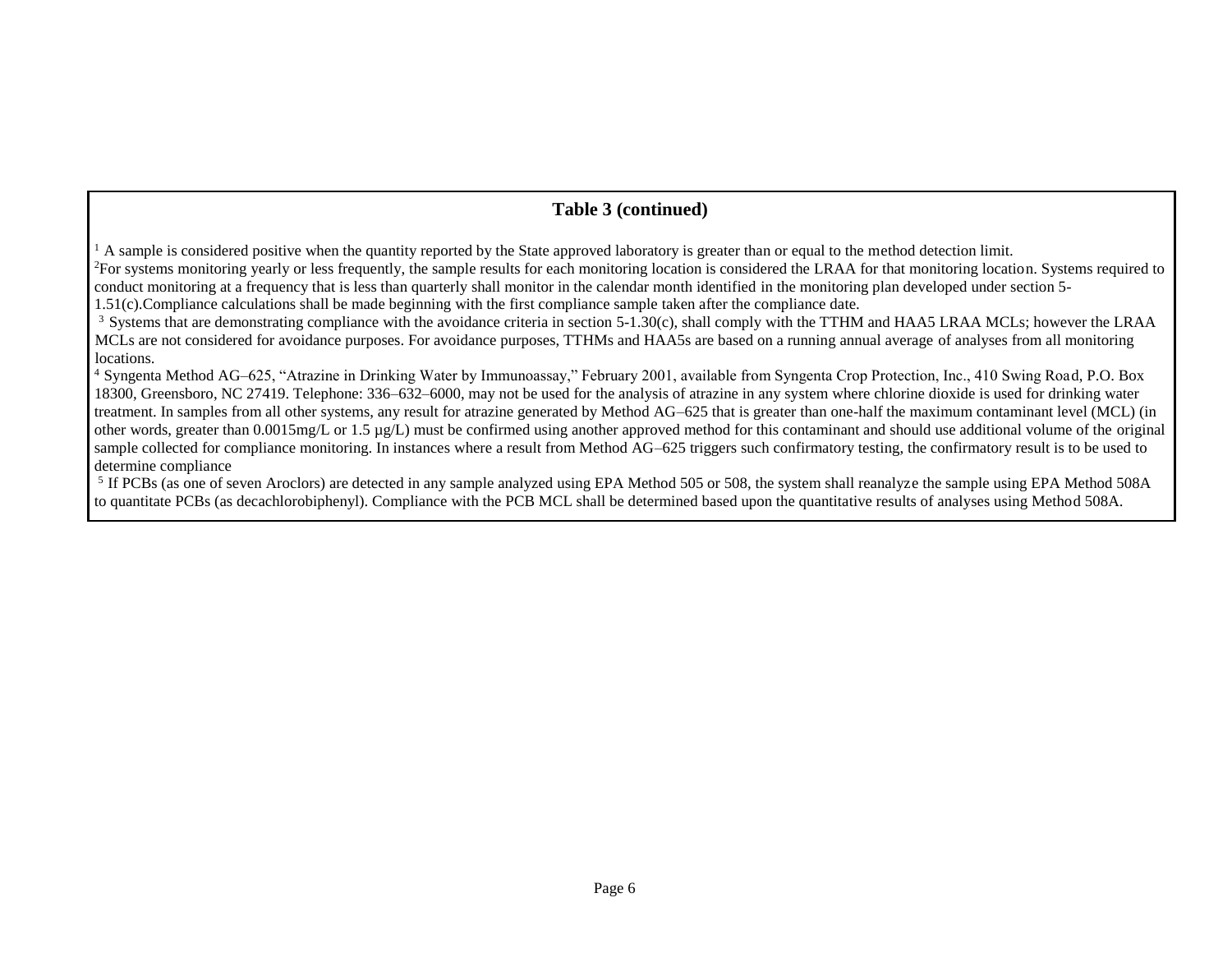| Table 3A. Maximum Residual Disinfectant Level (MRDL) Determination |  |  |  |  |  |
|--------------------------------------------------------------------|--|--|--|--|--|
|--------------------------------------------------------------------|--|--|--|--|--|

| <b>Disinfectant</b>                  | $MRDL1$ (mg/L)                     | Type of water system                                                                                      | <b>Determination of MRDL violation</b>                                                                                                                                                                                                                                                                                                                                                                                                                                                                                                                                                                                                                                        |
|--------------------------------------|------------------------------------|-----------------------------------------------------------------------------------------------------------|-------------------------------------------------------------------------------------------------------------------------------------------------------------------------------------------------------------------------------------------------------------------------------------------------------------------------------------------------------------------------------------------------------------------------------------------------------------------------------------------------------------------------------------------------------------------------------------------------------------------------------------------------------------------------------|
| Chlorine<br>Chloramines <sup>2</sup> | 4.0 (as $Cl2$ )<br>4.0 (as $Cl2$ ) | Community and NTNC<br>using chlorine or<br>chloramines as<br>disinfectant or oxidant                      | Compliance is based on a running annual arithmetic<br>average, computed quarterly, of monthly averages of all<br>samples collected by the system. If the running annual<br>average exceeds the MRDL, the system is in violation and<br>must notify the public.                                                                                                                                                                                                                                                                                                                                                                                                                |
| Chlorine Dioxide                     | $0.8$ (as $ClO2$ )                 | Community, NTNC,<br>and Transient<br>Noncommunity using<br>chlorine dioxide as<br>disinfectant or oxidant | <b>Public Health Hazard</b><br>(Acute Violation)<br>Compliance is based on daily samples collected by the<br>system. If any daily sample taken at the entrance to the<br>distribution system exceeds the MRDL, and on the<br>following day one (or more) of the three samples taken in<br>the distribution system exceeds the MRDL, the system is in<br>violation.<br><b>Nonacute Violation</b><br>Compliance is based on daily samples collected by the<br>system. If any two consecutive daily samples taken at the<br>entrance to the distribution system exceed the MRDL, and<br>all distribution system samples taken are below the MRDL,<br>the system is in violation. |
|                                      |                                    |                                                                                                           | The monitoring and MRDL requirements for chlorine and chloramines in this column apply to community or nontransient noncommunity water systems that are<br>consecutive systems that do not add a disinfectant, but deliver water that has been treated with primary or residual disinfection other than ultraviolet light.                                                                                                                                                                                                                                                                                                                                                    |

 $2$  In cases where systems switch between the use of chlorine and chloramines for residual disinfection during the year, compliance must be determined by including together all  $Cl<sub>2</sub>$  monitoring results of both chlorine and chloramines.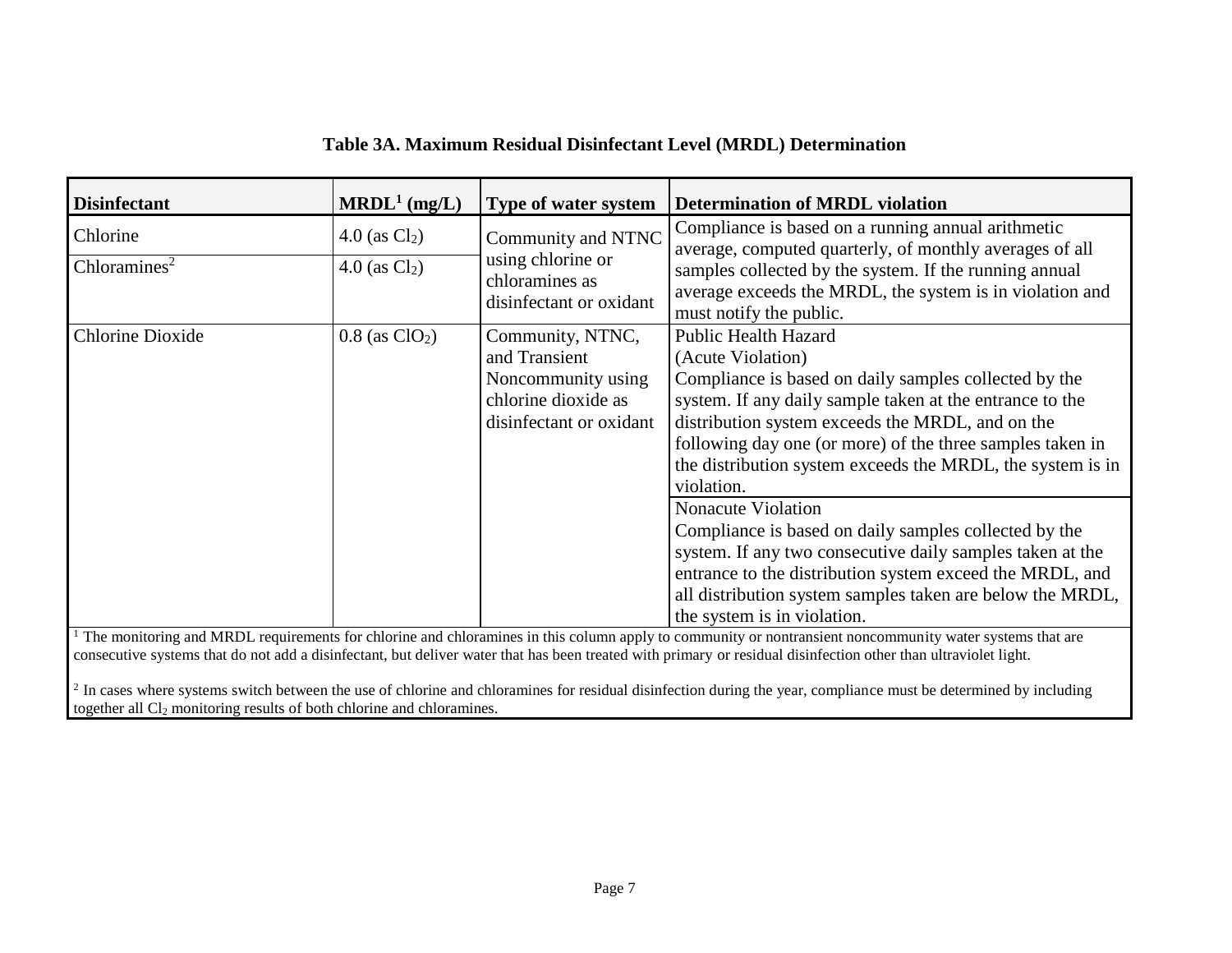#### **Table 4. Entry Point Turbidity Maximum Contaminant Level Determination for Unfiltered Systems 1,2**

| <b>Contaminant</b>                                                                             | <b>MCL</b>                              | Determination of MCL violation                                                                                                                     |
|------------------------------------------------------------------------------------------------|-----------------------------------------|----------------------------------------------------------------------------------------------------------------------------------------------------|
| Entry point turbidity (surface water and ground water<br>directly influenced by surface water) | 1 NTU $^{3,5}$<br>(Monthly)<br>Average) | A violation occurs when the average of all daily entry<br>point analyses for the month exceeds the MCL rounded<br>off to the nearest whole number. |
|                                                                                                | 5 NTU $4.5$                             | A violation occurs when the average of two consecutive<br>daily entry point analyses exceeds the MCL rounded off<br>to the nearest whole number.   |

<sup>1</sup> The requirements of this table apply to unfiltered systems that the State had determined, in writing pursuant to section 5-1.30 of this Subpart, must install filtration, until filtration is installed.

<sup>2</sup> If formazin is used for turbidity testing, styrene divinyl benzene beads (e.g., AMCO-AEPA–1 or equivalent) and stabilized formazin (e.g., Hach StablCalTMor equivalent) may be substituted for formazin.

 $3$  If the daily entry point analysis exceeds one NTU, a repeat sample must be taken as soon as practicable and preferably within one hour. If the repeat sample exceeds one NTU, the supplier of water must make State notification. The repeat sample must be used for the monthly average and the two consecutive day average.

<sup>4</sup> If the two consecutive day average exceeds the MCL, the supplier of water shall analyze for microbiological contamination at a point downstream of the first consumer, but as close to the first consumer as is feasible. The additional microbiological sample should be taken within one hour as soon as feasible after determining the two consecutive day average. The supplier of water shall report the result of this microbiological analysis to the State within 48 hours of obtaining the result. The result of this analysis shall not be used for monitoring purposes

 $5$  NTU = Nephelometric Turbidity Units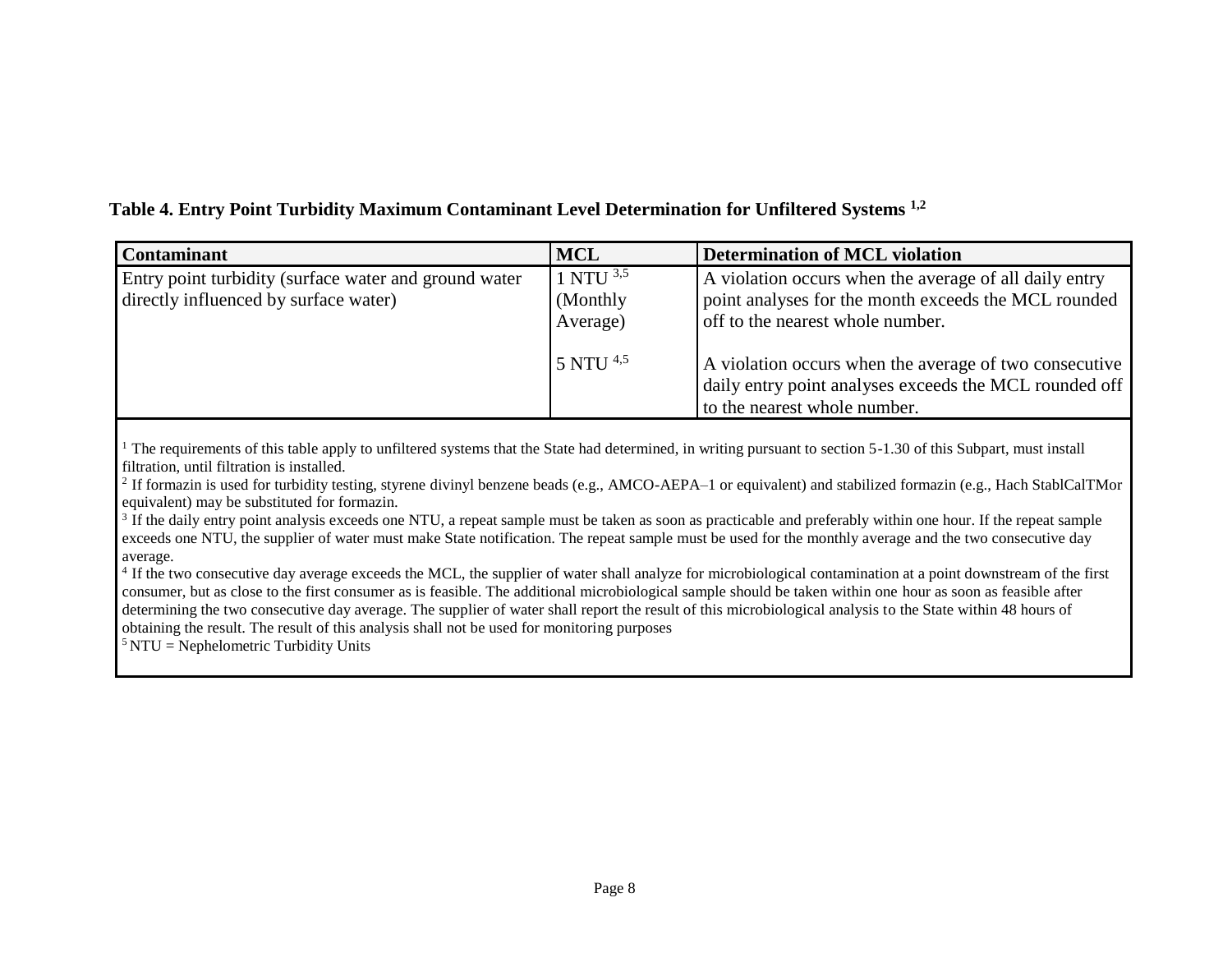|  |  | Table 4A. Surface Water Turbidity Performance Standards <sup>1</sup> |  |
|--|--|----------------------------------------------------------------------|--|
|  |  |                                                                      |  |

| <b>Contaminant</b>                       | <b>Filtration type</b>                              | <b>Performance</b><br>standard <sup>1</sup> | Determination of treatment technique violation                                                                                                                                   |                                                                                                                           |
|------------------------------------------|-----------------------------------------------------|---------------------------------------------|----------------------------------------------------------------------------------------------------------------------------------------------------------------------------------|---------------------------------------------------------------------------------------------------------------------------|
| Filtered water<br>turbidity <sup>2</sup> | Conventional<br>filtration and<br>Direct Filtration | $0.3$ NTU <sup>3,5</sup>                    | A treatment technique violation occurs if<br>more than five percent of the composite filter<br>effluent measurements taken each month<br>exceed the performance standard values. | The turbidity level of<br>representative samples of the<br>filtered water must at no time<br>exceed 1 NTU. <sup>4,5</sup> |
|                                          | Slow sand<br>filtration                             | $1.0$ NTU <sup>3</sup>                      | A treatment technique violation occurs if<br>more than five percent of the composite filter                                                                                      | The turbidity level of<br>representative samples of the                                                                   |
|                                          | Diatomaceous<br>earth filtration                    | $1.0$ NTU <sup>3</sup><br>$1.0 N T U^{3,4}$ | effluent measurements taken each month<br>exceed the performance standard values.                                                                                                | filtered water must at no time<br>exceed 5 NTU.                                                                           |
|                                          | Alternative<br>filtration                           |                                             |                                                                                                                                                                                  |                                                                                                                           |

<sup>1</sup> The standards apply to systems with surface water sources or ground water sources directly influenced by surface water.

<sup>2</sup> If formazin is used for turbidity testing, styrene divinyl benzene beads (e.g., AMCO-AEPA–1 or equivalent) and stabilized formazin (e.g., Hach StablCalTMor equivalent) may be substituted for formazin.

<sup>3</sup> NTU= Nephelometric Turbidity Unit

<sup>4</sup> The performance standard applies to alternative filtration technologies capable of complying with requirement of section 5-1.30(b) of this Subpart as

demonstrated to the department by pilot studies, unless the department sets a turbidity performance standard for a specific system.

<sup>5</sup> If the combined filter effluent turbidity exceeds 1 NTU, the system must consult with the State in accordance with section 5-1.78(d)(3) of this Subpart.

#### **Table 5. Distribution System Turbidity Maximum Contaminant Level Determination**

| Contaminant   MCL | Determination of MCL violation                                                                                                |
|-------------------|-------------------------------------------------------------------------------------------------------------------------------|
| Distribution      | $\vert$ 5 NTU $\vert$ A violation occurs when the monthly average of the results of all distribution samples collected in any |
| point turbidity   | calendar month exceeds the MCL rounded off to the nearest whole number.                                                       |
|                   |                                                                                                                               |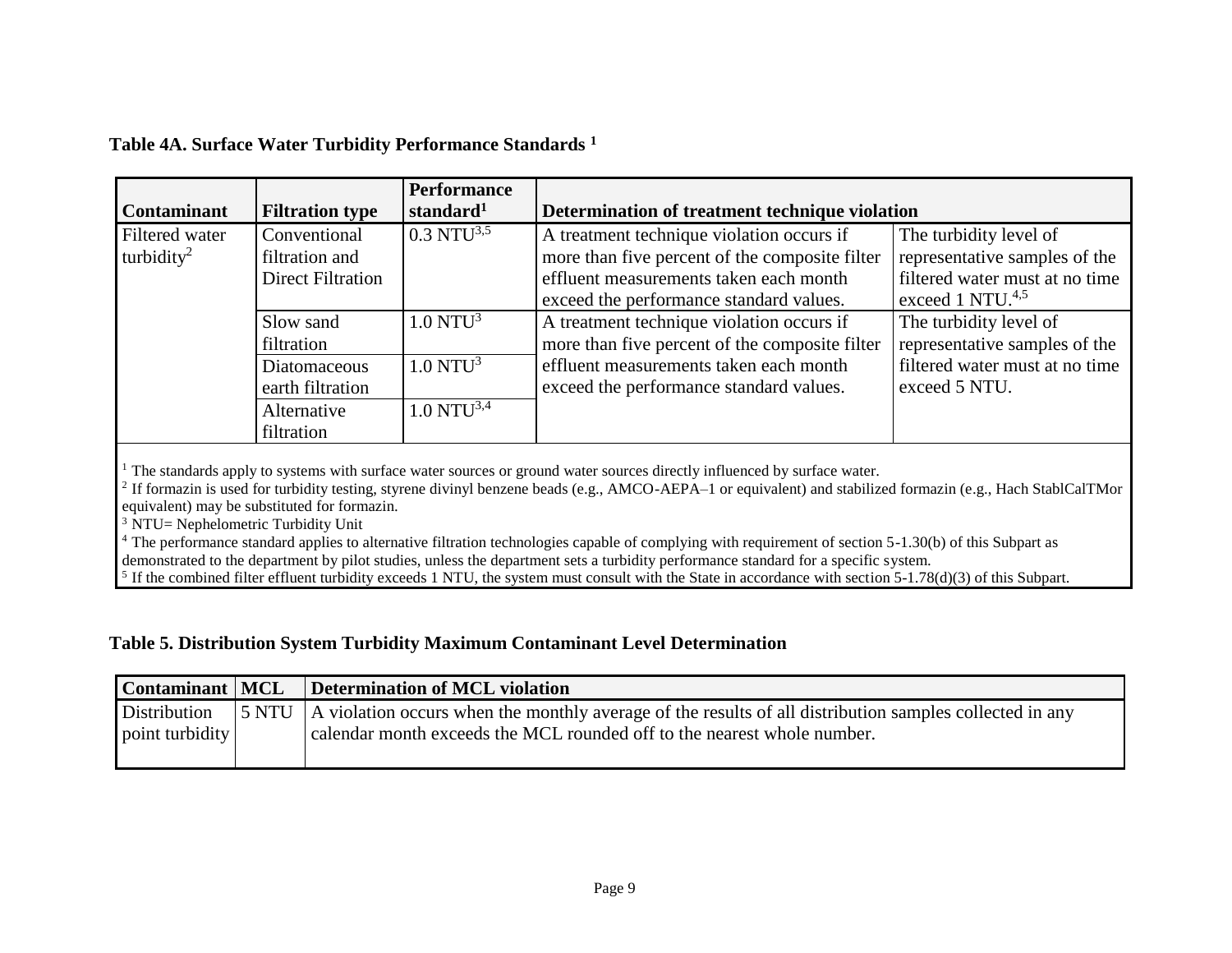**Table 6. Microbiological Contaminants Maximum Contaminant Level (MCL)/Treatment Technique Trigger (TTT)/ Treatment Technique Violation (TTV) Determination<sup>1</sup>**

| Contaminant/<br><b>Trigger/Violation</b> | <b>Sample</b><br><b>Location</b> | <b>MCL</b><br>or TTT<br>or TTV | <b>Performance Standard</b>       | <b>Determination of MCL/TTV and TTT</b>                                                                                                                                                                                                                                                                           |
|------------------------------------------|----------------------------------|--------------------------------|-----------------------------------|-------------------------------------------------------------------------------------------------------------------------------------------------------------------------------------------------------------------------------------------------------------------------------------------------------------------|
|                                          |                                  | $TTT^3$                        | No positive sample <sup>4,5</sup> | A Level 1 TTT occurs at systems collecting 40 or more samples per<br>month when more than 5.0 percent of the samples are total coliform<br>positive                                                                                                                                                               |
|                                          |                                  | TTT <sup>3</sup>               |                                   | A Level 1 TTT occurs at systems collecting less than 40 samples per<br>month when two or more samples are total coliform positive.                                                                                                                                                                                |
| Total coliform <sup>2</sup>              |                                  | $TTT^3$                        |                                   | A Level 1 TTT occurs at any system that fails to collect every<br>required repeat sample after any single total coliform positive<br>sample.                                                                                                                                                                      |
|                                          | Distribution<br>Sample           | TTT <sup>6</sup>               |                                   | A Level 2 TTT occurs at any system that has a second Level 1<br>trigger within a rolling 12-month period, unless the State has<br>determined a likely reason that the samples that caused the first<br>Level 1 TTT were total coliform positive and has established that<br>the system has corrected the problem. |
| Escherichia coli<br>$(E. \text{ coli})$  | <b>Sites</b>                     | MCL/<br>$TTT^{4,6}$            | No positive sample <sup>5,7</sup> | An MCL violation and Level 2 TTT occurs when a total coliform<br>sample is positive for E. coli and a repeat total coliform sample is<br>positive.                                                                                                                                                                |
|                                          |                                  |                                | MCL/<br>$TTT^{4,6}$               | No positive sample <sup>5,7</sup>                                                                                                                                                                                                                                                                                 |
|                                          |                                  | MCL/<br>$TTT^{4,6}$            |                                   | An MCL violation and Level 2 TTT occurs when a total coliform<br>sample is positive for total coliform but negative for E. coli and a<br>repeat total coliform positive sample is not analyzed for E. coli.                                                                                                       |
|                                          |                                  | MCL/<br>$TTT^{4,6}$            |                                   | An MCL violation occurs when a system fails to collect every<br>required repeat sample after any E. coli positive routine sample.                                                                                                                                                                                 |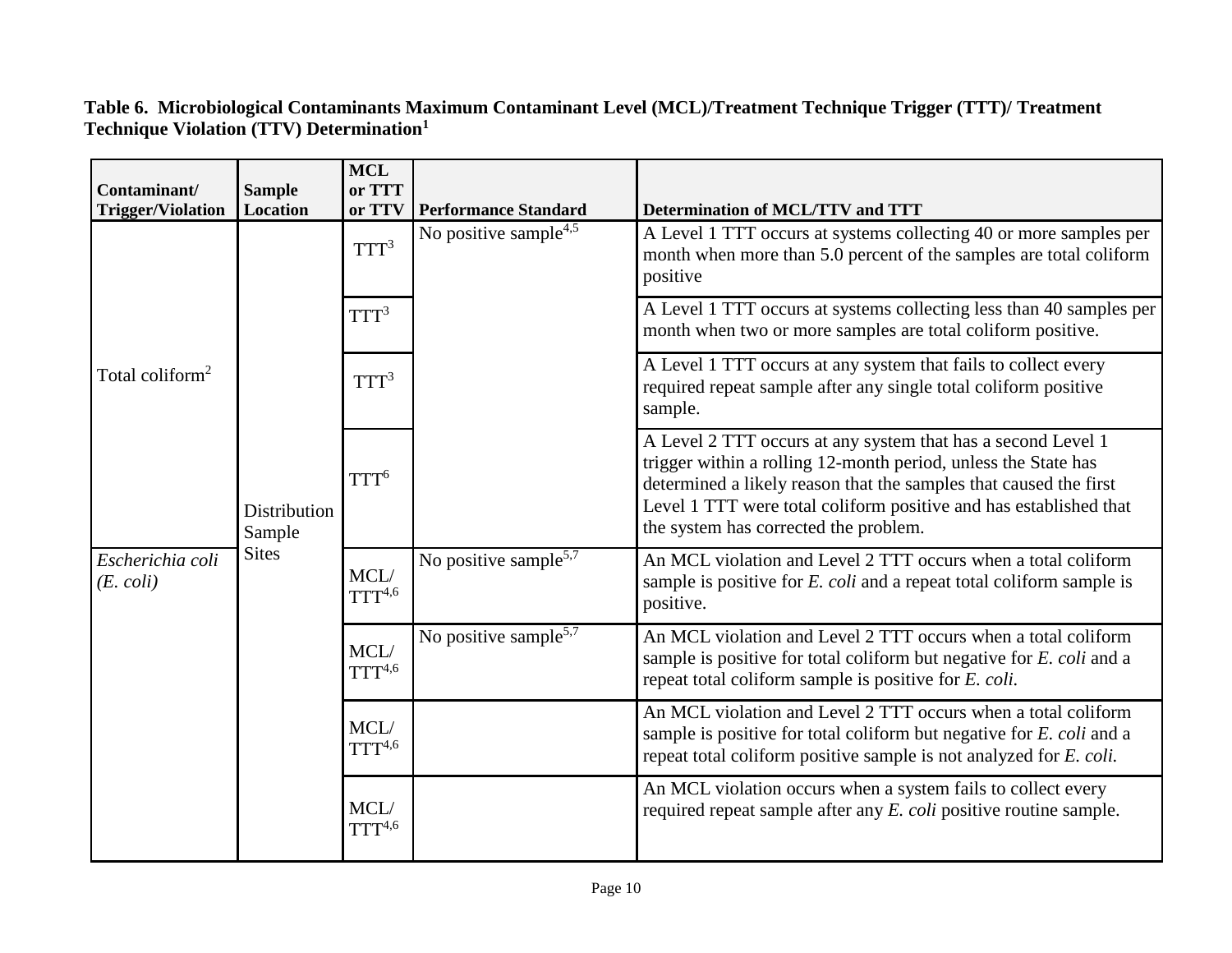| Contaminant/<br><b>Trigger/Violation</b>                                           | <b>Sample</b><br>Location                              | <b>MCL</b><br>or TTT<br>or TTV | <b>Performance Standard</b>                                                                                     | <b>Determination of MCL/TTV and TTT</b>                                                                                                                                                                                                                                                                                                                                                                |
|------------------------------------------------------------------------------------|--------------------------------------------------------|--------------------------------|-----------------------------------------------------------------------------------------------------------------|--------------------------------------------------------------------------------------------------------------------------------------------------------------------------------------------------------------------------------------------------------------------------------------------------------------------------------------------------------------------------------------------------------|
| Fecal indicator:<br><i>E. coli, and/or</i><br>enterococci,<br>and/or coliphage $8$ | Untreated<br>Water from<br>a Ground<br>Water<br>Source | <b>TTV</b>                     | No fecal indicator in<br>samples collected from raw<br>source water from a ground<br>water source. <sup>9</sup> | A TTV occurs when a raw water sample is positive for the fecal<br>indicator contaminant and system does not provide and document,<br>through process compliance monitoring, 4-log virus treatment<br>during peak flow at first customer. If repeat sampling of the raw<br>water is directed by the State and all additional samples are negative<br>for fecal indicator, there is no TTV. <sup>9</sup> |
| Other trigger or<br>violation                                                      |                                                        | TTV <sup>4</sup>               |                                                                                                                 | A TTV occurs when a system exceeds a TTT and then fails to<br>conduct the required assessment or corrective actions.                                                                                                                                                                                                                                                                                   |
|                                                                                    |                                                        | TTV <sup>4</sup>               |                                                                                                                 | A TTV occurs when a seasonal system fails to complete a State-<br>approved start-up procedure prior to serving water to the public.                                                                                                                                                                                                                                                                    |

<sup>1</sup>All samples collected in accordance with Table 11 footnotes 1 and 2 and Table 11B of this section and samples collected in accordance with subdivision 5-1.51(g) of this Subpart shall be included in determining compliance with the MCL, TTT, and/or TTV unless any of the samples have been invalidated by the State.

<sup>2</sup>Total coliform method additions or modifications to approved methods:

- For total coliform (TC) samples collected from untreated surface water or GWUDI sources, the time from sample collection to initiation of analysis may not exceed 8 hours and the samples must be held below 10 degrees C during transit to the laboratory. For other TC samples, the time from collection to initiation of analysis may not exceed 30 hours. Systems are encouraged, but not required, to hold TC samples below 10 degrees C during transit.
- If the Total Coliform Fermentation Technique using standard methods 9221A or B is used, and if inverted tubes are used to detect gas production, the media should cover these tubes at least one half to two-thirds after the sample is added. Also, no requirement exists to run the completed phase on 10 percent of all TCpositive confirmed tubes. Additionally, lactose broth, as commercially available, may be used in lieu of lauryl tryptose broth, if the system conducts at least 25 parallel tests between this medium and lauryl tryptose broth using the water normally tested, and this comparison demonstrates that the false-positive rate and false-negative rate for TC, using lactose broth, is less than 10 percent.
- If Membrane Filter Technique Standard Methods 9222A, B, and optionally C are used, MI agar also may be used. Verification of colonies is not required.
- If the Standard Methods Presence-Absence (P-A) Coliform Test, 9221D is used, six-times formulation strength may be used if the medium is filter-sterilized rather than autoclaved.
- If the Total Coliform Membrane Filter Technique, Standard Methods 9222 A, B, C is used, MI agar also may be used. Verification of colonies is not required.
- For any TC testing it is strongly recommended that laboratories evaluate the false-positive and negative rates for the method(s) they use for monitoring TC. Laboratories are also encouraged to establish false-positive and false-negative rates within their own laboratory and sample matrix (drinking water or source water) with the intent that if the method they choose has an unacceptable false-positive or negative rate, another method can be used. It is suggested that laboratories perform these studies on a minimum of 5% of all TC-positive samples, except for those methods where verification/ confirmation is already required. Methods for establishing false-positive and negative-rates may be based on lactose fermentation, the rapid test for β-galactosidase and cytochrome oxidase, multi-test identification systems, or equivalent confirmation tests. False-positive and false-negative information is often available in published studies and/or from the manufacturer(s).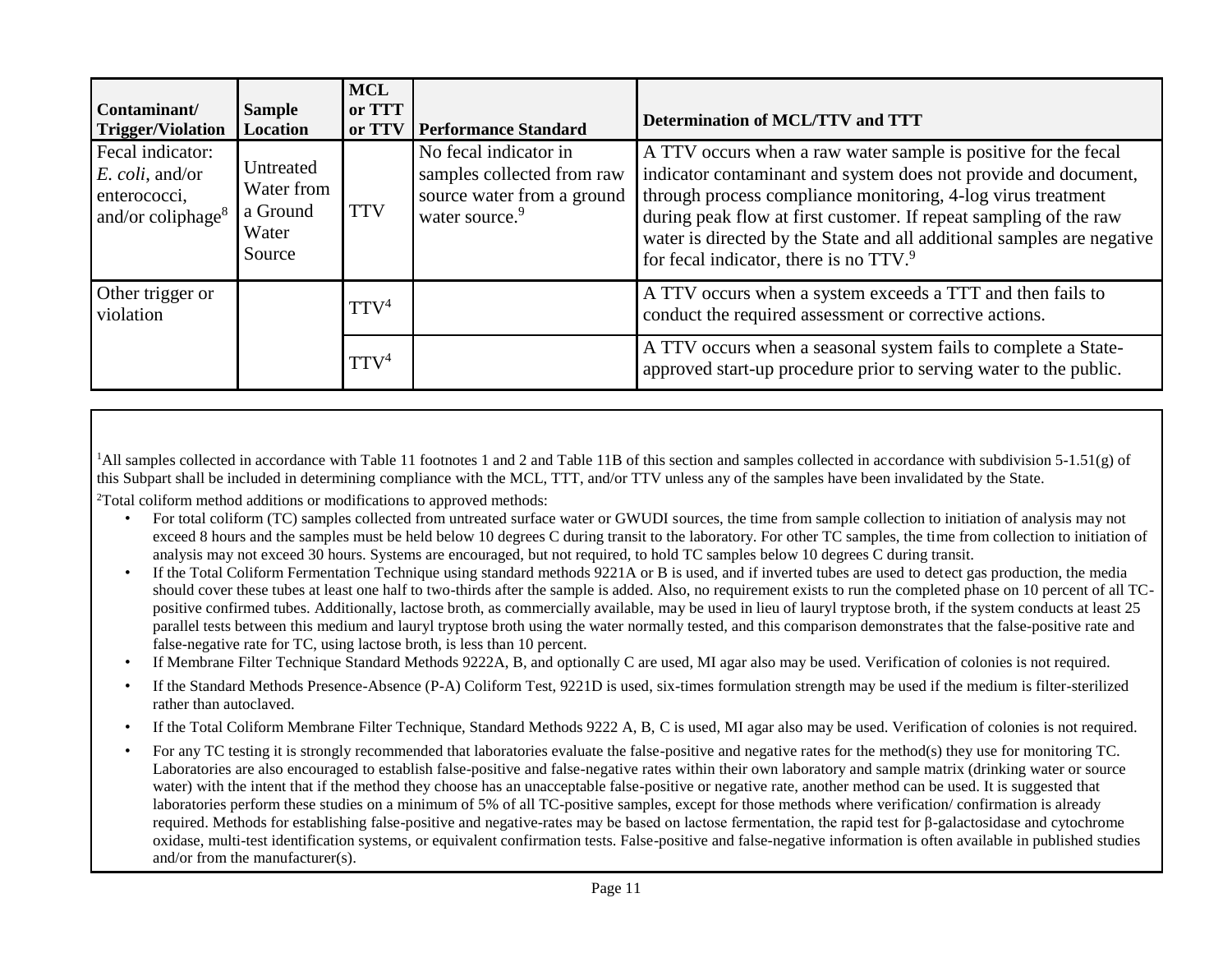#### **Table 6 (cont.)**

<sup>3</sup>The system must complete a Level 1 assessment as soon as practical after exceeding any Level 1 TTT. The system must submit the completed Level 1 assessment form to the State within 30 days after the system learns that it has exceeded a trigger. Corrective actions shall be addressed in accordance with section 5-1.71(e) of this Subpart

<sup>4</sup>See Table 13 for public notification requirements

<sup>5</sup>If any total coliform or *E. Coli* sample is positive, repeat samples must be collected in accordance with Table 11B of this section.

<sup>6</sup>A Level 2 assessment must be completed within 30 days after the system learns that it has exceeded a trigger. Corrective actions shall be addressed in accordance with section 5-1.71(e) of this Subpart.

 $^7$ For notification purpose, an E. coli MCL violation in the distribution system is a public health hazard requiring Tier 1 notification. At a ground water system, Tier 1 notification is required after initial detection of *E. coli* or other fecal indicator in raw source water, if the system does not provide 4-log virus treatment and process compliance monitoring, even if not confirmed with additional sampling.

<sup>8</sup>For any fecal indicator sample collected as described in section 5-1.52, Table 6, the time from sample collection to initiation of analysis may not exceed 30 hours. The system is encouraged but is not required to hold samples below 10 °C during transit.

<sup>9</sup>If raw water source sample is fecal indicator positive, the water system, in consultation with the State, may collect an additional 5 samples within 24 hours at each source that tested fecal indicator positive. If none of the additional samples are fecal indicator positive, then there is no TTV. Note that Tier 1 notification must be made after the initial raw water fecal indicator positive sample, even if it is not confirmed with additional sampling.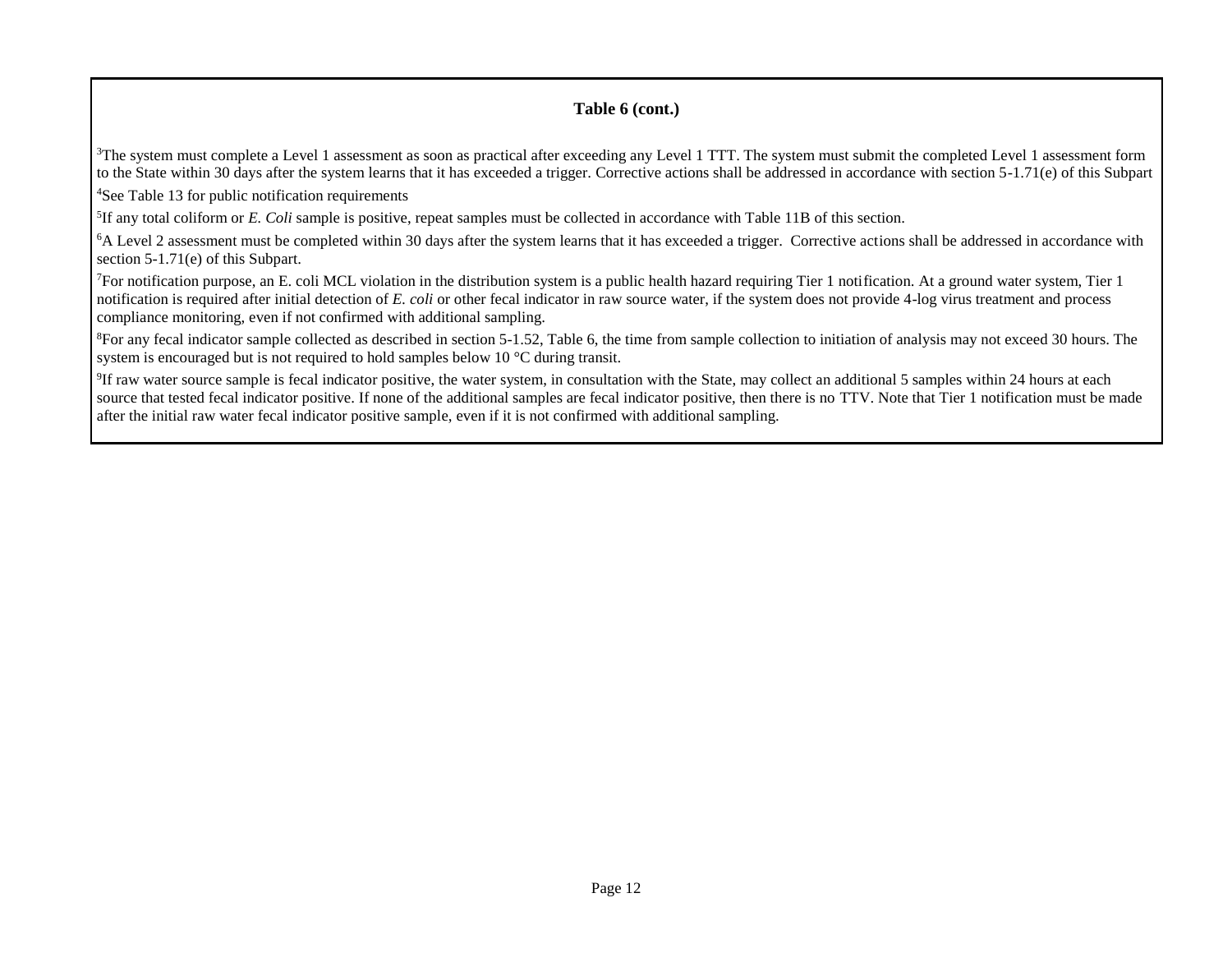#### **Table 7. Radiological Maximum Contaminant Level Determination<sup>1</sup>**

| <b>Contaminant</b>               | <b>MCL</b>                 | <b>Type of water system</b>     | Determination of MCL violation <sup>2</sup>           |
|----------------------------------|----------------------------|---------------------------------|-------------------------------------------------------|
| Combined radium-226 and          | 5 picocuries per liter     | Community                       | A violation occurs when a sample or the               |
| radium-228                       |                            |                                 | annual average of samples at any                      |
| Gross alpha activity (including) | 15 picocuries per liter    | Community                       | sampling point exceeds the MCL <sup>3,4,5,6,7</sup> . |
| radium-226 but excluding         |                            |                                 |                                                       |
| radon and uranium)               |                            |                                 |                                                       |
| Uranium $8$                      | 30 micrograms per liter    | Community                       |                                                       |
| Beta particle and photon         | Four millirems (mrem)      | <b>Community Water Systems</b>  | A violation occurs when a sample or the               |
| radioactivity from manmade       | per year as the annual     | designated by the State as      | annual average of samples at any                      |
| radionuclides                    | dose equivalent to the     | vulnerable                      | sampling point exceeds the                            |
|                                  | total body or any internal |                                 | $MCL^{3,4,\bar{5},7,9,10,11}$                         |
|                                  | $organ9$ .                 | Community systems designated by | A violation occurs when a sample or the               |
|                                  |                            | the State as utilizing waters   | annual average of samples at any                      |
|                                  |                            | contaminated by effluents from  | sampling point exceeds the                            |
|                                  |                            | nuclear facilities              | $MCL^{3,4,\overline{5},7,9,10,11}$                    |

<sup>1</sup>The Radionuclides Rule including the MCLs and minimum monitoring requirements applies to only community water systems.

 $2T$ o judge compliance with the maximum contaminant levels, averages of data shall be used and shall be rounded to the same number of significant figures as the maximum contaminant level for the substance in question.

 ${}^{3}$ For systems monitoring more than once per year, compliance with the MCL is determined by a running annual average at each sampling point. If the average of any sampling point is greater than the MCL, then the system is out of compliance with the MCL.

<sup>4</sup>For systems monitoring more than once a year, if any sample result will cause the running average to exceed the MCL at any sample point, e.g., a single sample result is greater than four times of the MCL, the system is out of compliance with the MCL immediately.

<sup>5</sup>If a system does not collect all required samples when compliance is based on a running annual average of quarterly samples, compliance will be based on the running average of the samples collected.

<sup>6</sup>If a sample result is less than the detection limit, zero will be used to calculate the annual average, unless a gross alpha particle activity is being used in lieu of radium-226 and/or uranium. If the gross alpha particle activity result is less than detection and is substituted for radium-226 and/or uranium, ½ the detection limit will be used to calculate the annual average.

7 If the MCL for radionuclides in this Table is exceeded, the community water system must give notice to the State.

 ${}^{8}$ If uranium (U) is determined by mass-type methods (i.e., fluorometric or laser phosphorimetry), a 0.67 pCi/µg of uranium conversion factor must be used.

<sup>9</sup>A system must determine compliance with the MCL for beta particle and photon radioactivity by using the calculation described below:

[pCi/L found in sample (from laboratory results) / pCi/L equivalent of 4 mrem of exposure] = fraction of the maximum 4 mrem/year exposure limit

 $10$ To determine compliance with the MCL, a system must monitor at a frequency as described in Table 12.

 $11$ If the results show an MCL violation for any of the constituents, the system must conduct monthly monitoring for all species at any sampling point that exceeds the MCL. Monitoring must be conducted in accordance with Table 12 in this section. A system can resume quarterly monitoring if the rolling average of three months of samples is at or below the MCL.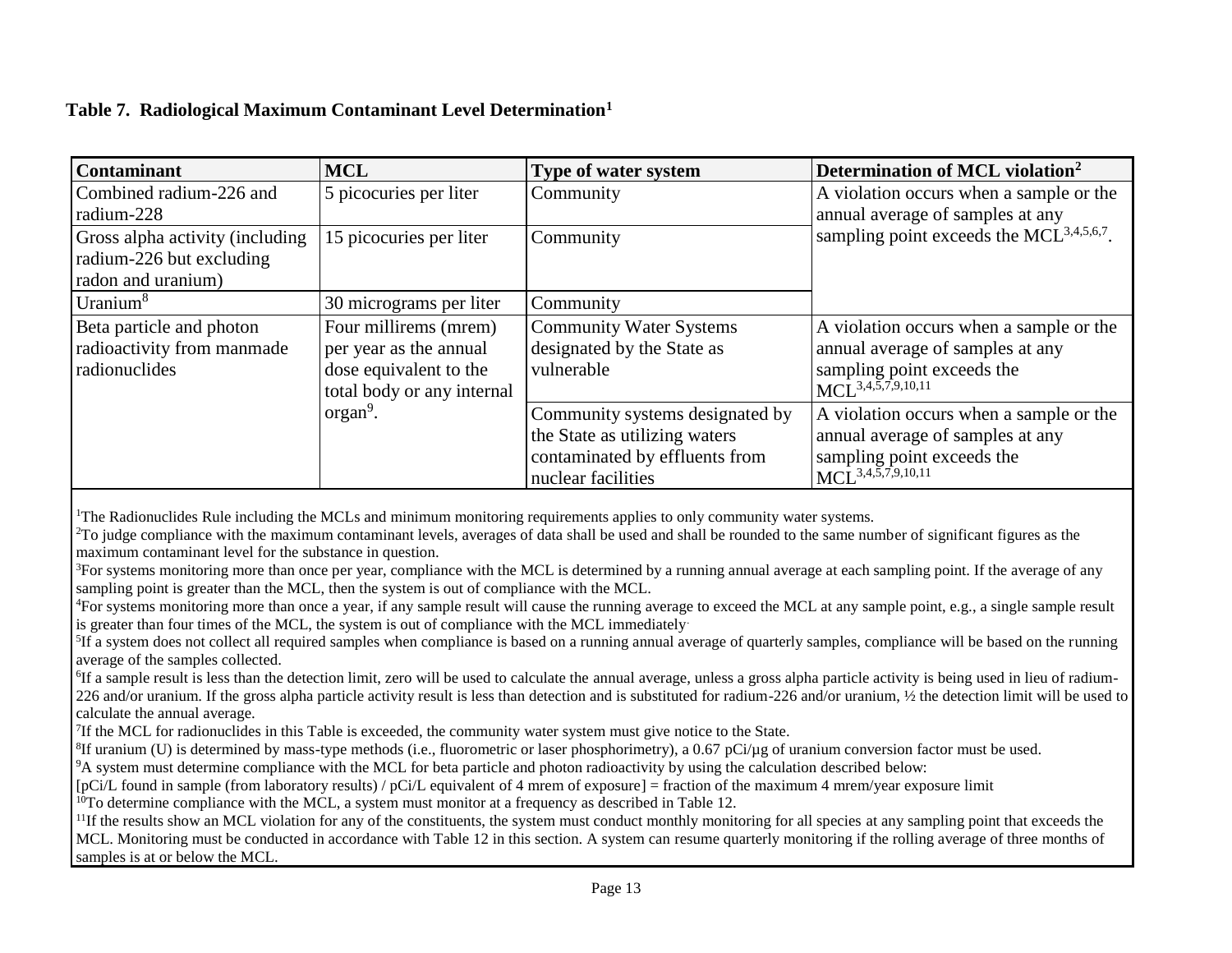#### **Table 8A. Inorganic Chemicals and Physical Characteristics Minimum Monitoring Requirements for Asbestos**

|                       |                      | Initial frequency by source type <sup>5</sup>        |                              |                                                  |
|-----------------------|----------------------|------------------------------------------------------|------------------------------|--------------------------------------------------|
|                       | <b>Type of water</b> | <b>Surface only or surface</b><br><b>Groundwater</b> |                              |                                                  |
| <b>Contaminant</b>    | system               | only                                                 | and groundwater              | <b>Repeat sampling and compliance</b>            |
| Asbestos <sup>1</sup> | Community            | One sample at entry                                  | One sample at entry point by | If GT MCL, one sample quarterly. <sup>6, 7</sup> |
|                       | and NTNC             | point by $12/31/95^{2,3,4}$   $12/31/95^{2,3,4}$     |                              | If LT MCL, one sample every nine years.          |

 $GT =$  Greater Than  $LT =$  Less Than

<sup>1</sup>If a system is not vulnerable to asbestos contamination, either at its source or due to corrosion of asbestos cement pipe, it is not required to monitor if granted a waiver by the State. The waiver must be renewed by the State every nine years. The basis for a waiver must include the following:

- 1. Lack of potential asbestos contamination of the water source
- 2. No use of asbestos cement pipe for finished water distribution and noncorrosive nature of the water.

<sup>2</sup>If asbestos monitoring data collected after January 1, 1990 are consistent with the requirements of this table, the State may allow systems to use that data to satisfy the initial monitoring requirement beginning January 1, 1993.

<sup>3</sup>If a system is vulnerable to asbestos contamination due to source water and corrosion of asbestos cement pipe or solely to corrosion of asbestos cement pipe, it shall take one sample at a tap served by asbestos cement pipe and under conditions where asbestos contamination is most likely to occur.

<sup>4</sup>If a system is vulnerable to asbestos contamination due to source water only, monitoring shall be conducted as follows:

- Groundwater Collect a minimum of one sample at every entry point to the distribution system representative of each well after treatment.
- Surface water Collect a minimum of one sample at each entry point to the distribution system after any application of treatment or in the distribution system at a point which is representative of each source after treatment.

<sup>5</sup>For both types of water sources the system shall take each sample at the same sampling point unless conditions make another sampling point more representative of each source or treatment plant. If a system draws water from more than one source and the sources are combined before distribution, the system must sample at an entry point to the distribution system during periods of normal operating conditions when water is representative of all sources.

<sup>6</sup>A system which exceeds the MCL for asbestos shall monitor quarterly beginning in the next quarter after the violation occurred.

<sup>7</sup>State may decrease the quarterly monitoring requirement to the initial sampling requirement provided that the State has determined that the system is reliably and consistently below the MCL on the basis of a minimum of two quarterly groundwater samples and a minimum of four quarterly samples for surface water.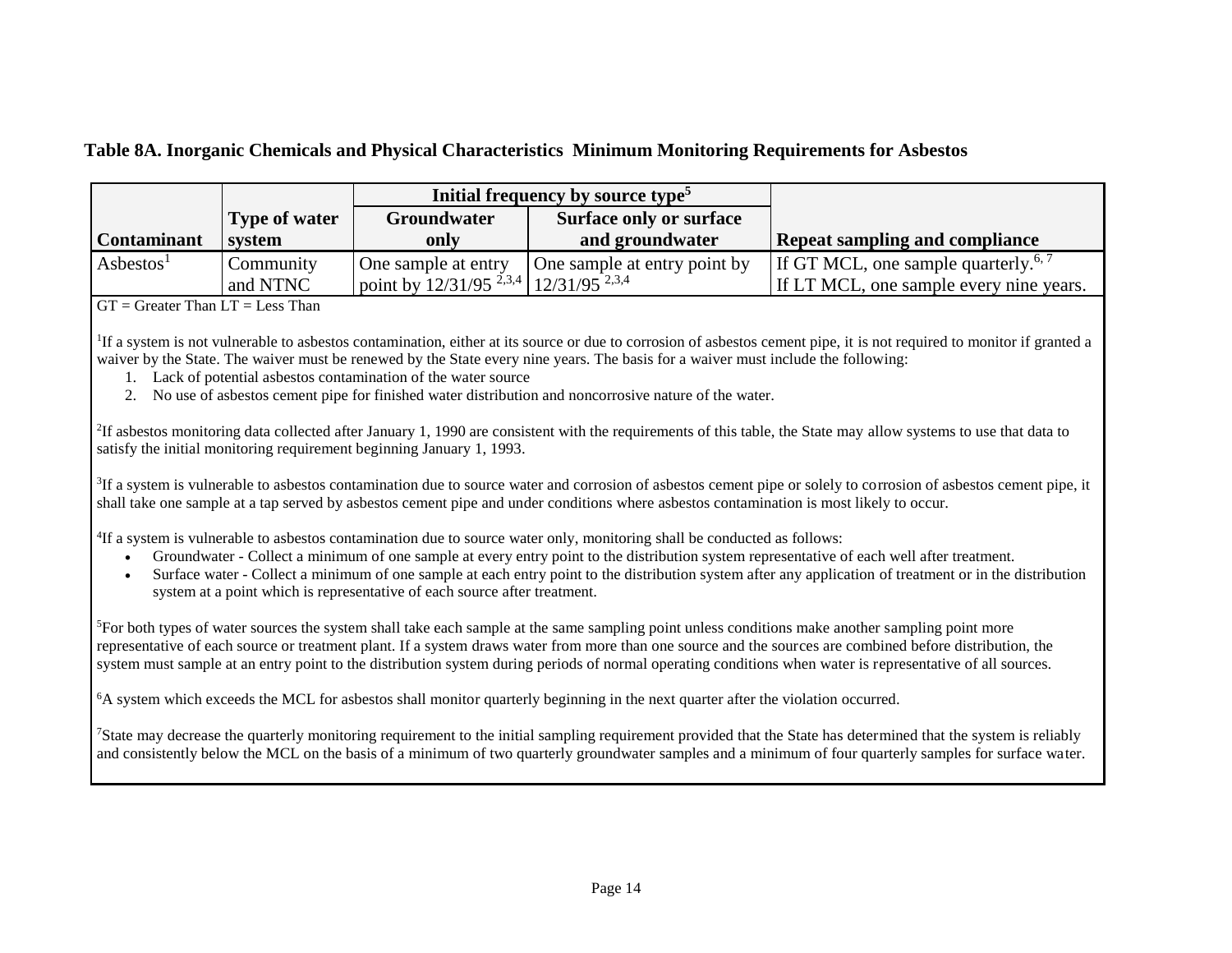|                        |                                     | Initial frequency of source type <sup>1</sup>                     |                                                    |                                   |
|------------------------|-------------------------------------|-------------------------------------------------------------------|----------------------------------------------------|-----------------------------------|
|                        |                                     | <b>Groundwater</b>                                                | <b>Surface only or surface</b>                     |                                   |
| <b>Contaminant</b>     | Type of water system                | only                                                              | and ground water                                   | Accelerated sampling <sup>2</sup> |
| Antimony               |                                     | One sample per entry point                                        | One sample per entry point per year <sup>9</sup>   | If GT MCL, one sample             |
| Arsenic                |                                     | every 3 years                                                     |                                                    | quarterly. $6,7$                  |
| <b>Barium</b>          |                                     |                                                                   |                                                    |                                   |
| Beryllium              |                                     |                                                                   |                                                    | If LT MCL, maintain               |
| Cadmium                | Community and NTNC <sup>3,4,5</sup> |                                                                   |                                                    | initial frequency.                |
| Chromium               |                                     | State discretion <sup>8</sup>                                     | State discretion <sup>8</sup>                      | State discretion <sup>8</sup>     |
| Cyanide                |                                     |                                                                   |                                                    |                                   |
| Mercury                |                                     |                                                                   |                                                    |                                   |
| Nickel                 |                                     |                                                                   |                                                    |                                   |
| Selenium               |                                     |                                                                   |                                                    |                                   |
| Thallium               |                                     |                                                                   |                                                    |                                   |
| Fluoride               | <b>Transient noncommunity</b>       |                                                                   |                                                    |                                   |
| Bromate <sup>9</sup>   | Community and NTNC                  | One sample per month at each                                      | One sample per month at each entry                 | State discretion <sup>8</sup>     |
|                        | using ozone for                     | entry point $10$ , $11$                                           | point $10, 11$                                     |                                   |
|                        | disinfection or oxidation           |                                                                   |                                                    |                                   |
| Chlorite <sup>12</sup> | Community and NTNC                  | Daily samples at each entry                                       | Daily samples at each entry point.                 | State discretion <sup>8</sup>     |
|                        | using chlorine dioxide for          | point. Additional three-sample                                    | Additional three-sample set monthly                |                                   |
|                        | disinfection or oxidation           | set monthly in the distribution<br>System <sup>11,13,14, 15</sup> | in the distribution System <sup>11,13,14, 15</sup> |                                   |

#### **Table 8B. Inorganic Chemicals and Physical Characteristics Minimum Monitoring Requirements**

 $GT =$  Greater Than;  $LT =$  Less Than

<sup>1</sup> For all types of water sources the system shall take each sample at the same sampling point unless conditions make another sampling point more representative of each source or treatment plant. If a system draws water from more than one source and the sources are combined before distribution, the system must sample at an entry point to the distribution system during periods of normal operating conditions when water is representative of all sources, or separately at the individual sources. The State may allow systems to composite samples in accordance with the conditions in Appendix 5-C. All samples taken and analyzed in accordance with the monitoring plan must be included in determining compliance, even if the number is greater than the minimum required.

<sup>2</sup> The average of the initial and confirmation sample contaminant concentration at each sampling point shall be used to determine compliance with the MCL.

<sup>3</sup>A waiver from the required initial monitoring frequencies may be granted by the State, based upon the following conditions:

a. A minimum of one sample shall be collected while the waiver is effective;

b. Surface water systems must have monitored annually for at least three years and ground water systems must have conducted a minimum of three rounds of monitoring with at least one sample taken since January 1, 1990;

c. All results must be less than the MCL;

d. New sources are not eligible for a waiver until completion of three rounds of sampling; and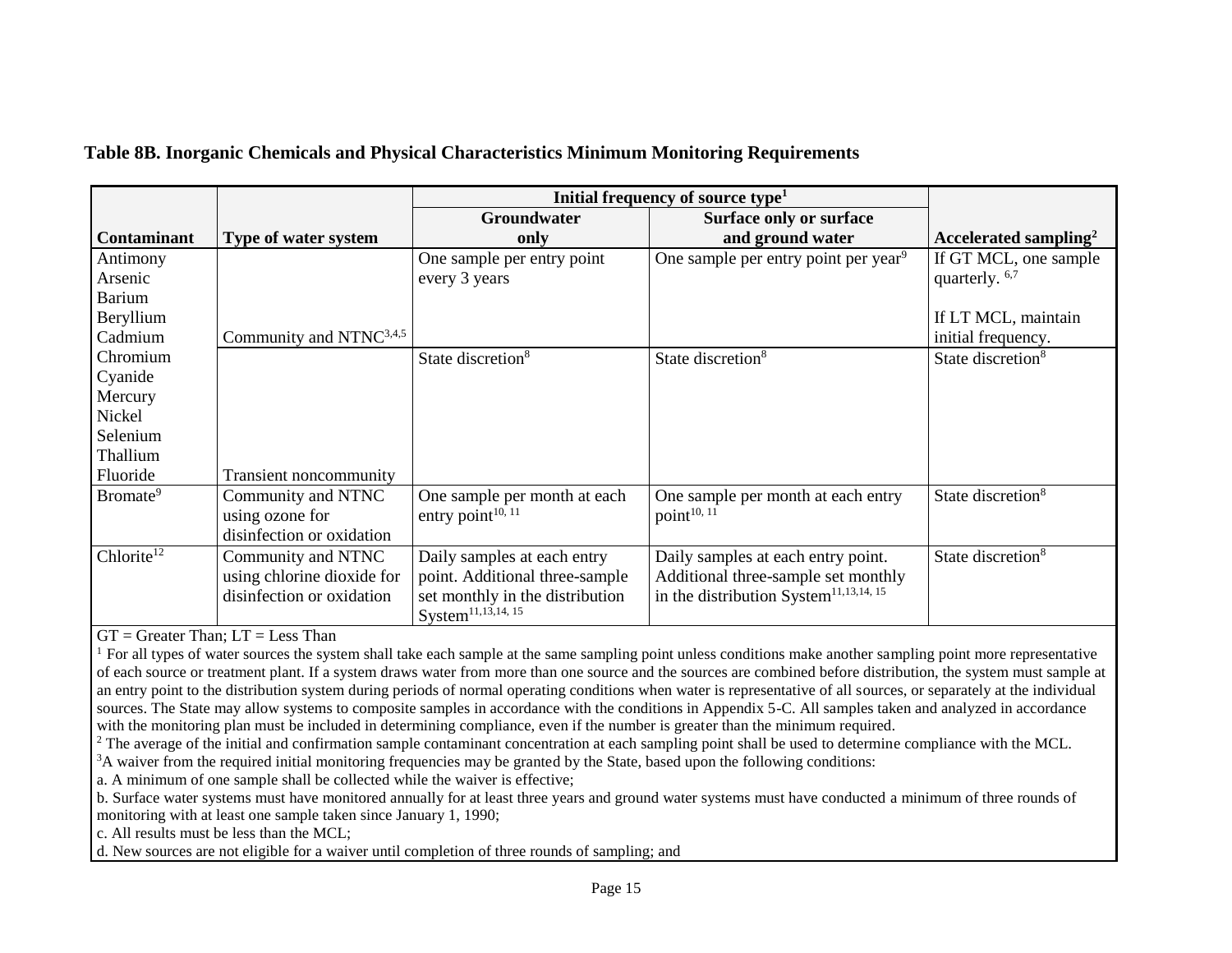## **Table 8B (cont.)**

e. Waivers issued by the State shall be made in writing, shall cite the basis for determination and shall not exceed a maximum of nine years

<sup>4</sup> To determine the appropriate reduced monitoring frequency, the State shall consider:

a. Reported concentrations from all previous monitoring;

b. Variations in reported concentrations; and

c. Other factors which may affect contaminant concentrations such as changes in ground water pumping rates, changes in the system's configuration, operating procedures, stream flows or other characteristics.

 $5$  The State may require or the water system may request more frequent monitoring frequencies than is minimally required. The State, at its discretion, may require confirmation samples.

<sup>6</sup> The State may decrease the quarterly monitoring requirement to the initial sampling requirement provided that it is determined that the system is reliably and consistently below the MCL on the basis of a minimum of two quarterly ground water samples and a minimum of four quarterly samples for surface water.

If concentrations of a listed contaminant exceed the MCL, the department requires the collection of an additional sample as soon as possible but not to exceed two weeks.

<sup>8</sup> State discretion shall mean requiring monitoring when the State has reason to believe the MCL has been violated, the potential exists for an MCL violation or the contaminant may present a risk to public health.

<sup>9</sup> Community and nontransient noncommunity water systems using ozone for disinfection or oxidation must comply with the bromate monitoring requirement.

<sup>10</sup> Systems required to analyze for bromate may reduce monitoring from monthly to once per quarter, if the system's running annual average bromate

concentration is  $\leq 0.0025$  mg/l based on monthly bromate measurements for the most recent four quarters. A system may remain on reduced bromate monitoring until the running annual average source water bromide concentration, computed quarterly, is equal to or greater than 0.025 mg/L. If the average bromide concentration is equal to or greater than 0.025 mg/L, the system must resume routine monthly bromate monitoring.

<sup>11</sup> Failure to monitor will be treated as a monitoring violation for the entire period covered by an annual average where compliance is based on an annual average of monthly or quarterly samples or averages and a system's failure to monitor makes it impossible to determine MCL compliance.

<sup>12</sup> Community and nontransient noncommunity water systems using chlorine dioxide as a disinfectant or oxidant must comply with the chlorite monitoring requirement.

<sup>13</sup> On each day following a sample result that exceeds the chlorite MCL at the entrance to the distribution system, the system must take three chlorite distribution system samples at the following locations: as close to the first customer as possible, in a location representative of average residence time, and in a location representative of maximum residence time. The samples comprising the three-sample set required for routine monitoring must be collected at the same three locations in the distribution system that are used when following up on a daily MCL exceedance at the entry point. The system may use results of additional monitoring, conducted as the result of an entry point MCL exceedance, to meet the requirement for routine monthly monitoring.

<sup>14</sup> Daily chlorite monitoring at the entrance to the distribution system may not be reduced. Monthly chlorite monitoring in the distribution system may be reduced to one three-sample set per quarter after one year of monitoring where no individual chlorite sample taken in the distribution system has exceeded the chlorite MCL. If the system has had to conduct distribution system monitoring as a result of an MCL exceedance at the entry point, the system cannot reduce monitoring. The system may remain on a reduced monitoring schedule until either any of the three individual chlorite samples taken quarterly in the distribution system exceeds the chlorite MCL or the system is required to conduct distribution system monitoring because of an entry point chlorite MCL exceedance.

<sup>15</sup> A system must monitor according to its monitoring plan as described in section  $5-1.51(c)$  of this Subpart. Failure to monitor in accordance with the monitoring plan is a monitoring violation.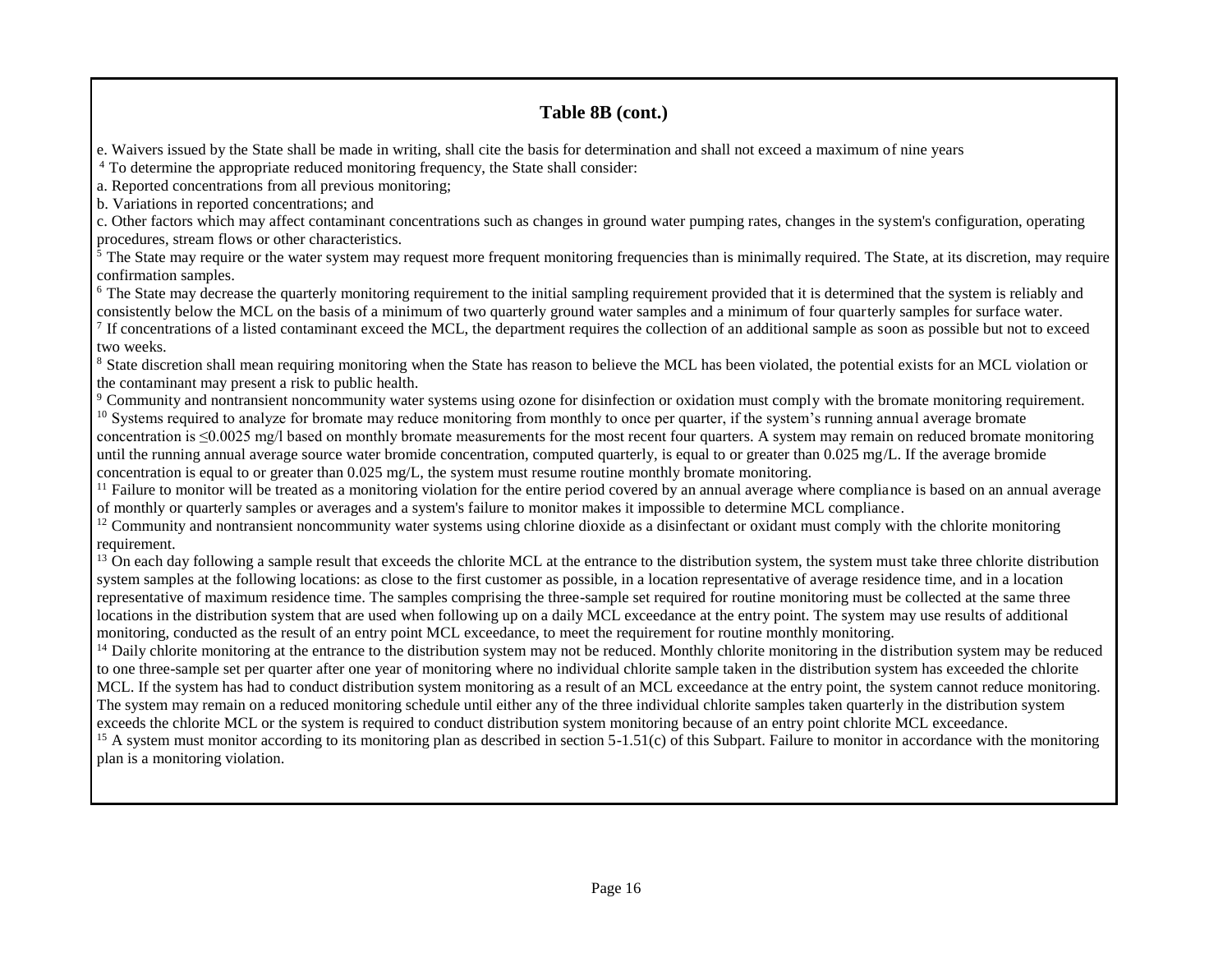**Table 8C. Inorganic Chemicals and Physical Characteristics Minimum Monitoring Requirements - Nitrates, Nitrites**

|                    |                           |                    | Initial frequency of source type <sup>1,6</sup> |                                                                                |
|--------------------|---------------------------|--------------------|-------------------------------------------------|--------------------------------------------------------------------------------|
|                    | <b>Type of water</b>      | <b>Groundwater</b> | Surface only or surface                         |                                                                                |
| Contaminant system |                           | only               | and ground water                                | Accelerated sampling <sup>7</sup>                                              |
| Nitrate            | Community and             | One sample         | One sample per entry                            | For Groundwater: if equal to or GT 50 percent                                  |
|                    | Noncommunity <sup>2</sup> | per entry point    | point quarterly                                 | MCL, quarterly for one year <sup>3</sup>                                       |
|                    |                           | per year           |                                                 | For Surface Water: If LT 50 percent MCL, one<br>sample per year <sup>3,4</sup> |
| Nitrite            | Community and             | One sample         | One sample per entry                            | If equal to or GT 50 percent MCL, repeat                                       |
|                    | Noncommunity              | per entry point    | point by 12/31/95                               | quarterly for at least one year <sup>3,4</sup>                                 |
|                    |                           | by 12/31/95        |                                                 | If LT 50 percent MCL, sample frequency at State                                |
|                    |                           |                    |                                                 | discretion <sup>5</sup>                                                        |

 $GT =$  Greater Than  $LT =$  Less Than

<sup>1</sup>The State may require, or the water system may request, more frequent monitoring frequencies than is minimally required. The State at its discretion may require confirmation samples for positive and negative results.

<sup>2</sup>Noncommunity water systems must sample annually beginning 1/1/93 regardless of the water source.

<sup>3</sup>The frequency may be reduced to annual if the State determines the systems contaminant concentration is consistently and reliably less than the MCL and annual samples are collected during the quarter(s) having the highest analytical results.

<sup>4</sup>A surface water shall return to quarterly monitoring if any one sample is GT 50 percent of MCL.

<sup>5</sup>State discretion shall mean requiring monitoring when the State has reason to believe the MCL has been violated, the potential exists for an MCL violation or the contaminant may present a risk to public health.

<sup>6</sup> For both types of water sources the system shall take each sample at the same sampling point unless conditions make another sampling point more representative of each source or treatment plant. If a system draws water from more than one source and the sources are combined before distribution the system must sample at an entry point to the distribution systems during periods of normal operating conditions when water is representative of all sources. The average of the initial and confirmation sample contaminant concentration at each sampling point shall be used to determine compliance with the MCL.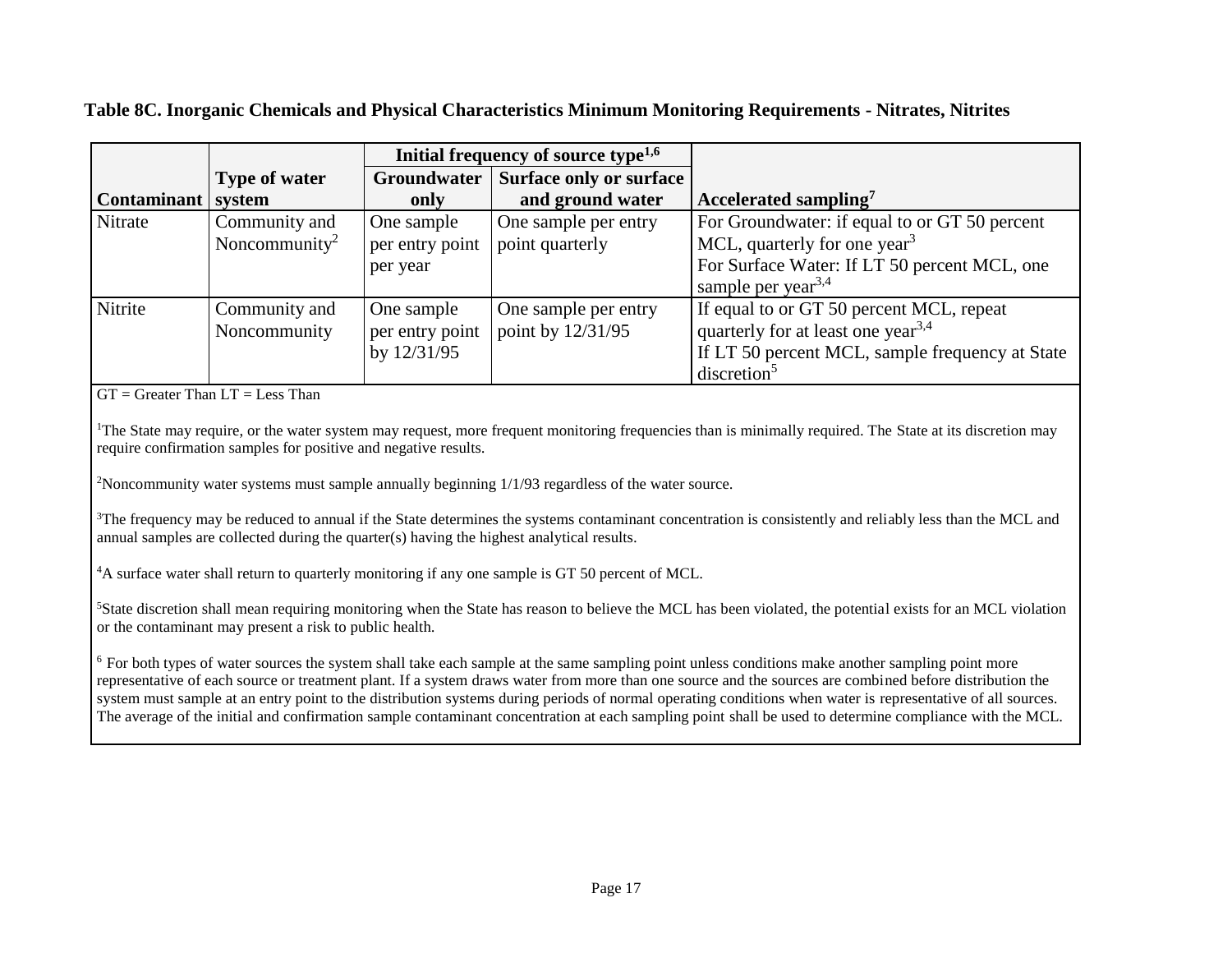**Table 8D. Inorganic Chemicals and Physical Characteristics Minimum Monitoring Requirements - Other Chemicals**

|                                                                                                                         |                      | Initial frequency of source type |                                |                                                                                                                                                                            |
|-------------------------------------------------------------------------------------------------------------------------|----------------------|----------------------------------|--------------------------------|----------------------------------------------------------------------------------------------------------------------------------------------------------------------------|
|                                                                                                                         | <b>Type of water</b> | <b>Groundwater only</b>          | <b>Surface only or surface</b> |                                                                                                                                                                            |
| <b>Contaminant</b>                                                                                                      | system               |                                  | and ground water               | <b>Sampling and compliance</b>                                                                                                                                             |
| Chloride                                                                                                                | Community and        | State discretion <sup>2</sup>    | State discretion <sup>2</sup>  | State discretion <sup>2</sup>                                                                                                                                              |
| Iron                                                                                                                    | <b>NTNC</b>          |                                  |                                |                                                                                                                                                                            |
| Manganese                                                                                                               |                      |                                  |                                |                                                                                                                                                                            |
| Silver                                                                                                                  |                      |                                  |                                |                                                                                                                                                                            |
| Sodium <sup>1</sup>                                                                                                     |                      |                                  |                                |                                                                                                                                                                            |
| Sulfate                                                                                                                 |                      |                                  |                                |                                                                                                                                                                            |
| Zinc                                                                                                                    |                      |                                  |                                |                                                                                                                                                                            |
| Color                                                                                                                   |                      |                                  |                                |                                                                                                                                                                            |
| Odor                                                                                                                    |                      |                                  |                                |                                                                                                                                                                            |
| <sup>1</sup> All community systems with sodium levels exceeding 20 mg/l will be required to sample for sodium analysis. |                      |                                  |                                |                                                                                                                                                                            |
|                                                                                                                         |                      |                                  |                                | <sup>2</sup> State discretion shall mean requiring monitoring when the State has reason to believe the MCL has been violated, the potential exists for an MCL violation or |

the contaminant may present a risk to public health.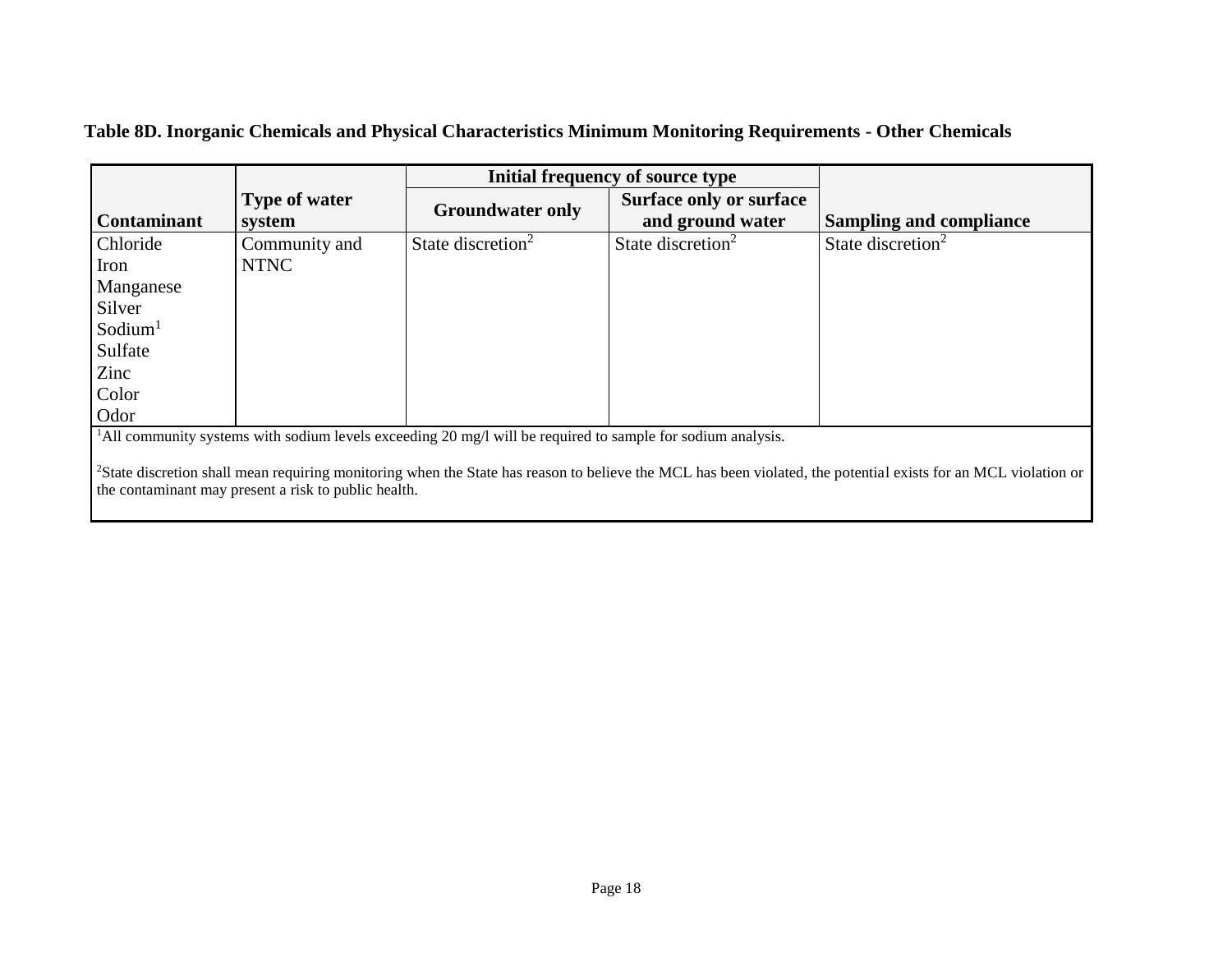|                           |                                    |                            | <b>Routine Monitoring</b>                                                                               |                        |                                                                                       | <b>Reduced Monitoring<sup>2</sup></b> |  |  |
|---------------------------|------------------------------------|----------------------------|---------------------------------------------------------------------------------------------------------|------------------------|---------------------------------------------------------------------------------------|---------------------------------------|--|--|
|                           | <b>Source Water</b><br><b>Type</b> | <b>Population Size</b>     | <b>Distribution</b><br><b>System</b><br>monitoring<br>location per<br>monitoring<br>period <sup>3</sup> | Frequency <sup>4</sup> | <b>Distribution</b><br><b>System monitoring</b><br>locations per<br>monitoring period | <b>Frequency</b>                      |  |  |
| Total                     | Surface water                      | < 500                      | 2 <sup>5</sup>                                                                                          | per year <sup>6</sup>  | not allowed                                                                           | not allowed                           |  |  |
| Trihalomethanes<br>(TTHM) | and GWUDI                          | $500 - 3,300$              | 2 <sup>5</sup>                                                                                          | per quarter            | 2 <sup>5</sup>                                                                        | per year <sup>6</sup>                 |  |  |
|                           |                                    | $3,301 - 9,999$            | $\overline{2}$                                                                                          | per quarter            | $2^7$                                                                                 | per year <sup>6</sup>                 |  |  |
| Haloacetic                |                                    | $10,000 - 49,999$          | 4                                                                                                       | per quarter            | 2 <sup>8</sup>                                                                        | per quarter                           |  |  |
| Acids (HAA5)              |                                    | $50,000 - 249,999$         | 8                                                                                                       | per quarter            | 4 <sup>9</sup>                                                                        | per quarter                           |  |  |
|                           |                                    | $250,000 - 999,999$        | 12                                                                                                      | per quarter            | $6^{10}$                                                                              | per quarter                           |  |  |
|                           |                                    | $1,000,000 -$<br>4,999,999 | 16                                                                                                      | per quarter            | $8^{11}$                                                                              | per quarter                           |  |  |
|                           |                                    | $\geq 5,000,000$           | 20                                                                                                      | per quarter            | $10^{12}$                                                                             | per quarter                           |  |  |
|                           | Ground water                       | $<$ 500                    | 2 <sup>5</sup>                                                                                          | per year <sup>6</sup>  | 2 <sup>5</sup>                                                                        | every third year <sup>6</sup>         |  |  |
|                           |                                    | $500 - 9,999$              | $\overline{2}$                                                                                          | per year <sup>6</sup>  | 2 <sup>5</sup>                                                                        | per year <sup>6</sup>                 |  |  |
|                           |                                    | $10,000 - 99,999$          | 4                                                                                                       | per quarter            | $2^7$                                                                                 | per year <sup>6</sup>                 |  |  |
|                           |                                    | 100,000 - 499,999          | 6                                                                                                       | per quarter            | $2^{8}$                                                                               | per quarter                           |  |  |
|                           |                                    | $\geq 500,000$             | 8                                                                                                       | per quarter            | 4 <sup>9</sup>                                                                        | per quarter                           |  |  |

# **Table 9A. Organic Chemicals – Disinfection Byproducts Minimum Monitoring Requirements<sup>1</sup>**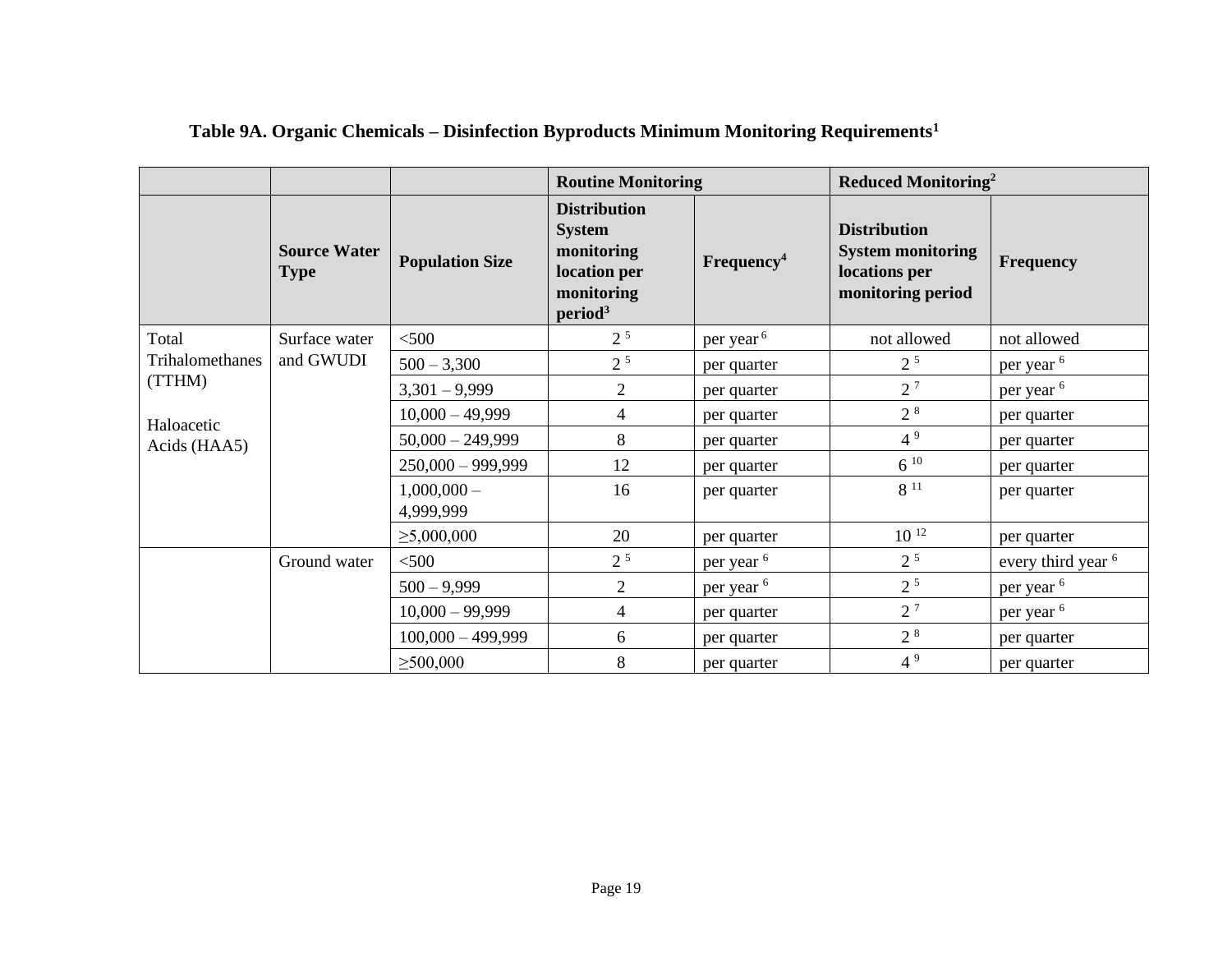### **Table 9A (continued)**

<sup>1</sup>To comply with monitoring requirements, certain conditions must be applied to test methods. The following apply to any samples collected for compliance with section 5-1.50(o) of this Subpart:

• Total Organic Carbon (TOC) samples. Inorganic carbon must be removed from TOC samples prior to analysis. TOC samples may not be filtered prior to analysis. TOC samples must be acidified at the time of sample collection to achieve pH less than or equal to 2 with minimal addition of the acid specified in the method or by the instrument manufacturer. Acidified TOC samples must be analyzed within 28 days.

#### • SUVA Samples:

For Specific Ultraviolet Absorbance (SUVA) samples, SUVA must be determined on water prior to the addition of disinfectants/oxidants by the system. Dissolved Organic Carbon (DOC) and Ultraviolet Absorption at 254 nm (UV254) samples used to determine a SUVA value must be taken at the same time and at the same location.

DOC samples must be filtered through the 0.45 µm pore-diameter filter as soon as practical after sampling, not to exceed 48 hours. After filtration, DOC samples must be acidified to achieve pH less than or equal to 2 with minimal addition of the acid specified in the method or by the instrument manufacturer. Acidified DOC samples must be analyzed within 28 days of sample collection. Inorganic carbon must be removed from the samples prior to analysis. Water passed through the filter prior to filtration of the sample must serve as the filtered blank. This filtered blank must be analyzed using procedures identical to those used for analysis of the samples and must meet the following criteria: DOC < 0.5 mg/L.

For UV254 samples, UV absorption must be measured at 253.7 nm (may be rounded off to 254 nm). Prior to analysis, UV254samples must be filtered through a 0.45 µm pore-diameter filter. The pH of UV254samples may not be adjusted. Samples must be analyzed as soon as practical after sampling, not to exceed 48 hours.

<sup>2</sup>Systems may reduce monitoring if, at all monitoring locations, the TTHM LRAA is ≤0.040 mg/L and the HAA5 LRAA is ≤0.030 mg/L. In addition, the source water annual average TOC level, before any treatment, shall be  $\leq 4.0$  mg/L at each treatment plant treating surface water or GWUDI. A system with quarterly reduced monitoring may remain on reduced monitoring as long as the TTHM LRAA is ≤0.040 mg/L and the HAA5 LRAA is ≤0.030 mg/L at each monitoring location. For systems with annual or less frequent monitoring, each TTHM sample shall be ≤0.060 mg/L and each HAA5 sample shall be ≤0.045 mg/L. In addition, the source water annual average TOC level, before any treatment, shall be ≤4.0 mg/L at each treatment plant treating surface water or GWUDI. If these conditions are not met, or at the State's discretion, the system shall resume routine monitoring in the quarter immediately following the exceedance (for quarterly systems) or in the year immediately following the exceedance (for systems that monitor annually or less frequently).

 $3A$  system shall monitor according to its monitoring plan as described in section 5-1.51(c) of this Subpart. Failure to monitor in accordance with the monitoring plan is a monitoring violation. All systems shall monitor during the month of highest Disinfection Byproducts concentrations. Monitoring shall be increased to quarterly at all locations if a TTHM sample is  $> 0.080$  mg/L or a HAA5 sample is  $> 0.060$  mg/L.

<sup>4</sup>Systems on quarterly monitoring shall take dual sample sets every 90 days at each monitoring location, except for surface water and GWUDI systems serving a population of 500 -3,300. Ground water systems serving a population of 500 – 9,999 on annual monitoring shall take dual sample sets at each monitoring location. All other systems on annual monitoring and surface water and GWUDI systems serving a population of  $500 - 3,300$  are required to take individual TTHM and HAA5 samples (instead of dual sample set) at the locations with the highest TTHM and HAA5 concentrations, respectively. For systems serving fewer than 500 people, only one location with a dual sample set per monitoring period is needed if the highest TTHM and HAA5 concentrations occur at the same location and month.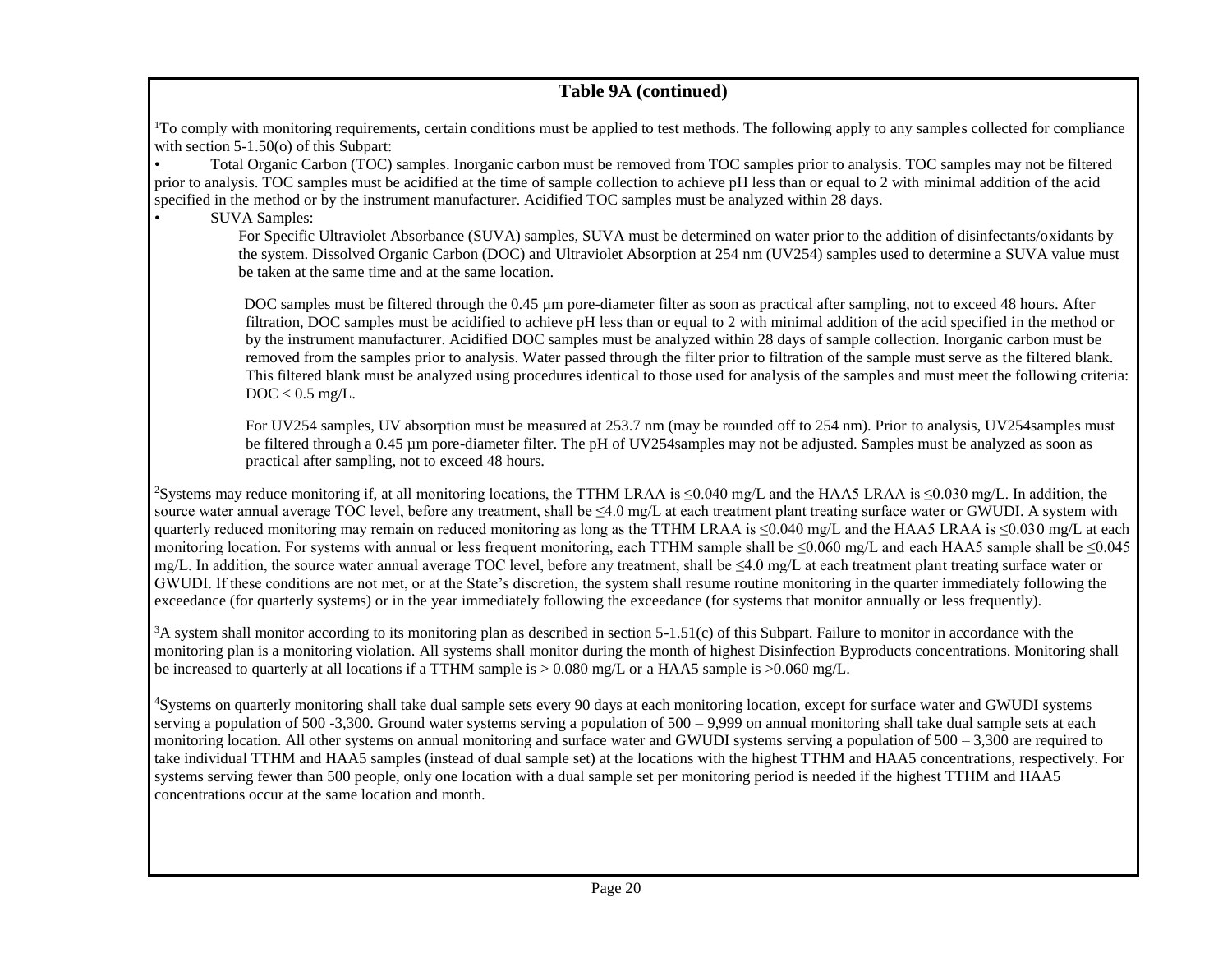#### **Table 9A (continued)**

<sup>5</sup>Collect one TTHM sample at the location and during the quarter with the highest TTHM single measurement, and one HAA5 sample at the location and during the quarter with the highest HAA5 single measurement; alternatively, collect one dual sample set per year if the highest TTHM and HAA5 measurements occurred at the same location and quarter.

<sup>6</sup>If a system is required to monitor a particular location annually or less frequently, and a TTHM sample is >0.080 mg/L or a HAA5 sample is >0.060 mg/L at any location, the system shall increase monitoring to dual sample sets once per quarter (taken every 90 days) at all locations. The system may return to routine monitoring if at least four consecutive quarters of increased monitoring have been conducted and for every monitoring location the TTHM LRAA ≤0.060 mg/L and the HAA5 LRAA is ≤0.045 mg/L.

 $^7$ Collect one dual sample set at the location and during the quarter of the highest TTHM single measurement, and one dual sample set at the location and during the quarter of the highest HAA5 single measurement.

<sup>8</sup>Collect dual sample sets at the locations with the highest TTHM and HAA5 LRAAs.

<sup>9</sup>Collect dual sample sets at the locations with the two highest TTHM and two highest HAA5 LRAAs.

<sup>10</sup>Collect dual sample sets at the locations with the three highest TTHM and three highest HAA5 LRAAs.

 $<sup>11</sup>$ Collect dual sample sets at the locations with the three highest TTHM and three highest HAA5 LRAAs.</sup>

 $12$ Collect dual sample sets at the locations with the five highest TTHM and five highest HAA5 LRAAs.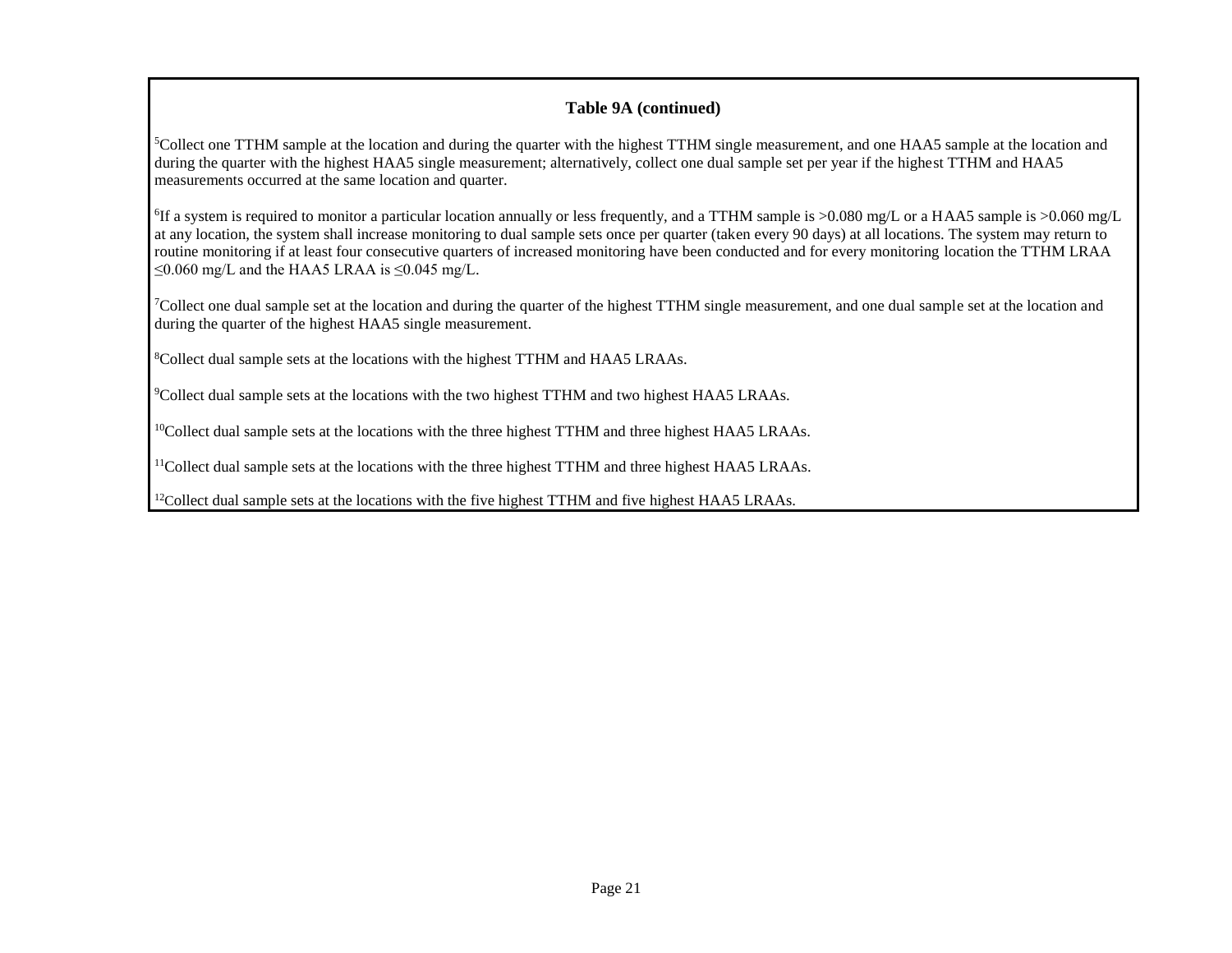| <b>Contaminant</b>                                                                                                                 | <b>Type of water</b><br>system                                                          | <b>Initial</b><br>requirement <sup>1</sup>                   | <b>Continuing</b><br>requirement<br>where detected <sup>1</sup> | <b>Continuing</b><br>requirement<br>where not detected<br>and vulnerable to<br>contamination <sup>1</sup> | <b>Continuing requirement</b><br>where not detected and<br>invulnerable to<br>contamination <sup>1</sup>                     |
|------------------------------------------------------------------------------------------------------------------------------------|-----------------------------------------------------------------------------------------|--------------------------------------------------------------|-----------------------------------------------------------------|-----------------------------------------------------------------------------------------------------------|------------------------------------------------------------------------------------------------------------------------------|
| Principal Organic<br>Contaminants<br>listed on Table 9D<br>and Vinyl chloride<br>and Methyl-<br>tertiary-butyl-ether<br>$(MTBE)^2$ | Community and<br>Nontransient<br>Noncommunity<br>serving $3,300$ or<br>more persons     | Quarterly sample<br>per source for<br>one year. <sup>3</sup> | Quarterly <sup>4</sup>                                          | Annually <sup>5</sup>                                                                                     | Once every six years <sup>6</sup> for<br>groundwater sources. State<br>$discretion7$ for surface water<br>sources.           |
|                                                                                                                                    | Community and<br>Nontransient<br>Noncommunity<br>serving fewer<br>than 3,300<br>persons | Quarterly sample<br>per source for<br>one year. <sup>3</sup> | Quarterly <sup>4</sup>                                          | Annually <sup>5</sup>                                                                                     | Once every six years <sup>6</sup> for<br>groundwater sources. State<br>discretion <sup>7</sup> for surface water<br>sources. |
|                                                                                                                                    | Noncommunity<br>excluding<br><b>NTNC</b>                                                | State discretion <sup>7</sup>                                | State discretion <sup>7</sup>                                   | State discretion <sup>7</sup>                                                                             | State discretion <sup>7</sup>                                                                                                |
| Unspecified<br>Organic<br>Contaminants and<br>other<br>POCs not listed on<br>Table 9C or 9D<br>and<br>Propylene glycol             | Community and<br>Noncommunity                                                           | State discretion <sup>7</sup>                                | State discretion <sup>7</sup>                                   | State discretion <sup>7</sup>                                                                             | State discretion <sup>7</sup>                                                                                                |

## **Table 9B. Organic Chemicals - POCs, Vinyl Chloride, Methyl-tertiary-butyl-ether (MTBE), UOCs, Propylene Glycol Minimum Monitoring Requirements**

<sup>1</sup>The location for sampling of each ground water source of supply shall be between the individual well and at or before the first service connection and before mixing with other sources, unless otherwise specified by the State to be at the entry point representative of the individual well. Public water systems which rely on a surface water shall sample at points in the distribution system representative of each source or at an entry point or points to the distribution system after any water treatment plant.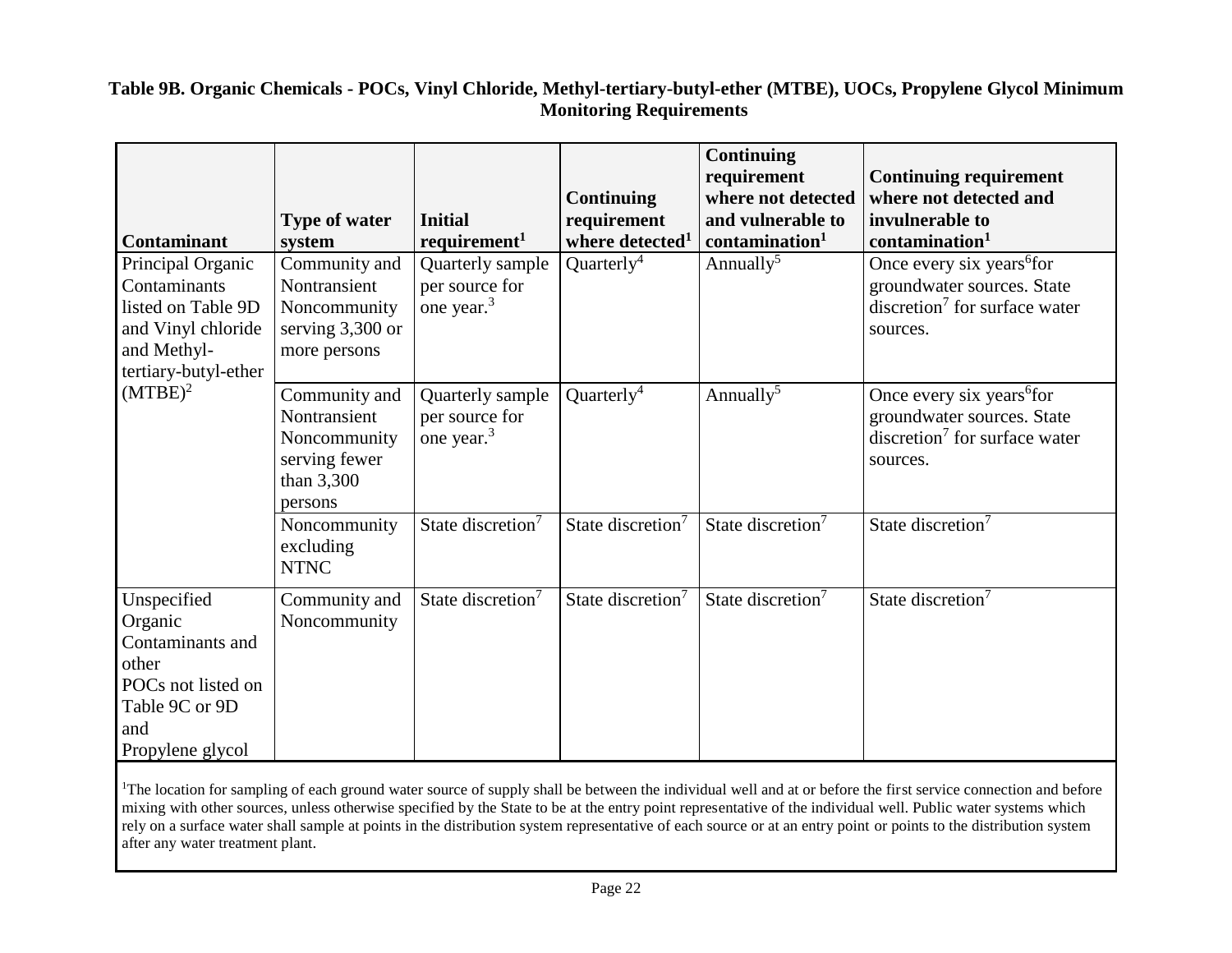## **Table 9B (continued)**

<sup>2</sup> The initial requirement does not apply to MTBE monitoring

<sup>3</sup> The State may reduce the initial monitoring requirement to one sample if the State determines that the system is invulnerable in accordance with footnote 4.

<sup>4</sup> The State may decrease the quarterly monitoring requirement to annually provided that the system is reliably and consistently below the MCL based on a minimum of two quarterly samples from a ground water source and four quarterly samples from a surface water source. Systems which monitor annually must monitor during the quarter which previously yielded the highest analytical result.

<sup>5</sup> The State may reduce the frequency of monitoring of a ground water source to once every three years for a public water system which has three consecutive annual samples with no detection of a contaminant.

 $6$  The State may determine that a public water system is invulnerable to a contaminant or contaminants after evaluating every three years the following factors:

 a. Knowledge of previous use (including transport, storage, or disposal) of the contaminant within the watershed or zone of influence of the system. If a determination by the State reveals no previous use of the contaminant within the watershed or zone of influence, a waiver can be granted.

 b. If previous use of the contaminant is unknown or it has been used previously, then the following factors shall be used to determine whether a waiver can be granted.

1.Previous analytical results.

2.The proximity of the system to a potential point or nonpoint source of contamination. Point sources include spills and leaks of chemicals at or near a water treatment facility or at manufacturing, distribution, or storage facilities, or from hazardous and municipal waste landfills and other waste handling or treatment facilities.

3.The environmental persistence and transport of the contaminants.

4.The number of persons served by the public water system and the proximity of a smaller system to a larger system.

5.How well the water source is protected against contamination, such as whether it is a surface or ground water system. Ground water systems must consider factors such as depth of the well, the type of soil, and wellhead protection. Surface water systems must consider watershed protection.

 $^7$  State discretion shall mean requiring monitoring when the State has reason to believe the MCL has been violated, the potential exists for an MCL violation or the contaminant may present a risk to public health.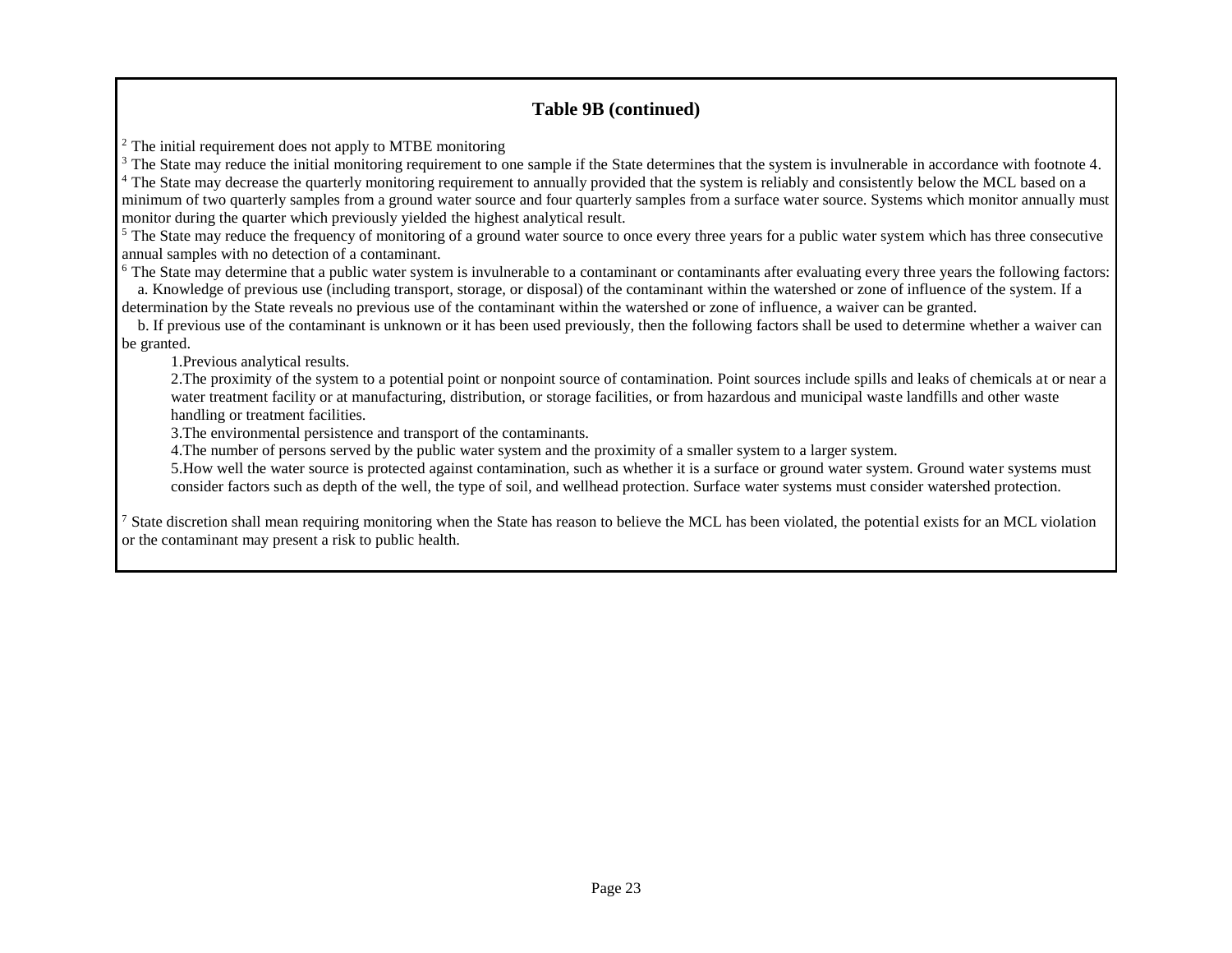| <b>Contaminant</b>                                                                                                                                    |                                                                                                                                                  | <b>Type of water</b><br>system                                                                                                                                   | <b>Initial</b><br>requirement <sup>1,</sup>                                                                                                  | <b>Continuing</b><br>requirement where<br>detected <sup>1,2,3,4</sup> | <b>Continuing requirement</b><br>where not detected <sup>1</sup>                                                                                      |
|-------------------------------------------------------------------------------------------------------------------------------------------------------|--------------------------------------------------------------------------------------------------------------------------------------------------|------------------------------------------------------------------------------------------------------------------------------------------------------------------|----------------------------------------------------------------------------------------------------------------------------------------------|-----------------------------------------------------------------------|-------------------------------------------------------------------------------------------------------------------------------------------------------|
| Group 1 Chemicals<br>Alachlor<br>Aldicarb<br>Aldicarb sulfoxide<br>Aldicarb sulfone<br>Atrazine<br>Carbofuran<br>Chlordane                            | Group 2 Chemicals<br>Aldrin<br>Benzo(a)pyrene<br><b>Butachlor</b><br>Carbaryl<br>Dalapon<br>Di(2-ethylhexyl)adipate<br>Di(2-ethylhexyl)phthalate | Community and<br>Nontransient<br>Noncommunity<br>serving 3,300 or<br>more persons <sup>3</sup><br>Community and<br>Nontransient<br>Noncommunity<br>serving fewer | Quarterly<br>sample per<br>source, for one<br>year <sup>5</sup><br>Quarterly<br>samples per<br>entry point, for<br>one year <sup>6,7,8</sup> | Quarterly<br>Quarterly                                                | One sample every eighteen<br>months per source <sup>6,7,8</sup><br>Once per entry point every<br>three years <sup><math>6,7,\overline{8}</math></sup> |
| Dibromochloropropane<br>$2,4-D$<br>Endrin<br><b>Ethylene Dibromide</b>                                                                                | Dicamba<br>Dieldrin<br>Dinoseb<br>Diquat                                                                                                         | than 3,300<br>persons and more<br>than 149 service<br>connections                                                                                                |                                                                                                                                              |                                                                       |                                                                                                                                                       |
| Heptachlor<br>Heptachlor epoxide<br>Lindane<br>Methoxychlor<br>Polychlorinated<br>biphenyls<br>Pentachlorophenol<br>Toxaphene<br>$2,4,5$ -TP (Silvex) | Endothall<br>Glyphosate<br>Hexachlorobenzene<br>Hexachlorocyclopentadie<br>ne<br>3-Hydroxycarbofuran<br>Methomyl<br>Metolachlor<br>Metribuzin    | Community and<br>Nontransient<br>Noncommunity<br>serving fewer<br>than 3,300<br>persons and<br>fewer than 150<br>service<br>connections                          | Quarterly<br>samples per<br>entry point for<br>one year <sup>6,7,8</sup>                                                                     | Quarterly                                                             | Once per entry point every<br>three years $6,7,8$                                                                                                     |
|                                                                                                                                                       | Oxamyl (vydate)<br>Picloram<br>Propachlor<br>Simazine<br>$2,3,7,8$ -TCDD (Dioxin)                                                                | Noncommunity<br>excluding<br><b>NTNC</b>                                                                                                                         | State discretion <sup>9</sup>                                                                                                                | State discretion <sup>9</sup>                                         | State discretion <sup>9</sup>                                                                                                                         |

## **Table 9C. Organic Chemicals - Pesticides, Dioxin, PCBs Minimum Monitoring Requirements**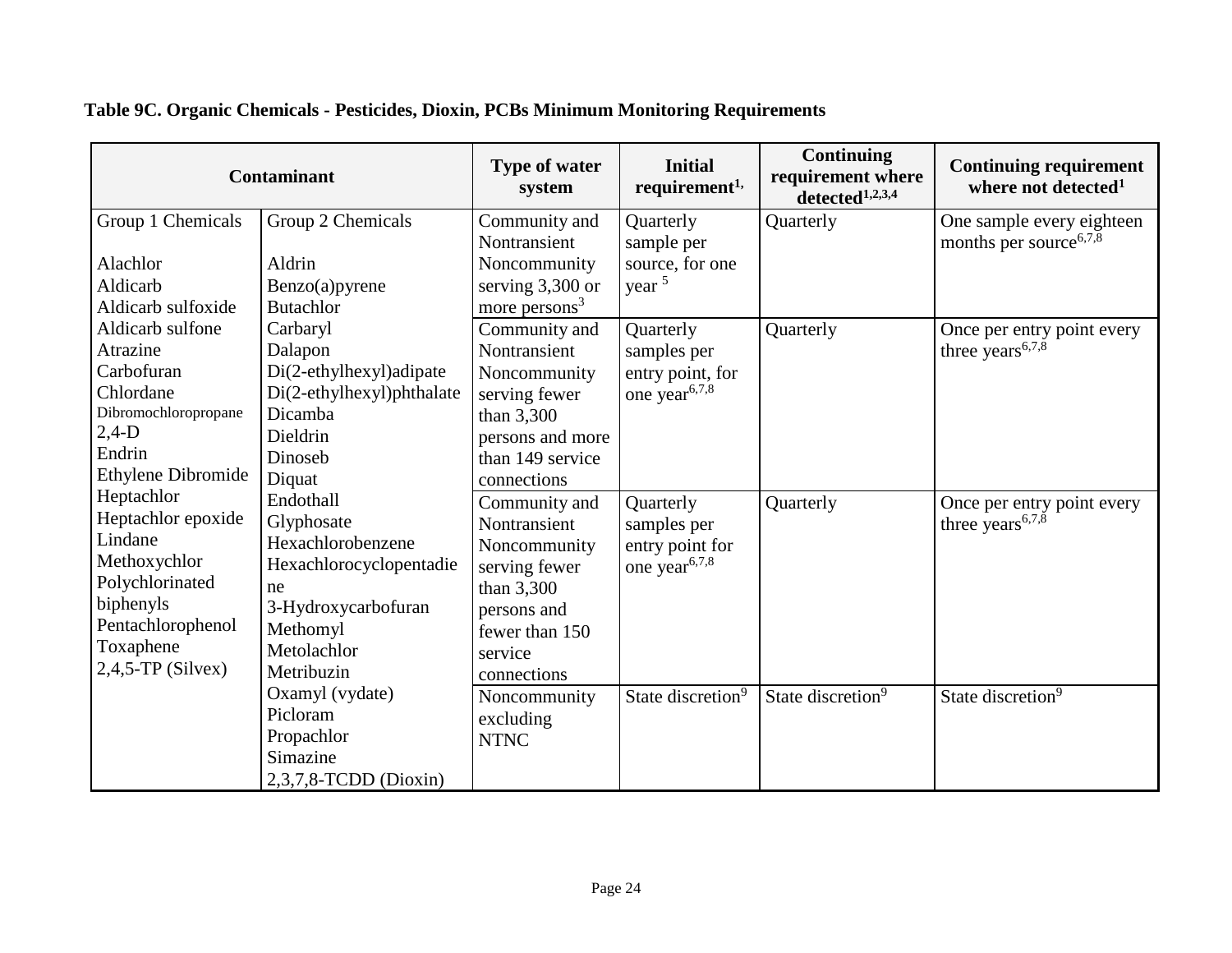#### **Table 9C (continued)**

<sup>1</sup>The location for sampling of each ground water source of supply shall be between the individual well and at or before the first service connection and before mixing with other sources, unless otherwise specified by the State to be at the entry point representative of the individual well. Public water systems which take water from a surface water body or watercourse shall sample at points in the distribution system representative of each source or at entry point or points to the distribution system after any water treatment plant.

<sup>2</sup> The State may decrease the quarterly monitoring requirement to annually provided that system is reliably and consistently below the MCL based on a minimum of two quarterly samples from a ground water source and four quarterly samples from a surface water source. Systems which monitor annually must monitor during the quarter that previously yielded the highest analytical result. Systems serving fewer than 3,300 persons and which have three consecutive annual samples without detection may apply to the State for a waiver in accordance with footnote 6.

<sup>3</sup> If a contaminant is detected, repeat analysis must include all analytes contained in the approved analytical method for the detected contaminant.

<sup>4</sup> Detected as used in the table shall be defined as reported by the State approved laboratory to be greater than or equal to the method detection levels.

<sup>5</sup>The State may allow a system to postpone monitoring for a maximum of two years, if an approved laboratory is not reasonably available to do a required analysis within the scheduled monitoring period.

 $6$  The State may waive the monitoring requirement for a public water system that submits information every three years to demonstrate that a contaminant or contaminants was not used, transported, stored or disposed within the watershed or zone of influence of the system.

<sup>7</sup> The State may reduce the monitoring requirement for a public water system that submits information every three years to demonstrate that the public water system is invulnerable to contamination. If previous use of the contaminant is unknown or it has been used previously, then the following factors shall be used to determine whether a waiver is granted.

a. Previous analytical results.

b. The proximity of the system to a potential point or nonpoint source of contamination. Point sources include spills and leaks of chemicals at or near a water treatment facility or at manufacturing, distribution, or storage facilities, or from hazardous and municipal waste landfills and other waste handling or treatment facilities. Nonpoint sources include the use of pesticides to control insect and weed pests on agricultural areas, forest lands, home and gardens, and other land application uses.

c. The environmental persistence and transport of the pesticide or PCBs.

d. How well the water source is protected against contamination due to such factors as depth of the well and the type of soil and the integrity of the well casing.

e. Elevated nitrate levels at the water supply source.

f. Use of PCBs in equipment used in production, storage or distribution of water

. <sup>8</sup> The State may allow systems to composite samples in accordance with the conditions in Appendix 5-C of this Title.

<sup>9</sup> State discretion shall mean requiring monitoring when the State has reason to believe the MCL has been violated, the potential exists for an MCL violation or the contaminant may present a risk to public health.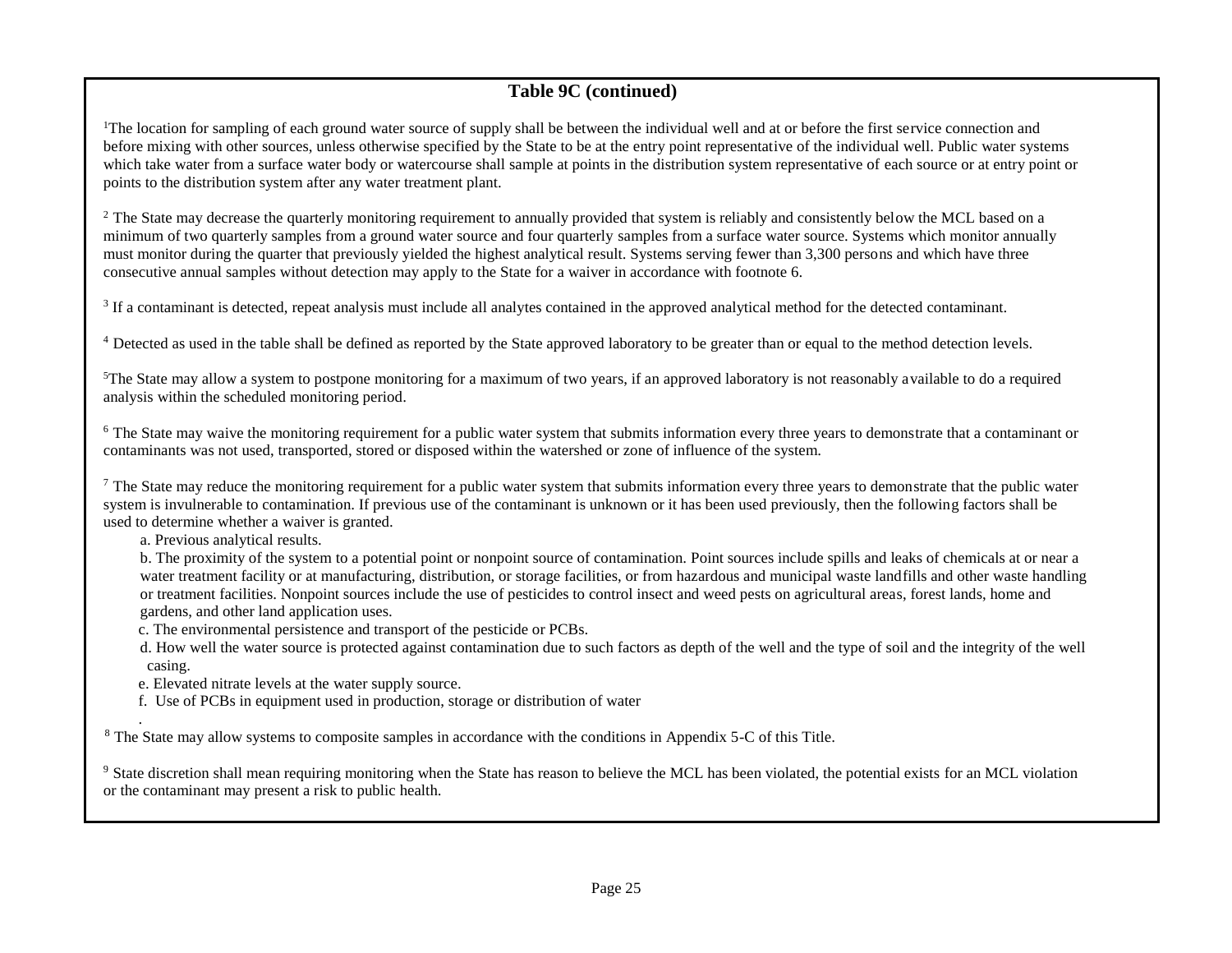| <b>Contaminant</b>                                                       |                                       | <b>Specific Contaminants for analysis</b> |
|--------------------------------------------------------------------------|---------------------------------------|-------------------------------------------|
| <b>POCs</b>                                                              | Benzene <sup>1</sup>                  | cis-1,3-Dichloropropene                   |
|                                                                          | Bromobenzene                          | Trans-1,3-Dichloropropene                 |
|                                                                          | <b>Bromochloromethane</b>             | ethylbenzene <sup>1</sup>                 |
|                                                                          | Bromomethane                          | hexachlorobutadiene                       |
|                                                                          | N-Butylbenzene                        | Isopropylbenzene                          |
|                                                                          | Sec-Butylbenzene                      | p-Isopropyltoluene                        |
|                                                                          | Tert-Butylbenzene                     | Methylene Chloride <sup>1</sup>           |
|                                                                          | Carbon Tetrachloride <sup>1</sup>     | n-Propylbenzene                           |
|                                                                          | Chlorobenzene                         | Styrene <sup>1</sup>                      |
|                                                                          | Chloroethane                          | 1,1,1,2-Tetrachloroethane                 |
|                                                                          | Chloromethane                         | 1,1,2,2-Tetrachloroethane                 |
|                                                                          | 2-Chlorotoluene                       | Tetrachloroethene <sup>1</sup>            |
|                                                                          | 4-Chlorotoluene                       | Toluene <sup>1</sup>                      |
|                                                                          | Dibromomethane                        | 1,2,3-Trichlorobenzene                    |
|                                                                          | $1,2$ -Dichlorobenzene <sup>1</sup>   | $1,2,4$ -Trichlorobenzene <sup>1</sup>    |
|                                                                          | 1,3-Dichlorobenzene                   | $1,1,1$ -Trichloroethane <sup>1</sup>     |
|                                                                          | $1,4$ -Dichlorobenzene <sup>1</sup>   | $1,1,2$ -Trichloroethane <sup>1</sup>     |
|                                                                          | Dichlorodifluoromethane               | Trichloroethene <sup>1</sup>              |
|                                                                          | 1,1-Dichloroethane                    | Trichlorofluoromethane                    |
|                                                                          | 1,2-Dichloroethane <sup>1</sup>       | 1,2,3-Trichloropropane                    |
|                                                                          | 1,1-Dichloroethene <sup>1</sup>       | 1,2,4-Trimethylbenzene                    |
|                                                                          | $cis-1,2-Dichloroethene1$             | 1,3,5-Trimethylbenzene                    |
|                                                                          | trans-1,2-Dichloroethene <sup>1</sup> | $m$ -Xylene <sup>1</sup>                  |
|                                                                          | 1,2-Dichloropropane <sup>1</sup>      | $o$ -Xylene <sup>1</sup>                  |
|                                                                          | 1,3-Dichloropropane                   | $p$ -Xylene <sup>1</sup>                  |
|                                                                          | 2,2-Dichloropropane                   |                                           |
|                                                                          | 1,1-Dichloropropene                   |                                           |
| <sup>1</sup> Notification must contain mandatory health effect language. |                                       |                                           |

## **Table 9D. Organic Chemicals - POCs Minimum Monitoring Requirements**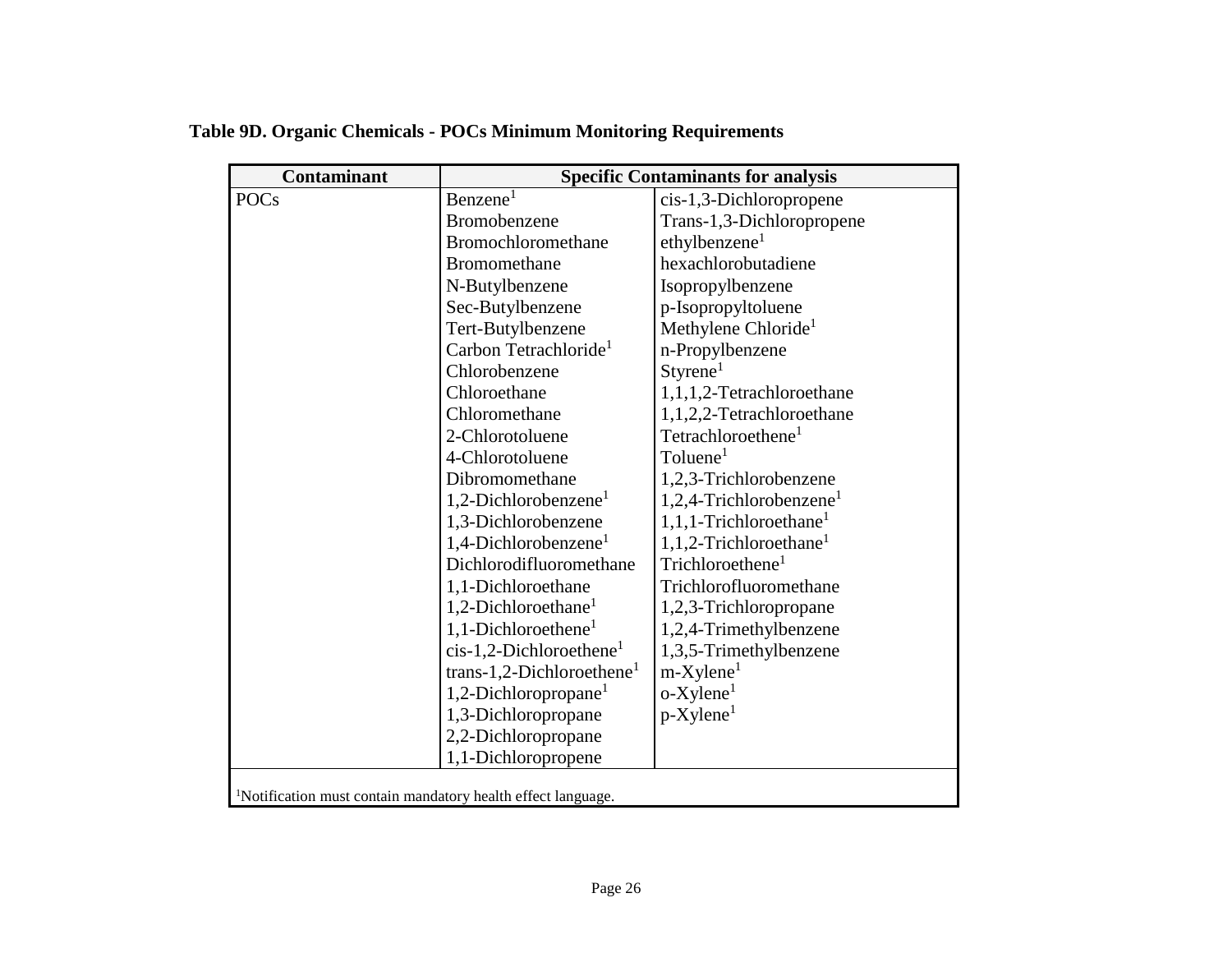|                          | <b>Source Type</b>   |                               | Surface only, surface and ground water, or ground water directly                                                          |
|--------------------------|----------------------|-------------------------------|---------------------------------------------------------------------------------------------------------------------------|
|                          | <b>Type of water</b> | Groundwater                   | influenced by surface water                                                                                               |
| <b>Contaminant</b>       | system               | only                          |                                                                                                                           |
| Entry point<br>turbidity | Community            | State discretion <sup>2</sup> | Collect and analyze one sample per day from each entry point. All results<br>must be recorded to two significant figures. |

#### **Table 10. Turbidity Minimum Monitoring Requirements for Unfiltered Systems Pending Filtration<sup>1</sup>**

State discretion<sup>2</sup>

State discretion<sup>2</sup>

State discretion<sup>2</sup>

Noncommunity

Noncommunity

Community

Distribution point turbidity

<sup>1</sup>The requirements of this table apply to unfiltered systems that the State has determined, in writing pursuant to section 5-1.30 of this Subpart, must install filtration. These requirements only apply until filtration is installed.

week.

<sup>2</sup>State discretion shall mean requiring monitoring when the State has reason to believe the MCL has been violated, the potential exists for an MCL violation or the contaminant may present a risk to public health.

State discretion<sup>2</sup>

increased at State discretion.<sup>2</sup>

Collect and analyze one sample annually. Monitoring requirement may be

Five distribution samples each week unless otherwise determined by the State. No two samples may be obtained on the same day and no two samples are to be collected from the same distribution point during the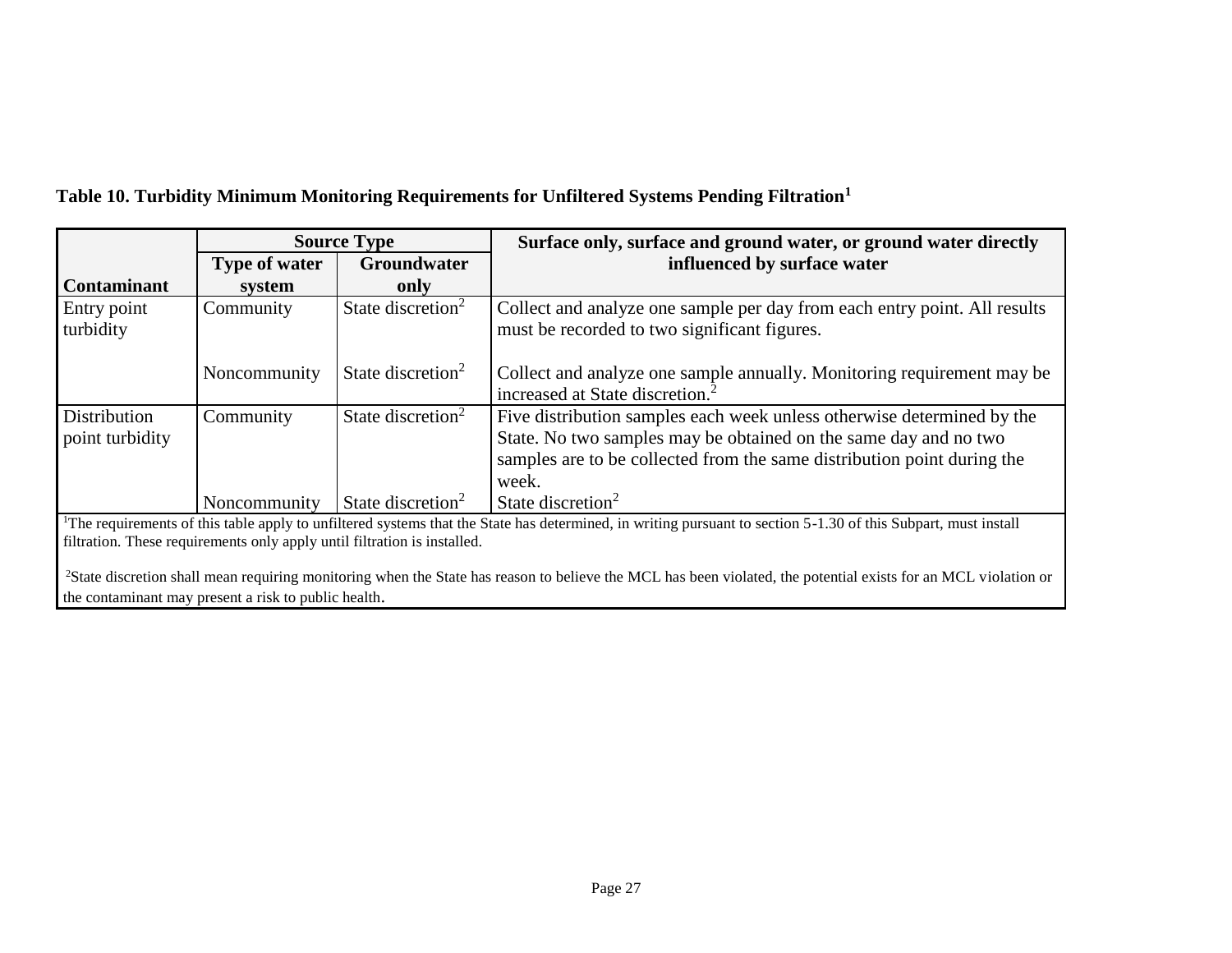|                    |                      | <b>Source type</b>            |                                                         |  |
|--------------------|----------------------|-------------------------------|---------------------------------------------------------|--|
| <b>Contaminant</b> | Type of water system | Groundwater                   | Surface water <sup>1</sup>                              |  |
| Filtered water     | Community and        | Not applicable                | Continuous monitoring for composite filter effluent     |  |
| turbidity          | Noncommunity         |                               | and individual filters. $2,3,4,5$                       |  |
| Raw water          | Unfiltered surface:  | Not applicable                | Every four hours or continuous monitoring. <sup>5</sup> |  |
| turbidity          | Community and        |                               |                                                         |  |
|                    | Noncommunity         |                               |                                                         |  |
| Distribution       | Community            | State discretion <sup>6</sup> | Five distribution samples each week unless otherwise    |  |
| point turbidity    |                      |                               | determined by the State. No two samples may be          |  |
|                    |                      |                               | obtained on the same day and no two samples are to be   |  |
|                    |                      |                               | collected from the same distribution point during the   |  |
|                    |                      |                               | same week.                                              |  |
|                    |                      |                               |                                                         |  |
|                    | Noncommunity         | State discretion <sup>6</sup> | State discretion <sup>6</sup>                           |  |

| Table 10A. Turbidity Minimum Monitoring Requirements <sup>1</sup> |
|-------------------------------------------------------------------|
|-------------------------------------------------------------------|

<sup>1</sup>Surface water sources or groundwater sources directly influenced by surface water.

<sup>2</sup>Effective January 1, 2002 systems serving 10,000 or more people must record the results of individual filter monitoring every fifteen minutes, and combined filter effluent every four hours. Effective January 14, 2005 systems serving fewer than 10,000 persons must record the results of individual filter monitoring every fifteen minutes, and combined filter effluent every four hours. Until January 14, 2005, systems serving fewer than 10,000 persons must continuously monitor the composite filter effluent turbidity, or record the turbidity every four hours. The state may allow systems with two filters to monitor the combined filter effluent continuously (recording every 15 minutes) in lieu of monitoring individual filter turbidity. Results of individual filter monitoring must be maintained for at least three years.

<sup>3</sup>If there is a failure in the continuous turbidity monitoring equipment, the system must conduct grab sampling every four hours instead of continuous monitoring, but for no more than five working days following the failure of the equipment.

<sup>4</sup>For systems using slow sand filtration or filtration treatment, other than conventional treatment, direct filtration or D.E. filtration, the State may reduce sampling frequency to once per day if it determines that less frequent monitoring is sufficient to indicate effective filtration performance.

<sup>5</sup>If a system uses continuous monitoring, it must use the turbidity values recorded every four hours to determine if a treatment technique violation occurs, unless the State has approved in writing a different time interval.

<sup>6</sup>State discretion shall mean requiring monitoring when the State has reason to believe the MCL has been violated, the potential exists for an MCL violation or the contaminant may present a risk to public health.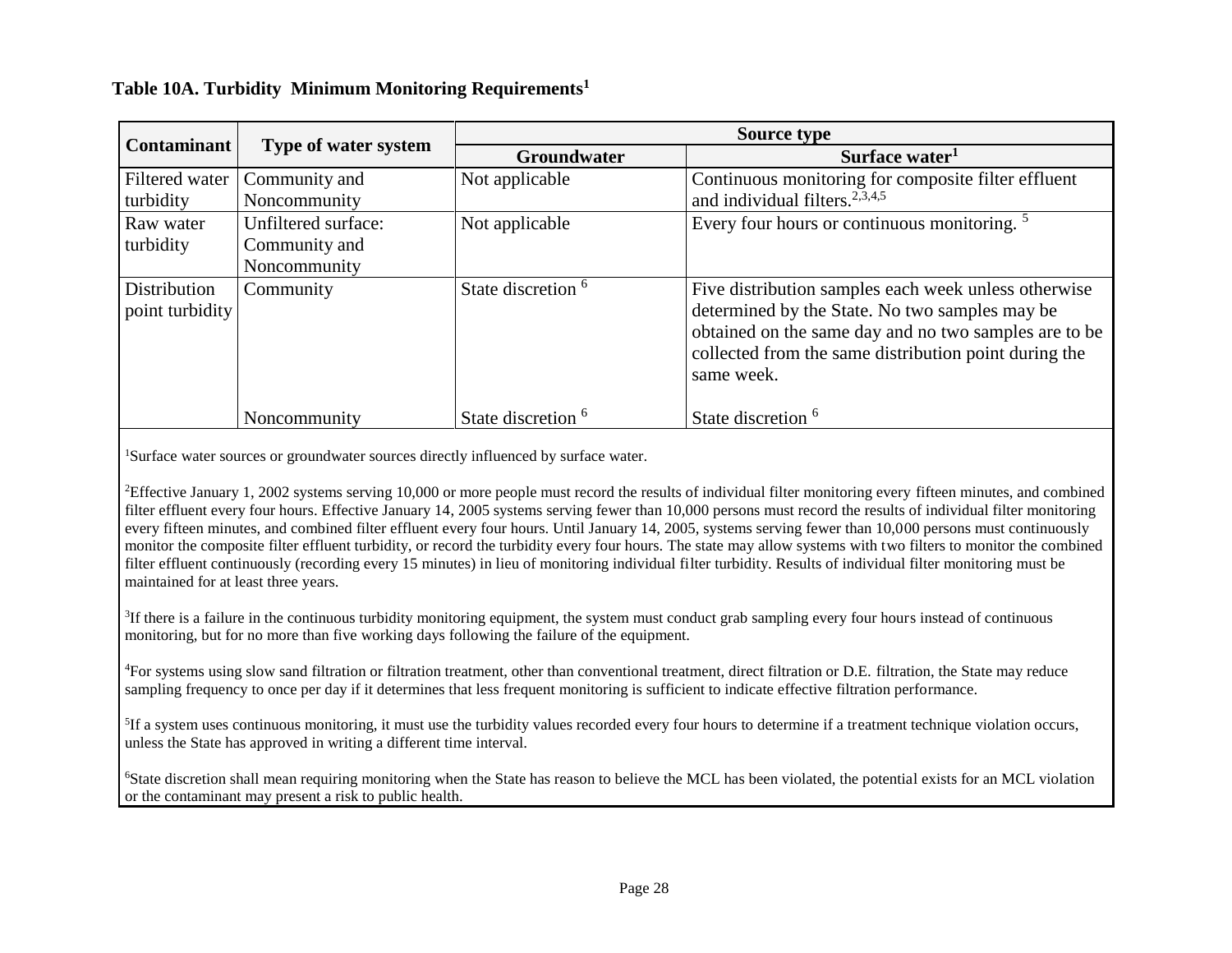| Table 11 Microbiological Minimum Monitoring Requirements (Refer to Table 11B following any positive samples) 1,2,3,4 |  |  |  |  |  |  |
|----------------------------------------------------------------------------------------------------------------------|--|--|--|--|--|--|
|----------------------------------------------------------------------------------------------------------------------|--|--|--|--|--|--|

|                                                      | <b>Type of Water System</b>                                                                                | <b>Number of Routine Samples Based on Population</b> |                                                                                                                 |                          |                                                            |  |  |
|------------------------------------------------------|------------------------------------------------------------------------------------------------------------|------------------------------------------------------|-----------------------------------------------------------------------------------------------------------------|--------------------------|------------------------------------------------------------|--|--|
| Contaminant                                          |                                                                                                            | <b>Population Served</b>                             | <b>Minimum Number of</b><br>Samples per Month <sup>4</sup>                                                      | <b>Population Served</b> | <b>Minimum Number of Samples</b><br>per Month <sup>4</sup> |  |  |
| Total coliform in                                    | Community                                                                                                  | Up to $1,000^{6,7}$                                  | $\mathbf{1}$                                                                                                    | 59,001 to 70,000         | 70                                                         |  |  |
| distribution system <sup>5</sup>                     |                                                                                                            | 1,001 to $2,500$                                     | $\overline{2}$                                                                                                  | 70,001 to 83,000         | 80                                                         |  |  |
|                                                      |                                                                                                            | 2,501 to 3,300                                       | 3                                                                                                               | 83,001 to 96,000         | 90                                                         |  |  |
|                                                      |                                                                                                            | 3,301 to 4,100                                       | $\overline{4}$                                                                                                  | 96,001 to 130,000        | 100                                                        |  |  |
|                                                      |                                                                                                            | 4,101 to 4,900                                       | 5                                                                                                               | 130,001 to 220,000       | 120                                                        |  |  |
|                                                      |                                                                                                            | 4,901 to 5,800                                       | 6                                                                                                               | 220,001 to 320,000       | 150                                                        |  |  |
|                                                      |                                                                                                            | 5,801 to 6,700                                       | $\tau$                                                                                                          | 320,001 to 450,000       | 180                                                        |  |  |
|                                                      |                                                                                                            | 6,701 to 7,600                                       | $\,8\,$                                                                                                         | 450,001 to 600,000       | 210                                                        |  |  |
|                                                      |                                                                                                            | 7,601 to 8,500                                       | 9                                                                                                               | 600,001 to 780,000       | 240                                                        |  |  |
|                                                      |                                                                                                            | 8,501 to 12,900                                      | 10                                                                                                              | 780,001 to 970,000       | 270                                                        |  |  |
|                                                      |                                                                                                            | 12,901 to 17,200                                     | 15                                                                                                              | 970,001 to 1,230,000     | 300                                                        |  |  |
|                                                      |                                                                                                            | 17,201 to 21,500                                     | 20                                                                                                              | 1,230,001 to 1,520,000   | 330                                                        |  |  |
|                                                      |                                                                                                            | 21,501 to 25,000                                     | 25                                                                                                              | 1,520,001 to 1,850,000   | 360                                                        |  |  |
|                                                      |                                                                                                            | 25,001 to 33,000                                     | 30                                                                                                              | 1,850,001 to 2,270,000   | 390                                                        |  |  |
|                                                      |                                                                                                            | 33,001 to 41,000                                     | 40                                                                                                              | 2,270,001 to 3,020,000   | 420                                                        |  |  |
|                                                      |                                                                                                            | 41,001 to 50,000                                     | 50                                                                                                              | 3,020,001 to 3,960,000   | 450                                                        |  |  |
| Total coliform in                                    |                                                                                                            | 50,001 to 59,000                                     | 60                                                                                                              | 3,960,001 or more        | 480                                                        |  |  |
| distribution system <sup>5</sup>                     | Noncommunity using surface<br>water or groundwater directly<br>influenced by surface water                 | $\mathbf{All}$                                       | Same as community                                                                                               |                          |                                                            |  |  |
|                                                      | Noncommunity using only                                                                                    | $\leq 1,000$                                         | Quarterly <sup>8,9</sup>                                                                                        |                          |                                                            |  |  |
|                                                      | groundwater not directly<br>influenced by surface water <sup>9</sup>                                       | >1,000                                               | Same as community                                                                                               |                          |                                                            |  |  |
|                                                      | Seasonal                                                                                                   | All                                                  | Monthly <sup>9</sup>                                                                                            |                          |                                                            |  |  |
| Escherichia coli (E.<br>coli)                        | Community and<br>Noncommunity                                                                              | $\mathbf{All}$                                       | Any routine or repeat<br>samples that are Coliform<br>positive must be analyzed<br>for E. coli. <sup>4,10</sup> |                          |                                                            |  |  |
| Fecal Indicator in<br>Raw Source Water <sup>10</sup> | All ground water systems unless<br>providing 4-log virus treatment<br>and process compliance<br>monitoring | All                                                  | State discretion <sup>11</sup>                                                                                  |                          |                                                            |  |  |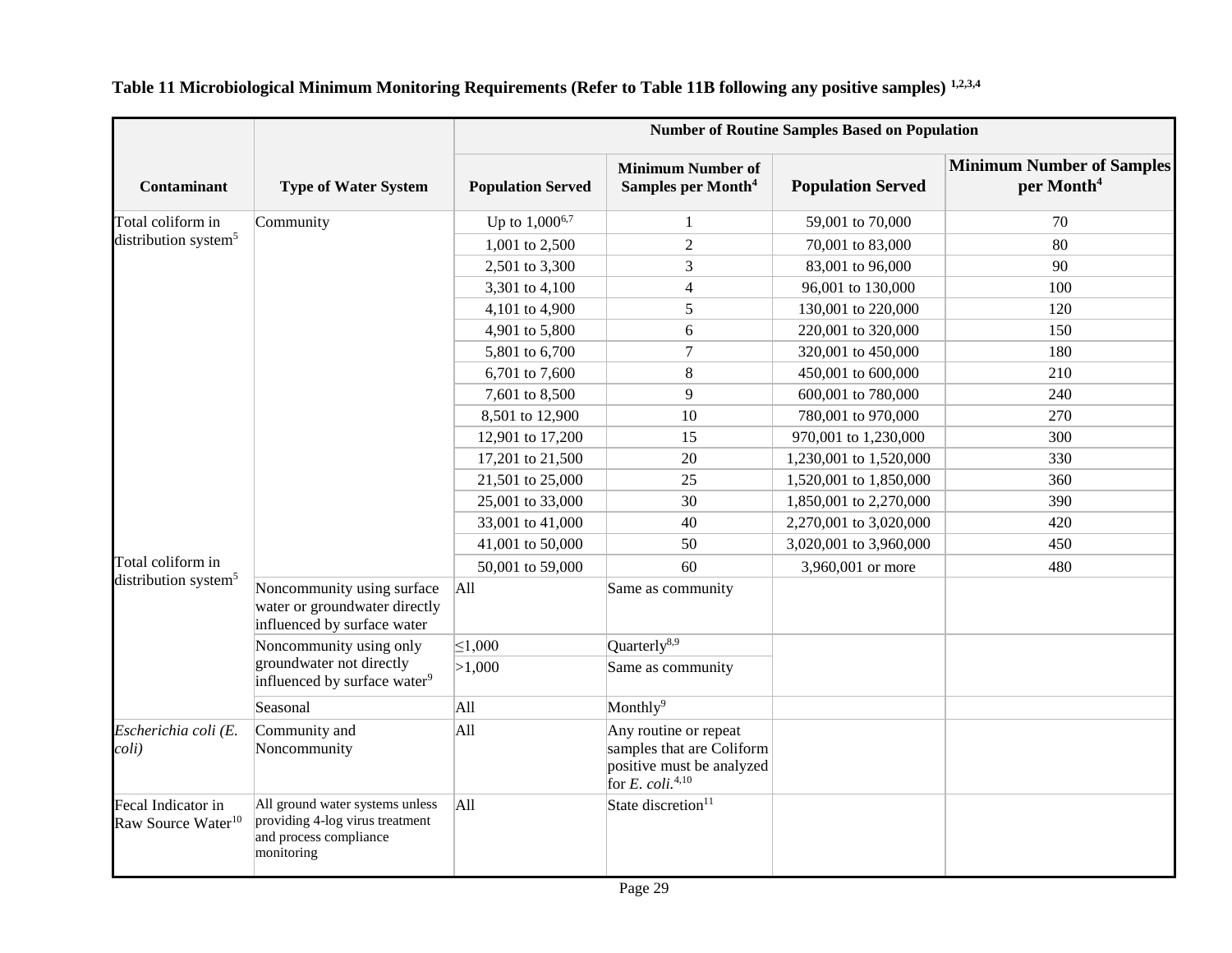#### **Table 11 (cont.)**

<sup>1</sup>Public water supply systems must collect total coliform samples at sites that are representative of water throughout the distribution system and throughout the reporting period, in accordance with a written monitoring plan which is subject to State review and revision as described in section 5-1.51(c) of this Subpart. A public water system that uses only groundwater and serves 4,900 or fewer people may collect all required samples on a single day if they are taken from different sites.

<sup>2</sup>Public water systems using surface water or groundwater directly influenced by surface water, and which do not provide filtration, must collect and analyze at least one sample for total coliforms near the first service connection each day the turbidity level of the raw water exceeds 1.49 NTU. This sample shall be collected within 24 hours. Results of this sample must be included in determining compliance with the MCLs and TTTs in Table 6 of this section.

<sup>3</sup>Samples taken to determine disinfection practices after pipe repair, replacement, or similar activity are not to be used for determining compliance with the MCLs or TTTs in Table 6 of this section.

<sup>4</sup>See Table 11B for repeat sampling requirements following any total coliform or *E. Coli* positive samples.

<sup>5</sup>If chlorine or chloramines are used as the disinfectant, a chlorine residual determination shall be made at the same time and location that the sample is collected for total coliform analysis. Monitoring for heterotrophic bacteria may be substituted for free chlorine residuals. The State may allow a public water system that uses both: (1) a surface water source, or a ground water source under direct influence of surface water, and (2) a ground water source, to take disinfectant residual samples at points other than the total coliform sampling points if the State determines that such points are more representative of treated (disinfected) water quality within the distribution system. A heterotrophic plate count result equal to or less than 500 colonies per milliliter is considered to be equivalent to a measurable free chlorine residual.

<sup>6</sup>The State may, in writing, reduce the monitoring frequency to quarterly for a community water system serving 1,000 or fewer persons and using ground water only if the system is in compliance with 10 NYCRR Subpart 5-4; has a clean compliance history for a minimum of 12-months; is free of sanitary defects; and has a protected water source. The system must meet at least one of the following criteria: an annual site visit by the State or State-approved party that is equivalent to a Level 2 assessment and correction of all identified sanitary defects; cross connection control, as approved by the State; continuous disinfection entering the distribution system and a residual in the distribution system in accordance with criteria specified by the State; or demonstration of maintenance of at least a 4-log removal or inactivation of viruses. Systems that have been granted a disinfection waiver are not eligible for reduced monitoring frequency.

<sup>7</sup>A community water system on quarterly monitoring must begin monthly monitoring if it meets any of the following conditions: a Level 2 assessment is triggered; two Level 1 assessments in a rolling 12-month period are triggered; an *E. coli* MCL violation; a coliform TTV; or two total coliform monitoring violations in a rolling 12month period. Monthly monitoring must begin in the month following the event.

<sup>8</sup>A noncommunity water system on quarterly monitoring must begin monthly monitoring if it meets any of the following conditions: a Level 2 assessment is triggered; two Level 1 assessments in a rolling 12-month period are triggered; an *E. coli* MCL violation; a coliform TTV; two total coliform monitoring violations; or one total coliform monitoring violation and one Level 1 assessment in a rolling 12-month period. Monthly monitoring must begin in the month following the event.

<sup>9</sup>A noncommunity water system may return to quarterly monitoring if they meet the following criteria: within the last 12 months, the system must have a completed sanitary survey or Level 2 assessment, be free of sanitary defects, have a protected water source; and the system must have a clean compliance history for a minimum of 12 months.

<sup>10</sup>Fecal indicators include *E. coli*, enterococci, and coliphage. Only *E. coli* testing will be required, unless otherwise directed by the State.

<sup>11</sup>State discretion shall mean that monitoring is required when the State has reason to believe the MCL or TT has been violated, the potential exists for an MCL violation or TTV; or the contaminant may present a risk to public health.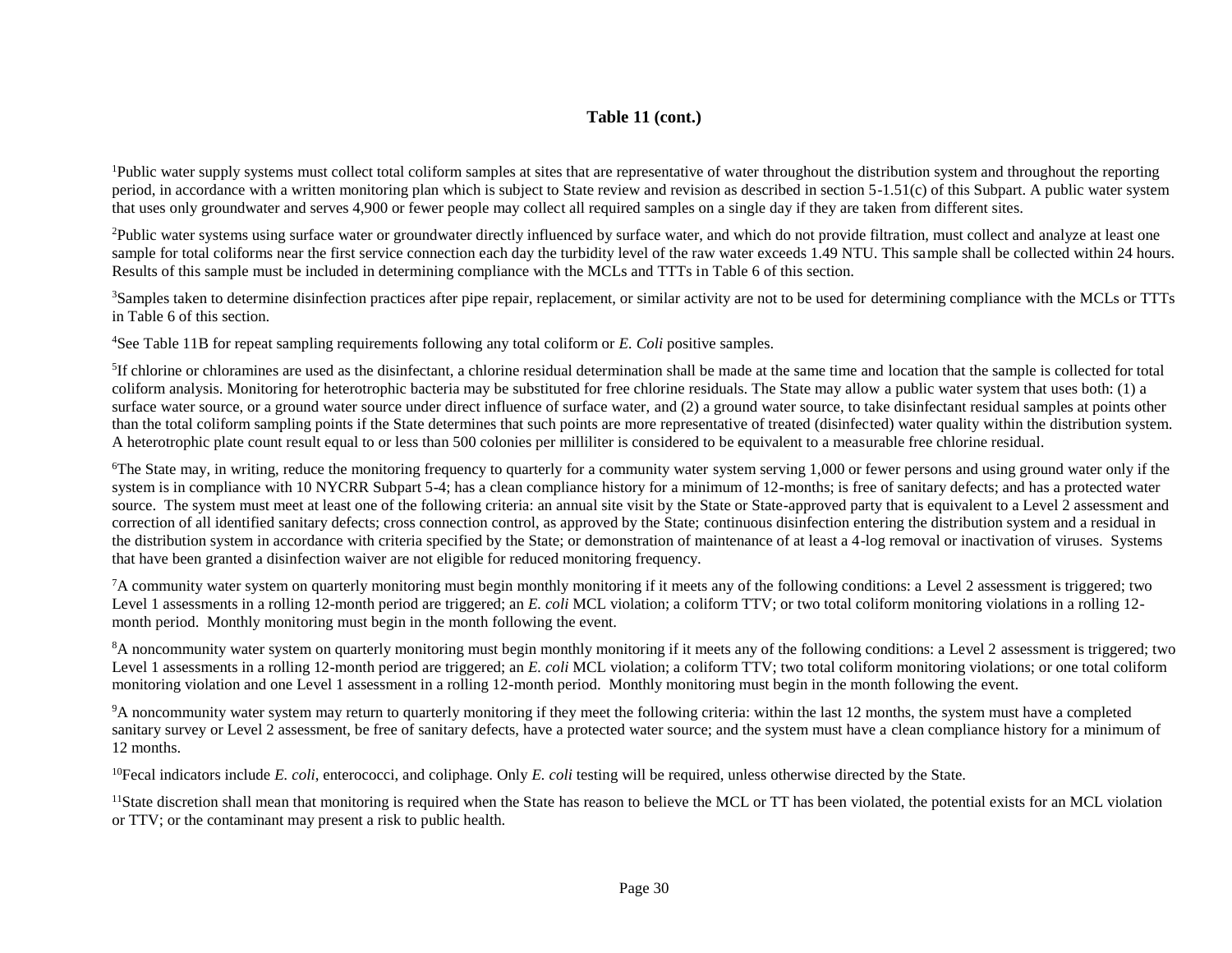#### **Table 11A. Microbiological/Filtration Avoidance Criteria Minimum Monitoring Requirements<sup>1</sup>**

| $\rm Contaminant^2$ | Type of water system   Population served |                  | Minimum number of<br>samples per week $3,4$ |
|---------------------|------------------------------------------|------------------|---------------------------------------------|
| Raw water fecal or  | Community and                            | Up to $500$      |                                             |
| total coliform      | Noncommunity                             | 501 to 3,300     |                                             |
|                     |                                          | 3,301 to 10,000  |                                             |
|                     |                                          | 10,001 to 25,000 |                                             |
|                     |                                          | $25,001$ or more |                                             |

<sup>1</sup>The monitoring requirement applies to surface water sources and groundwater sources directly influenced by surface water.

<sup>2</sup>Either fecal or total coliform density measurements are acceptable. If both analyses are performed, the fecal coliform results will take precedence.

<sup>3</sup>Monitoring sampling must be performed on separate days.

<sup>4</sup>Samples must be taken and analyzed every day the system serves water to the public and the turbidity of the raw water exceeds 1.49 NTU. The samples count toward the weekly sampling requirement.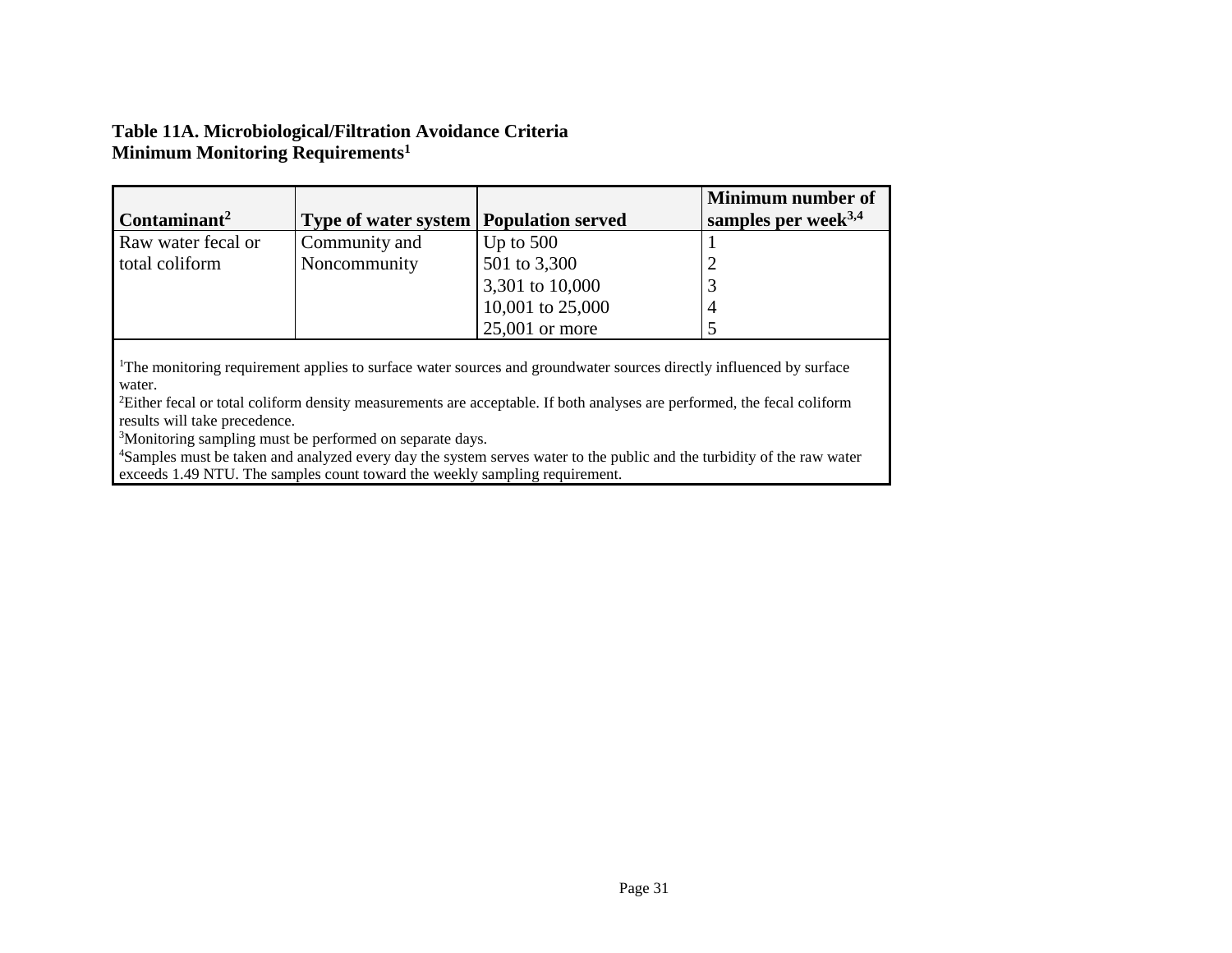| <b>Type of Positive</b><br><b>Sample</b>     | <b>Type of Water</b><br><b>System/Source</b>                                                                                               | <b>System Size</b>                                                    | <b>Number of Repeat</b><br><b>Samples Required</b><br><b>Within 24 Hours of</b><br><b>Notification</b>                                                                       | <b>Sampling Location</b>                                                                                                                                                                                                                                                                                                                                                                                          | <b>Required Action for</b><br><b>Positive Repeat</b><br><b>Samples</b>                                                                                                            |  |
|----------------------------------------------|--------------------------------------------------------------------------------------------------------------------------------------------|-----------------------------------------------------------------------|------------------------------------------------------------------------------------------------------------------------------------------------------------------------------|-------------------------------------------------------------------------------------------------------------------------------------------------------------------------------------------------------------------------------------------------------------------------------------------------------------------------------------------------------------------------------------------------------------------|-----------------------------------------------------------------------------------------------------------------------------------------------------------------------------------|--|
| Routine total<br>from distribution<br>system | Surface water, GWUDI, or<br>coliform sample(s) ground water performing $4-$<br>log virus treatment and<br>process compliance<br>monitoring | More than one<br>service<br>connection                                | Three distribution<br>system samples                                                                                                                                         | The same sampling site where the original<br>coliform-positive sample was collected,<br>one sample within five service connections total coliform is not<br>upstream, one sample within five service<br>connections downstream in accordance<br>with a state approved sampling plan.                                                                                                                              | Distribution sampling<br>must be repeated until<br>detected in repeat<br>samples, or it is<br>determined that a<br>treatment technique has                                        |  |
|                                              |                                                                                                                                            | One service<br>connection                                             | One distribution<br>system sample <sup>4</sup>                                                                                                                               | Original sampling location                                                                                                                                                                                                                                                                                                                                                                                        | been triggered or an<br>MCL has been<br>violated. $2,3$                                                                                                                           |  |
|                                              | Ground water system or<br>ground water source not<br>providing (or not<br>documenting) 4-log virus<br>treatment <sup>5</sup>               | Population<br>>1,000                                                  | Three distribution<br>system samples and<br>one source water<br>sample from each<br>source collected in<br>accordance with a<br>State-approved<br>sampling plan <sup>6</sup> | The same distribution system sampling site Distribution sampling<br>where the original coliform-positive<br>sample was collected, one sample within<br>five service connections upstream, one<br>sample within five service connections<br>downstream. An additional sample must be determined that a<br>collected from each raw water source or<br>according to State approved sampling<br>plan. <sup>6, 7</sup> | must be repeated until<br>total coliform is not<br>detected in repeat<br>samples, or it is<br>treatment technique has<br>been triggered or an<br>MCL has been<br>violated. $2, 3$ |  |
|                                              |                                                                                                                                            | Population<br>$\leq$ 1,000 and more<br>than one service<br>connection | Three distribution<br>system samples and<br>one source water<br>sample from each<br>source collected in<br>accordance with a                                                 | The same distribution system sampling site<br>where the original coliform-positive<br>sample was collected, one sample within<br>five service connections upstream, and one<br>sample within five service connections<br>downstream. An additional sample must be<br>collected from each raw water source or                                                                                                      |                                                                                                                                                                                   |  |

### **Table 11B Repeat Microbiological Sampling Requirements following Total Coliform Positive and/or Fecal Indicator Positive Sample(s) <sup>1</sup> Table 11B Repeat Microbiological Sampling Requirements Following Total Coliform Positive and/or Fecal Indicator Positive Sample(s)<sup>1</sup>**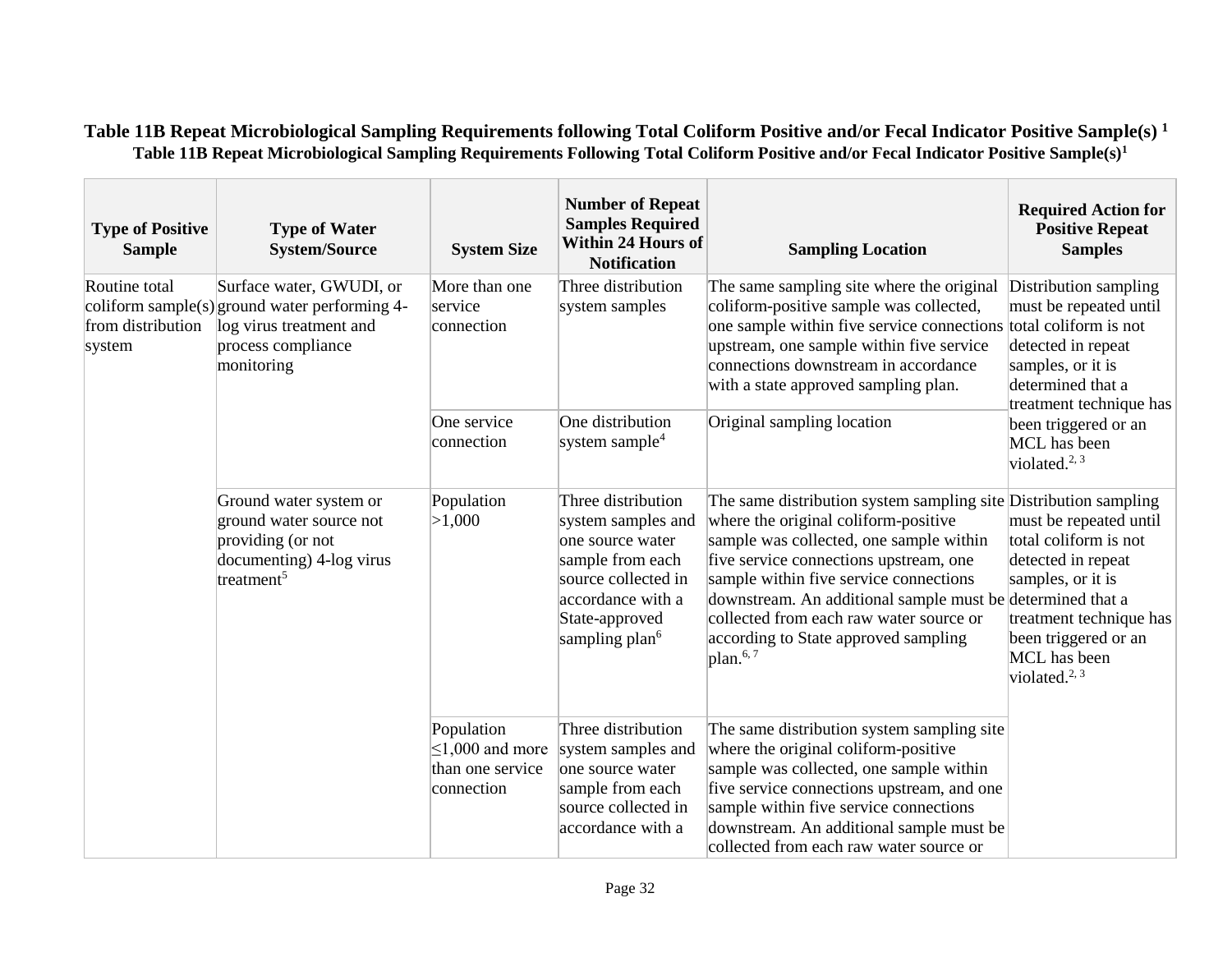**Table 11B Repeat Microbiological Sampling Requirements Following Total Coliform Positive and/or Fecal Indicator Positive Sample(s)<sup>1</sup>**

| <b>Type of Positive</b><br><b>Sample</b>                            | <b>Type of Water</b><br><b>System/Source</b>                                                                                 | <b>System Size</b>                 | <b>Number of Repeat</b><br><b>Samples Required</b><br><b>Within 24 Hours of</b><br><b>Notification</b>                                              | <b>Sampling Location</b>                                                                                                                                                | <b>Required Action for</b><br><b>Positive Repeat</b><br><b>Samples</b>                                                                                                                                                          |
|---------------------------------------------------------------------|------------------------------------------------------------------------------------------------------------------------------|------------------------------------|-----------------------------------------------------------------------------------------------------------------------------------------------------|-------------------------------------------------------------------------------------------------------------------------------------------------------------------------|---------------------------------------------------------------------------------------------------------------------------------------------------------------------------------------------------------------------------------|
| Routine total                                                       |                                                                                                                              |                                    | State-approved<br>sampling plan. <sup>5,8</sup>                                                                                                     | according to State approved sampling<br>plan. $^{6, 7, 8}$                                                                                                              |                                                                                                                                                                                                                                 |
| $\text{coliform sample(s)}$<br>from distribution<br>system          | Ground water system or<br>ground water source not<br>providing (or not<br>documenting) 4-log virus<br>treatment <sup>5</sup> | One service<br>connection          | One distribution<br>system sample and<br>source water<br>sample $(s)$ in<br>accordance with a<br>State-approved<br>sampling plan <sup>4, 6, 8</sup> | Original sampling location. An additional<br>sample must be collected from each raw<br>water source or according to State<br>approved sampling plan. <sup>6, 7, 8</sup> | Distribution sampling<br>must be repeated until<br>total coliform is not<br>detected in repeat<br>samples, or it is<br>determined that a<br>treatment technique has<br>been triggered or an<br>MCL has been<br>violated. $2, 3$ |
|                                                                     |                                                                                                                              | Wholesale<br>System of any<br>size | After notification by<br>consecutive system<br>of total coliform-<br>positive sample <sup>6, 7, 9,</sup>                                            | Collect one raw water sample at each<br>source or in accordance with a State-<br>approved sampling plan. <sup>6, 7, 9</sup>                                             | As directed by State <sup>10</sup>                                                                                                                                                                                              |
| Source water<br>sample(s) fecal<br>indicator positive <sup>7,</sup> | Ground water system or<br>ground water source not<br>providing or not documenting<br>4-log virus treatment                   | A11                                | Five raw water<br>samples for fecal<br>indicator or<br>immediate corrective<br>action as directed by<br>State <sup>6, 9, 11</sup>                   | Fecal indicator sampling from source or<br>sources with initial fecal indicator positive<br>samples <sup>6, 7</sup>                                                     | As directed by State <sup>10, 11</sup>                                                                                                                                                                                          |

<sup>1</sup>After any total coliform positive sample from the distribution system, the system must collect repeat samples on the same day and within 24 hours of being notified.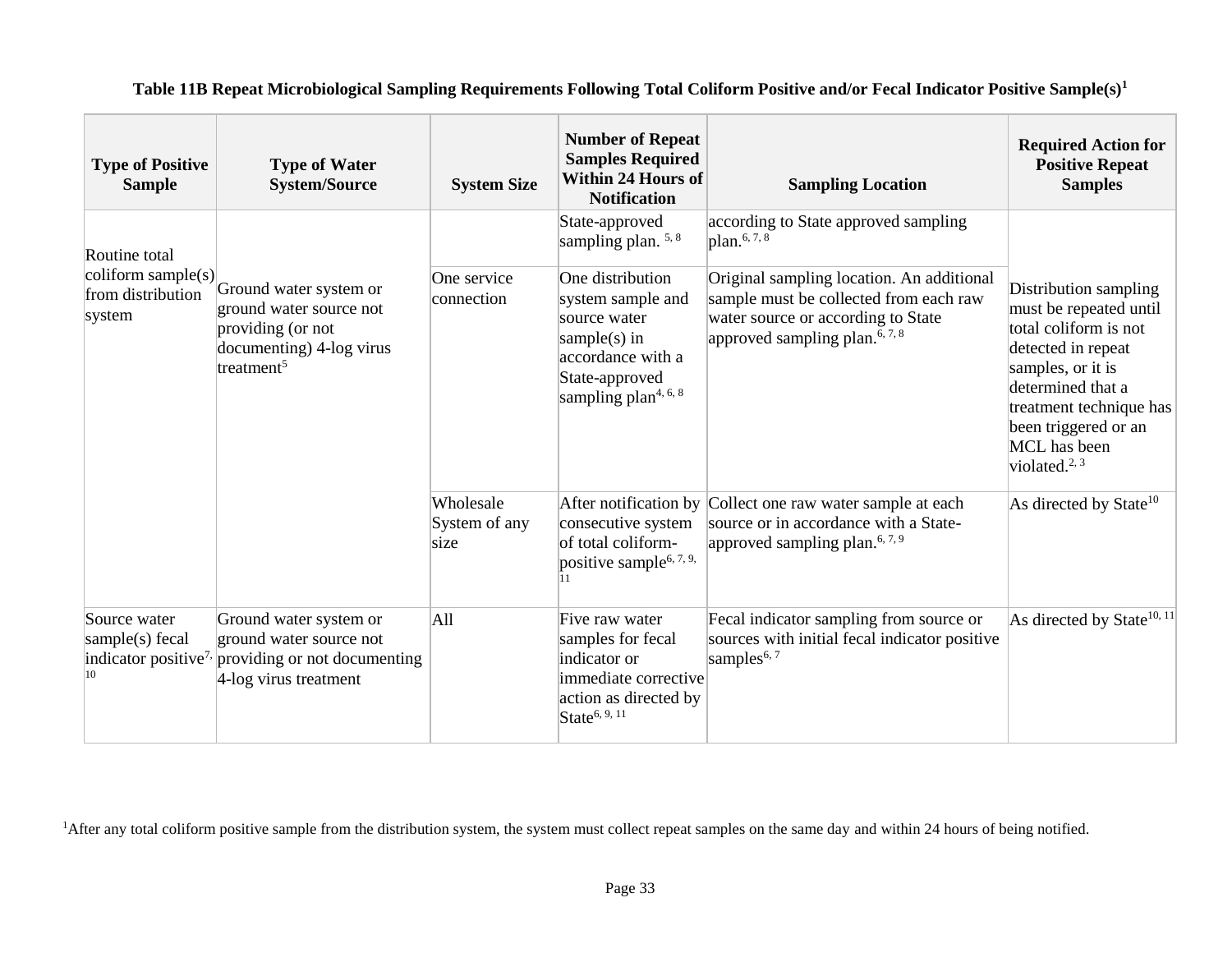#### **Table 11B (cont.)**

<sup>2</sup>The month following a total coliform positive sample, systems collecting samples quarterly must collect a minimum of three routine distribution system samples. The State may waive, in writing, the requirement to collect three routine samples the following month the system provides water to the public, if the State carries out an onsite visit before the end of the following month and the State determines why the sample was total coliform positive and establishes that the system has corrected the problem. The State cannot waive the requirement to collect three routine samples solely on the basis that all the repeat samples were total coliform negative. Before the end of the following month the system serves water to the public, at least one routine sample to determine compliance with the MCLs and TTTs must be collected by the system as required in Table 11.

<sup>3</sup>Results of all routine and repeat microbiological samples not invalidated by the State must be used to determine whether a coliform TTT specified in Table 6 has been exceeded.

<sup>4</sup>The State may allow a system with a single service connection to collect the required set of repeat samples over a three-day period or to collect a larger volume repeat sample(s) in one or two more sample containers of any size, as long as the total volume collect is at least 300 mL. If *E. coli* is used as the fecal indicator at a ground water system with a single well, a single sample of two (2) times the minimum sample volume or two (2) bottles of minimum required sample volume may be collected consecutively from the tap and the third sample collected from the raw water source. This source water sample result must be used to determine compliance with all Table 6 requirements.

 ${}^{5}$ If a consecutive system purchasing (or otherwise obtaining) ground water from a wholesale system has a total coliform-positive sample from the distribution system, the system must notify the wholesale system and collect distribution system repeat samples as specified in Table 11B within 24 hours. The wholesale system must collect raw source water sample(s) unless the system provides 4-log virus treatment at peak flow before or at the first customer as confirmed through process compliance monitoring.

<sup>6</sup>Sampling plan requirements are given in section 5-1.51 (c) of this Subpart.

<sup>7</sup>Fecal indicators include *E. coli,* enterococci and coliphage. Sampling for fecal indicators other than *E. coli* is at State discretion.

 $81A$  system with a single well or a ground water source serving 1,000 or fewer persons may collect a single raw water sample to serve as both a distribution repeat sample to replace the upstream location sample and a raw water sample taken following a routine total coliform positive sample, if *E. coli* is used as the fecal indicator. If this dualpurpose source water sample is collected, the sample result must be used to determine compliance with all Table 6 requirements.

<sup>9</sup>Wholesale system source water sampling requirements are in addition to distribution system sampling requirements for consecutive systems.

 $10$ In the event of a fecal indicator positive sample from the raw source water, the state must be notified immediately and may require immediate corrective action. In no case will notification be later than 24 hours as described in section 5-1.78(d)(4) of this Subpart.

<sup>11</sup>If a ground water wholesale system does not perform 4-log virus treatment and process compliance monitoring, and has a fecal indicator positive sample from a raw source water, the system must notify any consecutive systems as well as any of its own customers.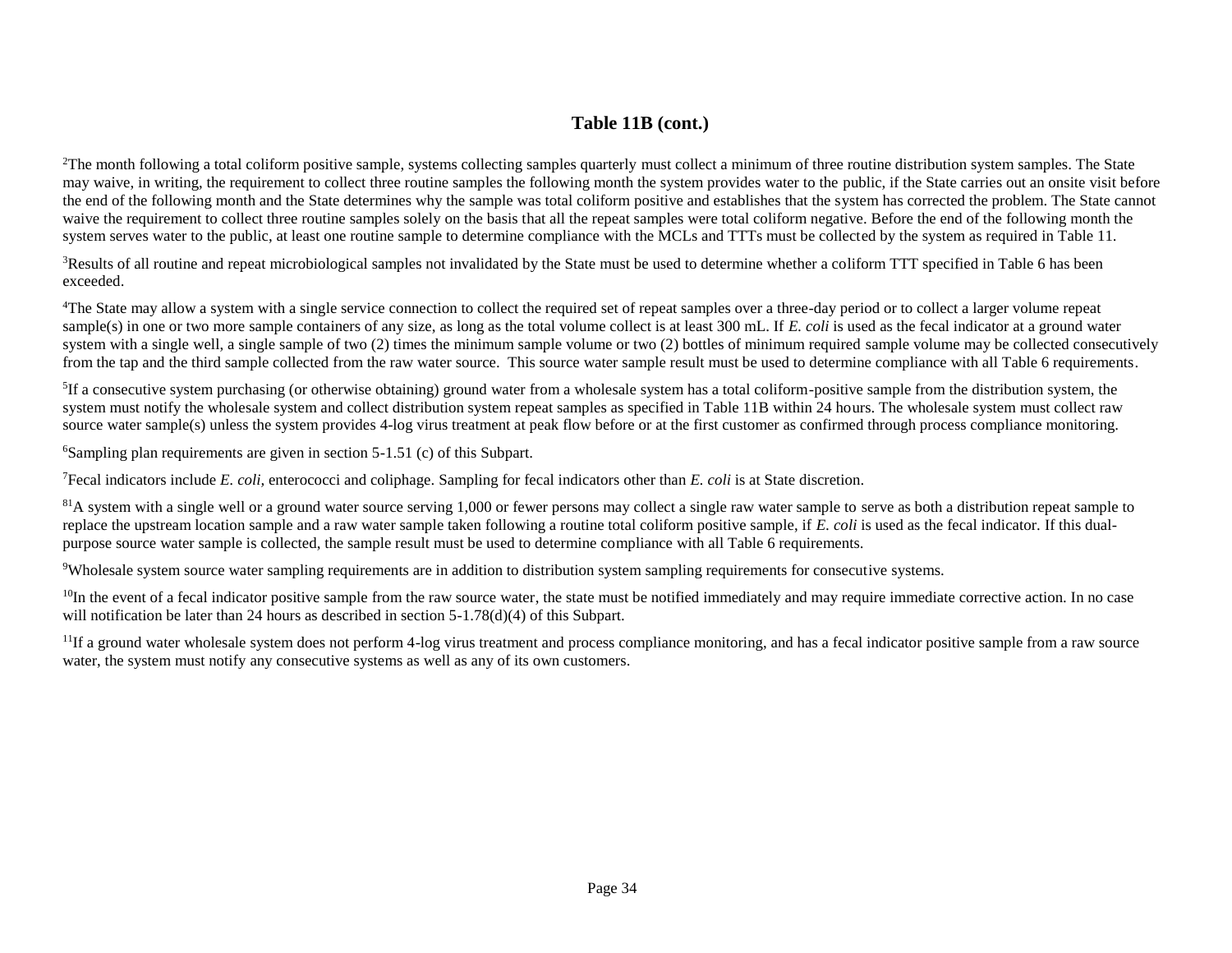# **Table 12. Radiological Minimum Monitoring Requirements**

|                                                                                | <b>Type of water</b>                                                                                                                        |                                                                                                                                                                                                     | <b>Monitoring Requirement</b> <sup>1</sup>                                                                                                                                                                                                                                                                                                     |  |  |
|--------------------------------------------------------------------------------|---------------------------------------------------------------------------------------------------------------------------------------------|-----------------------------------------------------------------------------------------------------------------------------------------------------------------------------------------------------|------------------------------------------------------------------------------------------------------------------------------------------------------------------------------------------------------------------------------------------------------------------------------------------------------------------------------------------------|--|--|
| Contaminant                                                                    | system                                                                                                                                      | Initial                                                                                                                                                                                             | Reduced monitoring $2,3$                                                                                                                                                                                                                                                                                                                       |  |  |
| Combined Ra-226<br>and Ra-228, uranium<br>and gross alpha<br>particle activity | Community<br>Four consecutive<br>quarterly samples at<br>every entry point before<br>December 31, 2007.4,5,6                                |                                                                                                                                                                                                     | One sample every nine years at every entry point when<br>monitoring results are below the detection limit. <sup>7,8</sup><br>One sample every six years at every entry point when<br>monitoring results are at or above the detection limit but<br>below half of the MCL. <sup>7,8</sup>                                                       |  |  |
|                                                                                |                                                                                                                                             |                                                                                                                                                                                                     | One sample every three years at every entry point when<br>monitoring results are above half of the MCL but at or below<br>the MCL. $^{7,8}$                                                                                                                                                                                                    |  |  |
|                                                                                | Noncommunity                                                                                                                                | Not applicable                                                                                                                                                                                      |                                                                                                                                                                                                                                                                                                                                                |  |  |
| Beta particle and<br>photon radioactivity<br>from manmade<br>radionuclides     | Community systems<br>designated by the<br>State as vulnerable <sup>9</sup>                                                                  | Quarterly samples for<br>beta particle and annual<br>samples for tritium and<br>Sr-90, beginning within<br>one quarter after being<br>notified by the State. <sup>10,11</sup>                       | If the gross beta particle activity minus the naturally<br>occurring K-40 beta particle activity at a sampling point has a<br>running annual average (computed quarterly) less than or<br>equal to 50 pCi/L (screening level), the State may reduce the<br>frequency of monitoring at that sampling point to once every<br>3 years. $14,15$    |  |  |
|                                                                                | Community systems<br>designated by the<br>State as utilizing<br>waters contaminated<br>by effluents from<br>nuclear facilities <sup>9</sup> | Quarterly samples for<br>beta emitters and I-131<br>and annual samples for<br>tritium and Sr-90,<br>beginning within one<br>quarter after being<br>notified by the<br>State. <sup>10,11,12,13</sup> | If the gross beta particle activity minus the naturally<br>occurring K-40 beta particle activity at a sampling point has a<br>running annual average (computed quarterly) less than or<br>equal to 15 pCi/L (screening level), the State may reduce the<br>frequency of monitoring at that sampling point to once every<br>3 years. $^{14,15}$ |  |  |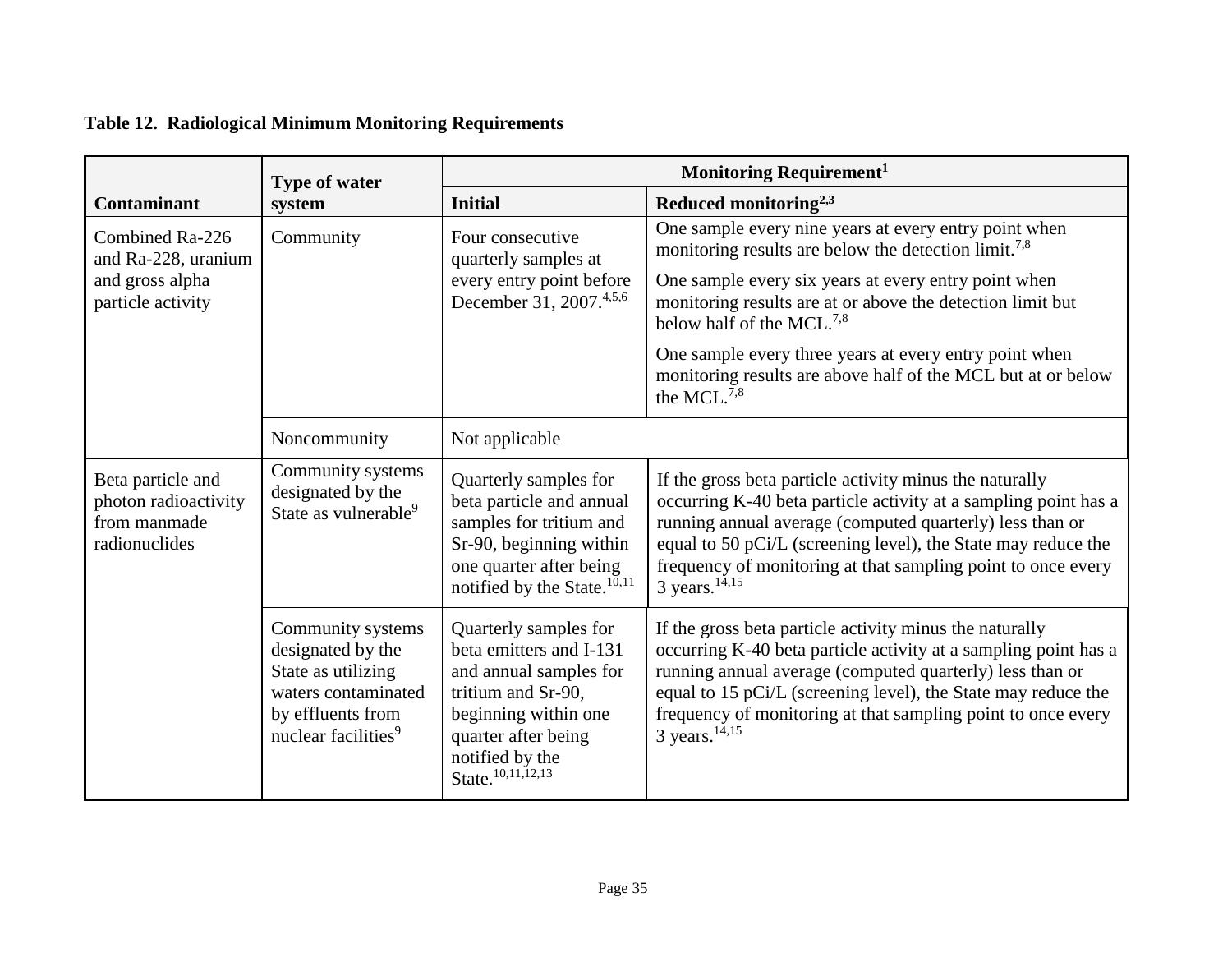### **Table 12 (cont.)**

<sup>1</sup>All radiological samples must be collected at every entry point to distribution system (EPTDS).

<sup>2</sup>The State may allow systems to reduce the frequency of monitoring based on initial monitoring or historical results as noted in footnote 4 below.

<sup>3</sup>Systems on a reduced monitoring schedule must perform quarterly sampling if a sample result exceeds the MCL.

<sup>4</sup>The State may allow historical monitoring data collected between June 2000 and December 8, 2003 for systems with;

(1) only one entry point to the distribution system;

(2) multiple entry points and having appropriate historical monitoring data for each entry point to the distribution system;

(3) appropriate historical data for a representative point in the distribution system, provided that the State finds that the historical data satisfactorily demonstrate that each entry point to the distribution system is expected to be in compliance based upon the historical data and reasonable assumptions about the variability of contaminant levels between entry points.

<sup>5</sup>The State may waive the final two quarters of initial monitoring for a sampling point if the results of the samples from the previous two quarters are below the detection limit.

<sup>6</sup>If the average of the initial monitoring results for a sampling point is above the MCL, the system must collect and analyze quarterly samples at the sampling point until the system has results from four consecutive quarters that are at or below the MCL.

 ${}^{7}A$  gross alpha particle activity measurement may be substituted for the required radium-226 measurement provided that the measured gross alpha particle activity does not exceed 5 pCi/l. A gross alpha particle activity measurement may be substituted for the required uranium measurement provided that the measured gross alpha particle activity does not exceed 15 pCi/l. The gross alpha measurement shall have a confidence interval of 95 % (1.65 $\sigma$ , where  $\sigma$  is the standard deviation of the net counting rate of the sample) for radium-226 and uranium. When a system uses a gross alpha particle activity measurement in lieu of a radium-226 and/or uranium measurement, the gross alpha particle activity analytical result will be used to determine the future monitoring frequency for radium-226 and/or uranium. If the gross alpha particle activity result is less than detection, ½ the detection limit can be used to substitute to radium-226 and determine compliance for future monitoring frequency.

<sup>8</sup>Radium-228 measurement can not be substituted by the gross alpha particle activity result.

<sup>9</sup>For systems in the vicinity of a nuclear facility, the State may allow the CWS to utilize environmental surveillance data collected by the nuclear facility in lieu of monitoring the systems entry point(s), where the State determines that such data is applicable.

 $10$ Systems already designated by the State must continue to sample until the State reviews and either reaffirms or removes the designation.

<sup>11</sup>Quarterly monitoring for gross beta particle activity shall be based on the analysis of monthly samples or the analysis of a composite of three monthly samples  $12$ Annual monitoring for Sr-90 and tritium shall be conducted by means of the analysis of a composite of four consecutive quarterly samples or analysis of four quarterly samples.

<sup>13</sup>For iodine-131, a composite of five consecutive daily samples shall be analyzed once each quarter. As ordered by the State, more frequent monitoring shall be conducted when iodine-131 is identified in the finished water.

<sup>14</sup>Systems must collect all samples for beta emitters, tritium and strontium-90 during the reduced monitoring period.

<sup>15</sup>A system that exceeds the gross beta particle activity minus the naturally occurring potassium-40 beta particle screening level (50 pCi/L for vulnerable systems or 15 pCi/L for systems utilizing waters contaminated by effluents from nuclear facilities), must further analyze the sample for the major radioactive constituents. The potassium-40 beta particle activity must be calculated by multiplying elemental potassium concentrations in mg/L by a factor of 0.82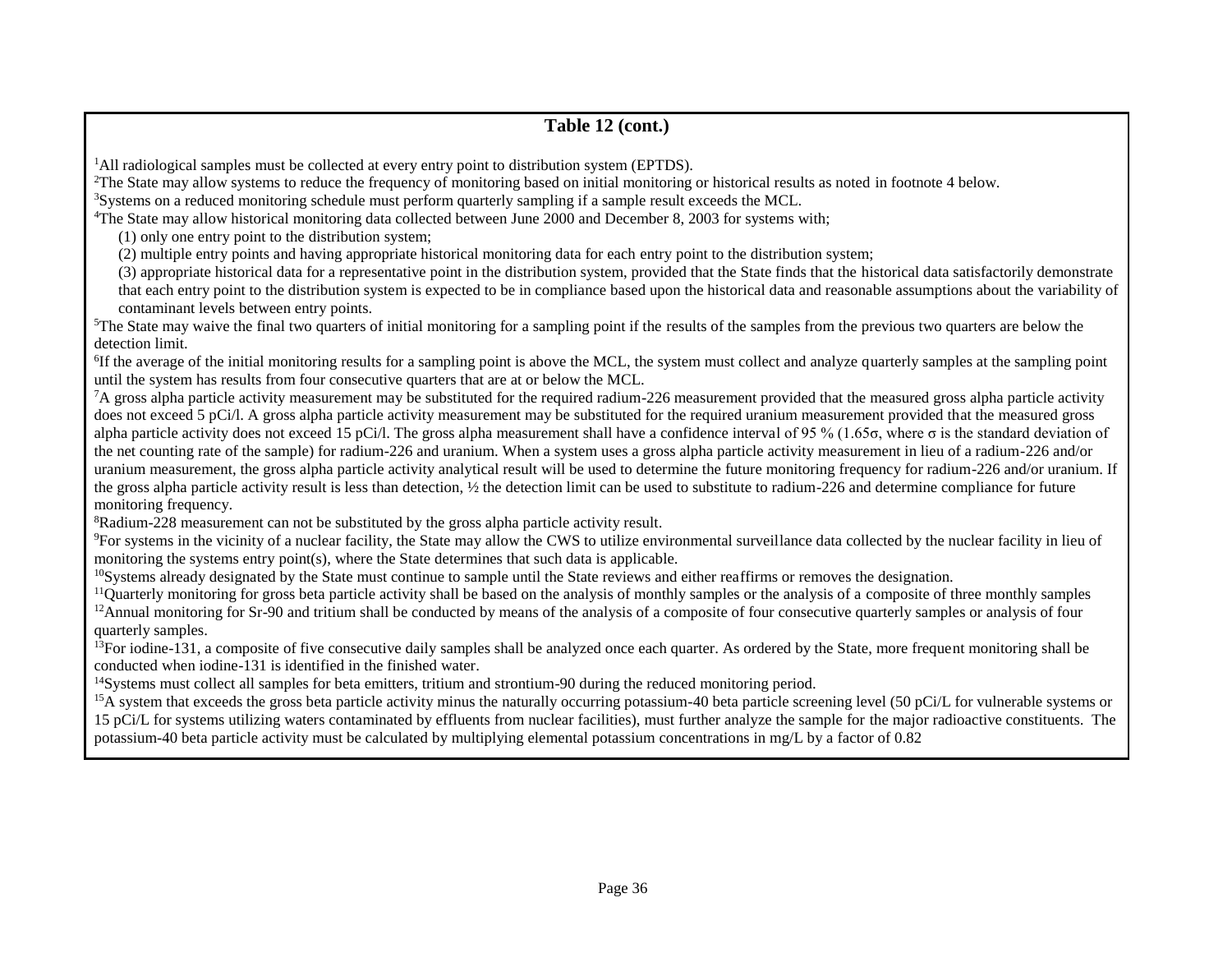# **Table 13 - REQUIRED NOTIFICATIONS**

|                                                                  | <b>Single sample</b>                       |                          | <b>Failure to meet monitoring</b>      |
|------------------------------------------------------------------|--------------------------------------------|--------------------------|----------------------------------------|
| <b>Contaminant/Situation</b>                                     | exceeds                                    | MCL/MRDL/TT <sup>1</sup> | requirements and/or failure to use     |
| (Subpart 5-1 citations)                                          | MCL/MRDL <sup>1</sup>                      | violation                | applicable testing procedure           |
| Public Health Hazard (Section 5-1.1(bz)) <sup>2</sup>            | Not applicable                             | <b>State</b>             | <b>State</b>                           |
|                                                                  |                                            | Tier 1                   | Tier 1                                 |
| <i>Escherichia coli (E. coli)</i> in distribution system         | State <sup><math>\overline{3}</math></sup> | <b>State</b>             | <b>State</b>                           |
| (Section 5-1.52, Tables 6, 11 and 11B)                           | Not applicable, or                         | Tier 1                   | Tier 3, or Tier $15$                   |
|                                                                  | Tier $14$                                  |                          |                                        |
| <b>E.</b> coli or other fecal indicator detected in ground water | Tier $1^{2,3,5,6}$                         | Tier $16$                | <b>State</b>                           |
| source at system not providing both 4-log virus                  |                                            |                          | Tier 3, or Tier $1^{2,5,7}$            |
| treatment and process compliance monitoring (Section             |                                            |                          |                                        |
| 5-1.52, Tables 6, 11 and 11B)                                    |                                            |                          |                                        |
| Total coliform in distribution system                            | Not applicable                             | State <sup>8</sup>       | <b>State</b>                           |
| (Section 5-1.52, Tables 6, 11 and 11B)                           |                                            | Tier 2, or Tier $19$     | Tier 3, or Tier 2 as directed by State |
| <b>Entry Point Turbidity</b>                                     | State <sup>10</sup>                        | <b>State</b>             | <b>State</b>                           |
| monthly average (Section 5-1.52, Tables 4 and 10)                |                                            | Tier 2                   | Tier 3                                 |
| <b>Entry Point Turbidity</b>                                     | <b>State</b>                               | <b>State</b>             | <b>State</b>                           |
| two-day average                                                  |                                            | Tier 2, or Tier $1^{11}$ | Tier 3                                 |
| (Section 5-1.52, Tables 4 and 10)                                |                                            |                          |                                        |
| <b>Raw Water Turbidity</b>                                       | <b>State</b>                               | <b>State</b>             | <b>State</b>                           |
| (Subdivision 5-1.30(d) and Section 5-1.52, Table 10A)            |                                            | Tier 2, or Tier $1^{11}$ | Tier 3                                 |
| <b>Filtered Water Turbidity</b>                                  | <b>State</b>                               | <b>State</b>             | <b>State</b>                           |
| Single exceedance of the maximum                                 |                                            | Tier 2, or Tier $1^{11}$ | Tier 3                                 |
| allowable Turbidity level                                        |                                            |                          |                                        |
| (Section 5-1.52, Tables 4A and 10A)                              |                                            |                          |                                        |
| <b>Filtered Water Turbidity</b>                                  | Not applicable                             | <b>State</b>             | <b>State</b>                           |
| <b>Treatment Technique violation</b>                             |                                            | Tier <sub>2</sub>        | Tier 3                                 |
| (Section 5-1.52, Tables 4A and 10A)                              |                                            |                          |                                        |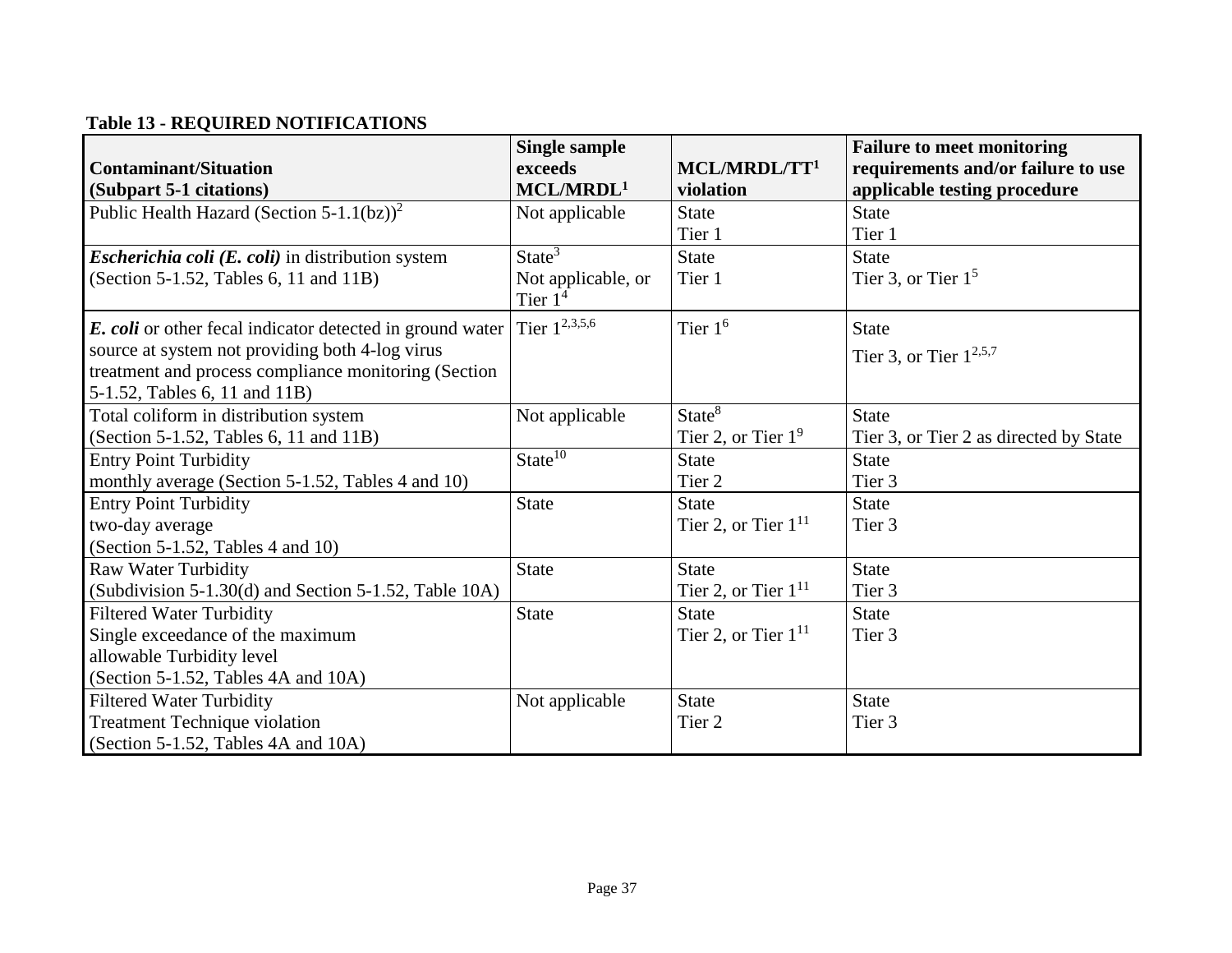| Table 13 (cont.)                                                                                                                                                                            |                                                           |                                                      |                                                                                                         |  |  |  |  |
|---------------------------------------------------------------------------------------------------------------------------------------------------------------------------------------------|-----------------------------------------------------------|------------------------------------------------------|---------------------------------------------------------------------------------------------------------|--|--|--|--|
| <b>Contaminant/Situation</b><br>(Subpart 5-1 citations)                                                                                                                                     | <b>Single sample</b><br>exceeds<br>MCL/MRDL <sup>1</sup>  | MCL/MRDL/TT <sup>1</sup><br>violation                | <b>Failure to meet monitoring</b><br>requirements and/or failure to use<br>applicable testing procedure |  |  |  |  |
| <b>Distribution Point Turbidity</b><br>(Section 5-1.52, Tables 5, 10 and 10A)                                                                                                               | Not applicable                                            | <b>State</b><br>Tier 2                               | <b>State</b><br>Tier <sub>3</sub>                                                                       |  |  |  |  |
| <b>Treatment Technique violations</b><br>other than turbidity <sup>12,13</sup> (Sections 5-1.12, 5-1.30, 5-<br>1.32, 5-1.81, and 5-1.83 and Subdivision 5-1.71(d))                          | Not applicable                                            | <b>State</b><br>Tier 2, or Tier $1^{2,13}$           | <b>State</b><br>Tier $3^{13}$ , or Tier $2^{12}$                                                        |  |  |  |  |
| Free chlorine residual less than<br>0.2 mg/L at the entry point <sup>14</sup><br>$(Subdivision 5-1.30(d))$                                                                                  | Not applicable                                            | <b>State</b>                                         | Not applicable                                                                                          |  |  |  |  |
| Free chlorine residual less than required minimum for<br>a ground water system or ground water source required<br>to provide 4-log virus treatment <sup>15</sup> (Subdivision 5-<br>1.30(a) | Not applicable                                            | <b>State</b><br>Tier 2, or Tier $19$                 | Tier <sub>2</sub>                                                                                       |  |  |  |  |
| Inorganic chemicals and physical<br>characteristics listed in Tables 8A and 8B<br>(Section 5-1.52, Tables 1, 8A, and 8B)                                                                    | <b>State</b>                                              | <b>State</b><br>Tier 2                               | <b>State</b><br>Tier <sub>3</sub>                                                                       |  |  |  |  |
| Chloride, iron, manganese, silver,<br>sulfate, and zinc<br>(Section 5-1.52, Tables 1 and 8D)                                                                                                | Not applicable                                            | <b>State</b><br>Tier <sub>3</sub>                    | <b>State</b><br>Tier <sub>3</sub>                                                                       |  |  |  |  |
| Sodium<br>(Section 5-1.52, Tables 1 and 8D)                                                                                                                                                 | <b>State</b><br>if the level<br>exceeds $20 \text{ mg/L}$ | Tier 2<br>if the level<br>exceeds $270 \text{ mg/L}$ | Tier 3                                                                                                  |  |  |  |  |
| Nitrate, Nitrite, Total Nitrate and Nitrite<br>(Section 5-1.52, Tables 2 and 8C)                                                                                                            | <b>State</b>                                              | <b>State</b><br>Tier 1                               | <b>State</b><br>Tier 1, or Tier $3^{16}$                                                                |  |  |  |  |
| Lead and Copper<br>(Sections 5-1.40 to 1.48)                                                                                                                                                | Not applicable                                            | <b>State</b><br>Tier 2                               | <b>State</b><br>Tier                                                                                    |  |  |  |  |
| Organic Chemicals<br>Group 1 and 2 (Section 5-1.52, Table 9C)                                                                                                                               | <b>State</b>                                              | <b>State</b><br>Tier 2                               | <b>State</b><br>Tier 3                                                                                  |  |  |  |  |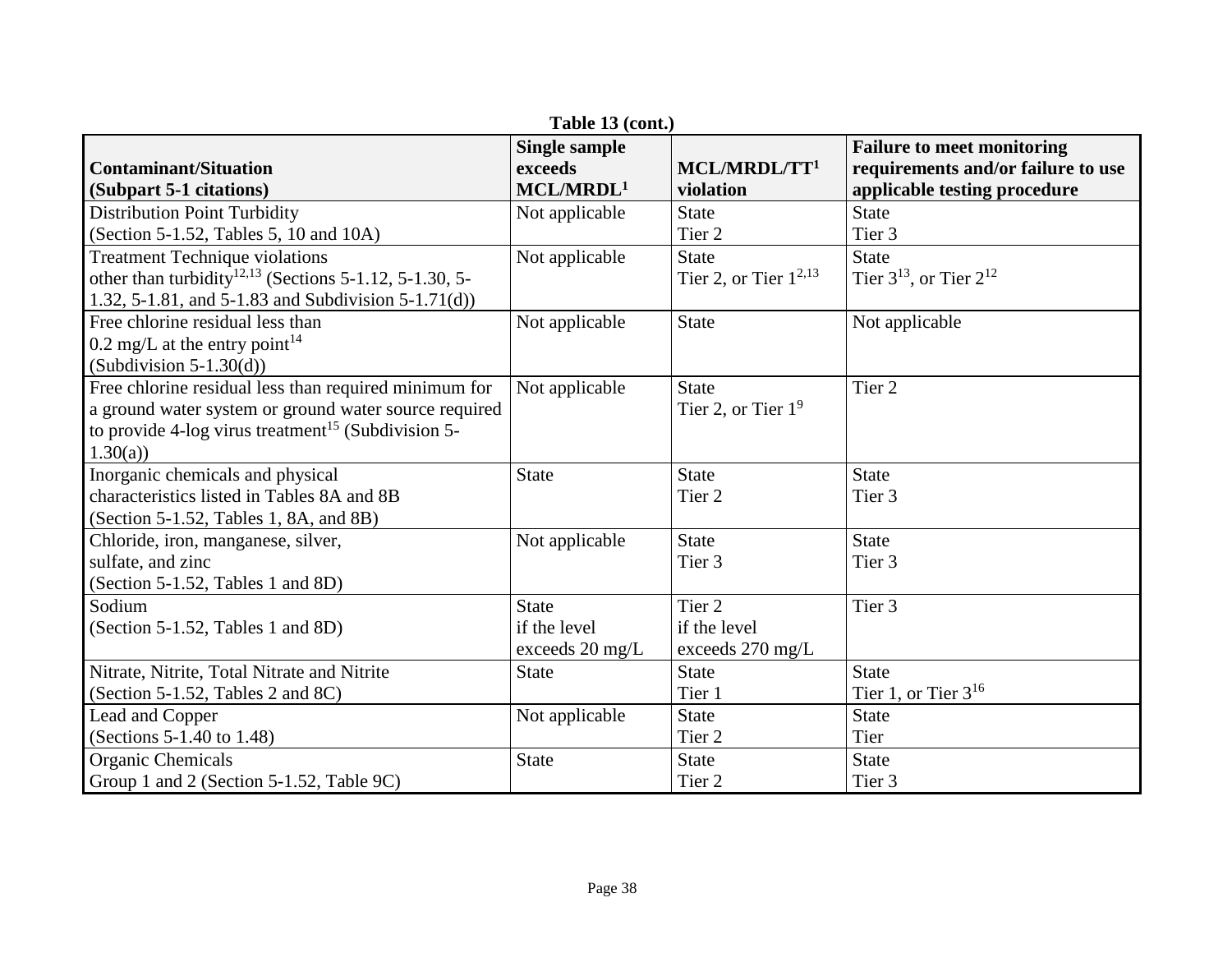| Table 13 (cont.)                         |                      |                          |                                    |  |  |  |  |
|------------------------------------------|----------------------|--------------------------|------------------------------------|--|--|--|--|
|                                          | <b>Single sample</b> |                          | <b>Failure to meet monitoring</b>  |  |  |  |  |
| <b>Contaminant/Situation</b>             | exceeds              | MCL/MRDL/TT <sup>1</sup> | requirements and/or failure to use |  |  |  |  |
| (Subpart 5-1 citations)                  | <b>MCL/MRDL1</b>     | violation                | applicable testing procedure       |  |  |  |  |
| Principal Organic Contaminants           | <b>State</b>         | <b>State</b>             | <b>State</b>                       |  |  |  |  |
| <b>Unspecified Organic Contaminants</b>  |                      | Tier 2                   | Tier <sub>3</sub>                  |  |  |  |  |
| <b>Total POCs and UOCs</b>               |                      |                          |                                    |  |  |  |  |
| (Section 5-1.52, Tables 3, 9B and 9D)    |                      |                          |                                    |  |  |  |  |
| <b>Radiological Contaminants</b>         | <b>State</b>         | <b>State</b>             | <b>State</b>                       |  |  |  |  |
| (Section 5-1.52, Tables 7 and 12)        |                      | Tier <sub>2</sub>        | Tier <sub>3</sub>                  |  |  |  |  |
| Monitoring and Control of                | Not applicable       | <b>State</b>             | <b>State</b>                       |  |  |  |  |
| <b>Disinfection Byproduct Precursors</b> |                      | Tier 2                   | Tier 3                             |  |  |  |  |
| (Sections 5-1.60 to 5-1.64)              |                      |                          |                                    |  |  |  |  |
| Disinfectant residuals Chlorine and      | <b>State</b>         | <b>State</b>             | <b>State</b>                       |  |  |  |  |
| Chloramine                               |                      | Tier <sub>2</sub>        | Tier 3                             |  |  |  |  |
| (Section 5-1.52, Tables 3A and 15A)      |                      |                          |                                    |  |  |  |  |
| Disinfectant residual                    | <b>State</b>         | <b>State</b>             | <b>State</b>                       |  |  |  |  |
| Chlorine dioxide                         |                      | Tier 2                   | Tier 3, or Tier $2^{17}$           |  |  |  |  |
| at entry point                           |                      |                          |                                    |  |  |  |  |
| (Section 5-1.52, Tables 3A, 15 and 15A)  |                      |                          |                                    |  |  |  |  |
| Disinfectant residual                    | <b>State</b>         | <b>State</b>             | <b>State</b>                       |  |  |  |  |
| Chlorine dioxide                         |                      | Tier $1^{18}$            | Tier $1^{18}$                      |  |  |  |  |
| in distribution system                   |                      |                          |                                    |  |  |  |  |
| (Section 5-1.52, Tables 3A, 15 and 15A)  |                      |                          |                                    |  |  |  |  |
| Disinfection byproducts                  | Not applicable       | <b>State</b>             | <b>State</b>                       |  |  |  |  |
| Trihalomethanes                          |                      | Tier <sub>2</sub>        | Tier 3                             |  |  |  |  |
| Haloacetic acids                         |                      |                          |                                    |  |  |  |  |
| (Section 5-1.52, Tables 3 and $9A$ )     |                      |                          |                                    |  |  |  |  |
| and Bromate and Chlorite                 |                      |                          |                                    |  |  |  |  |
| (Section 5-1.52, Tables 1 and 8B)        |                      |                          |                                    |  |  |  |  |
|                                          |                      |                          |                                    |  |  |  |  |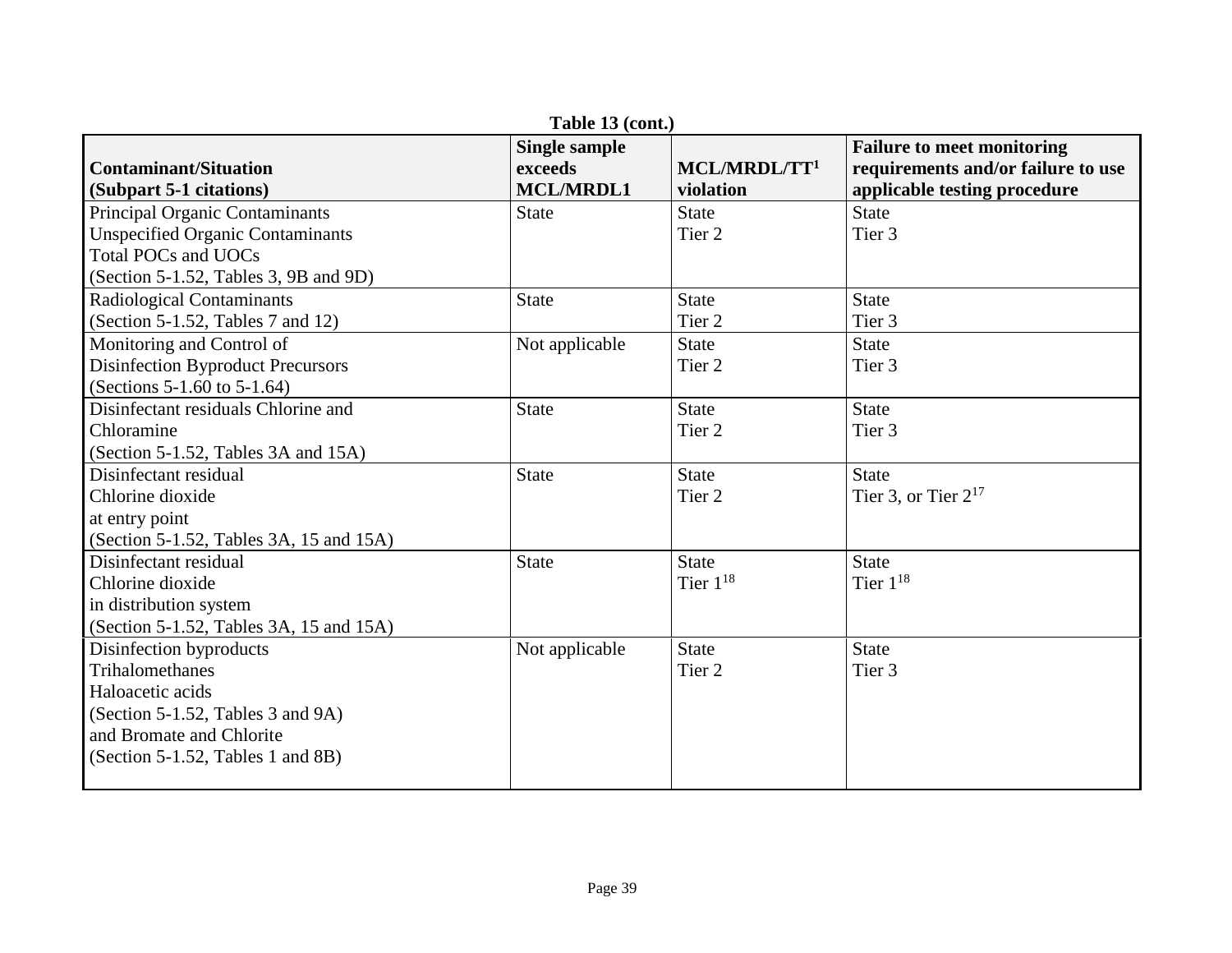| Table 13 (cont.)                                                                       |                                                          |                                       |                                                                                                         |  |  |  |
|----------------------------------------------------------------------------------------|----------------------------------------------------------|---------------------------------------|---------------------------------------------------------------------------------------------------------|--|--|--|
| <b>Contaminant/Situation</b><br>(Subpart 5-1 citations)                                | <b>Single sample</b><br>exceeds<br>MCL/MRDL <sup>1</sup> | MCL/MRDL/TT <sup>1</sup><br>violation | <b>Failure to meet monitoring</b><br>requirements and/or failure to use<br>applicable testing procedure |  |  |  |
| Acrylamide and Epichlorohydrin                                                         | Not applicable                                           | <b>State</b>                          | Not applicable                                                                                          |  |  |  |
| $(Subdivision 5-1.51(m))$                                                              |                                                          | Tier 2                                |                                                                                                         |  |  |  |
| Operation under a variance<br>or exemption (Sections $5-1.90$ to $5-1.96$ )            | Not applicable                                           | Tier 3                                | Not applicable                                                                                          |  |  |  |
| Violation of conditions of a variance<br>or exemption (Sections $5-1.90$ to $5-1.96$ ) | Not applicable                                           | <b>State</b><br>Tier 2                | Not applicable                                                                                          |  |  |  |
| Disruption of water service of four<br>hours or more                                   | Not applicable                                           | State $19$                            | Not applicable                                                                                          |  |  |  |
| $(Subdivision 5-1.23(b))$                                                              |                                                          |                                       |                                                                                                         |  |  |  |

<sup>1</sup>MCL-maximum contaminant level, MRDL-maximum residual disinfectant level, TT-treatment technique

<sup>2</sup>Community systems must describe in their annual water supply statement (see section 5-1.72(e) and (f)) any Public Health Hazard that is determined to be a violation, and any uncorrected significant deficiency, and must indicate whether corrective action has been completed. This notice must be repeated every year until the annual report documents that corrective action has been completed in accordance with section 5-1.22 of this Subpart.

<sup>3</sup>State notification must be made by the supplier of water within 24 hours of learning of an *E. coli* positive sample.

<sup>4</sup>Public notification normally does not have to be issued for an *E. coli* positive sample prior to the results of the repeat samples. However, there may be situations where the State determines that a Tier 1 notification is necessary to protect the public health. The supplier of water must provide the Tier 1 notification no later than 24 hours after learning of the State's determination.

<sup>5</sup>Failure to test for *E. coli* requires a Tier 1 notification if testing is not performed after any repeat sample tests positive for coliform. All other *E. coli* monitoring and testing procedure violations require Tier 3 notification.

<sup>6</sup>At a ground water system, Tier 1 notification is required after initial detection of *E. coli* or other fecal indicator in raw source water, if the system does not provide 4log virus treatment and process compliance monitoring. Confirmation of *E. coli* or other fecal indicator in the source water requires Tier 1 notification. Failure to take confirmatory samples may be a public health hazard requiring Tier 1 notification.

<sup>7</sup>Notice of the fecal indicator positive raw water sample must be made in the annual water supply statement (see section  $5-1.72(e)$ ), until the annual report documents that corrective action has been completed.

8State notification must be made by the supplier of water within 24 hours of learning of the violation.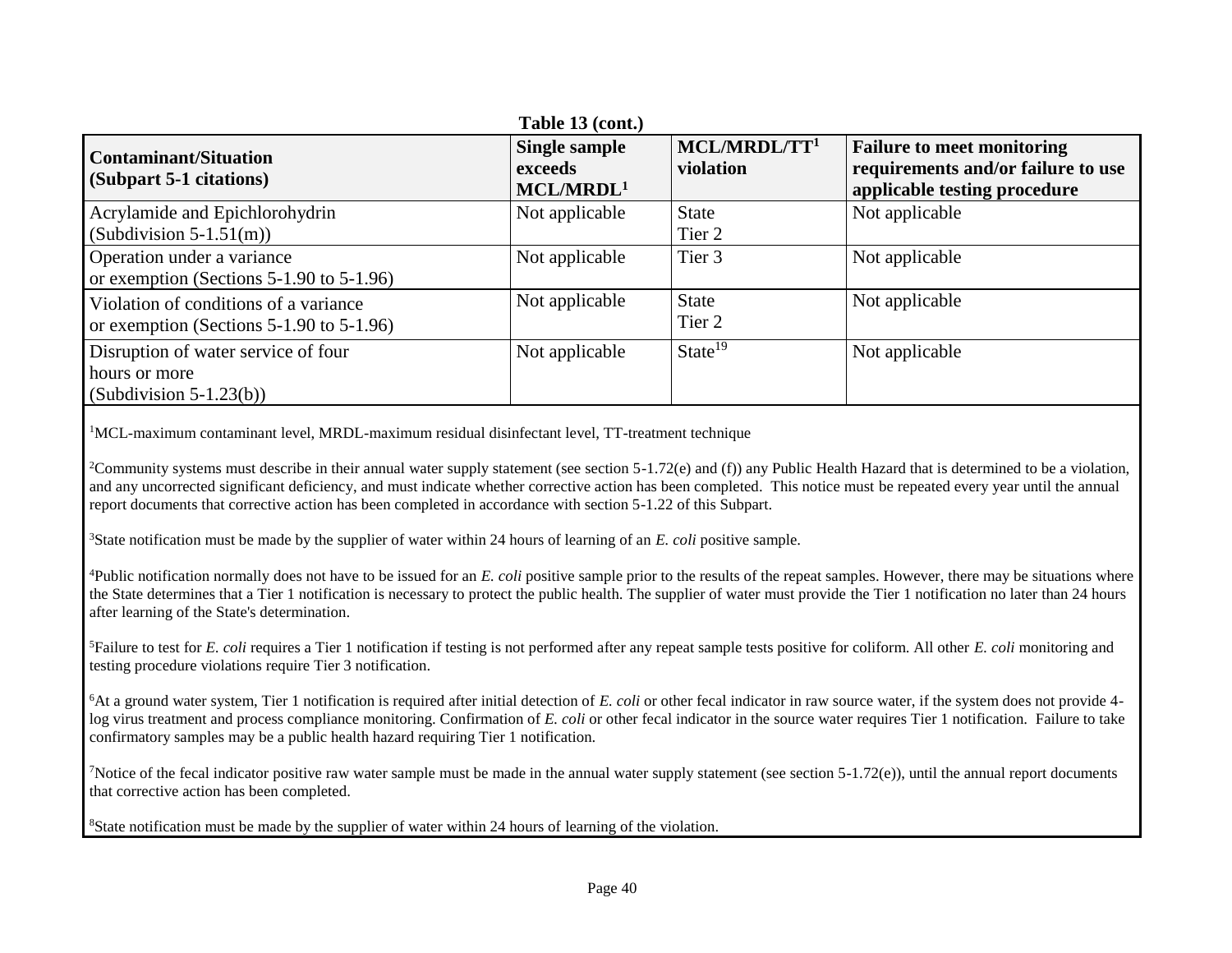The 2 notification is normally required; however, there may be situations where the State determines that a Tier 1 notification is necessary to protect the public health. The supplier of water must provide the Tier 1 notification no later than 24 hours after learning of the State's determination.

 $^{10}$ If the daily entry point analysis exceeds one NTU, a repeat sample must be taken as soon as practicable, and preferably within one hour. If the repeat sample exceeds one NTU, the supplier of water must make state notification.

<sup>11</sup>Systems must consult with the State within 24 hours after learning of the violation. Based on this consultation, the State may subsequently decide to elevate the violation from a Tier 2 to a Tier 1 notification. If consultation does not take place within the 24-hour period, the water system must distribute a Tier 1 notification no later than 48 hours after the system learns of the violation.

<sup>12</sup>These violations include the following: failure to comply with the treatment technique or monitoring requirements in section 5-1.30(a), (b), (c), and (g) of this Subpart; failure to comply with the avoidance criteria in section 5-1.30(c) of this Subpart; failure to cover a finished water storage facility or treat its discharge required in section 5-1.32 of this Subpart; failure to report to the state information required in section 5-1.72(c)(3) of this Subpart; failure to maintain records required in section 5-1.72(d)(7) of this Subpart; and failure to meet the treatment and bin classification requirements associated with *Cryptosporidium* in section 5-1.83 of this Subpart. Failure to collect three or more samples for *Cryptosporidium* analysis as required in section 5-1.81 of this Subpart is a Tier 2 violation requiring public notification. Failure to perform any other monitoring and testing procedure as required in section 5-1.81 of this Subpart is a Tier 3 violation.

<sup>13</sup>Any significant deficiency that is not corrected, or where correction has not begun according to a State-approved corrective action plan within 120 days, or as directed by the State, is a TTV and must be addressed in accordance with section 5-1.12. If the deficiency is a public health hazard, the deficiency must be addressed as directed by the State and Tier 1 notification is required.

<sup>14</sup>Applies to systems that have surface water or groundwater directly influenced by surface water as a source and use chlorine. The system must make State notification whether the residual was restored to at least 0.2 mg/L within four hours.

<sup>15</sup>Required minimum chlorine residual at point that demonstrates adequate CT for disinfected water from ground water sources at first customer.

<sup>16</sup>Failure to take a confirmation sample within 24 hours for nitrate or nitrite after an initial sample exceeds the MCL requires a Tier 1 notification. Other monitoring violations for nitrate or nitrite require a Tier 3 notification.

 $17$ Failure to monitor for chlorine dioxide at the entrance to the distribution system the day after exceeding the MRDL at the entrance to the distribution system requires a Tier 2 notification. Other monitoring violations for chlorine dioxide at the entrance to the distribution system require a Tier 3 notification.

 $^{18}$ If any daily sample taken at the entrance to the distribution system exceeds the MRDL for chlorine dioxide and one or more samples taken in the distribution system the next day exceed the MRDL, Tier 1 notification is required. Failure to take the required samples in the distribution system the day after the MRDL is exceeded at the entry point also triggers Tier 1 notification.

<sup>19</sup>Tier 1 notification is required if the situation meets the definition of a public health hazard.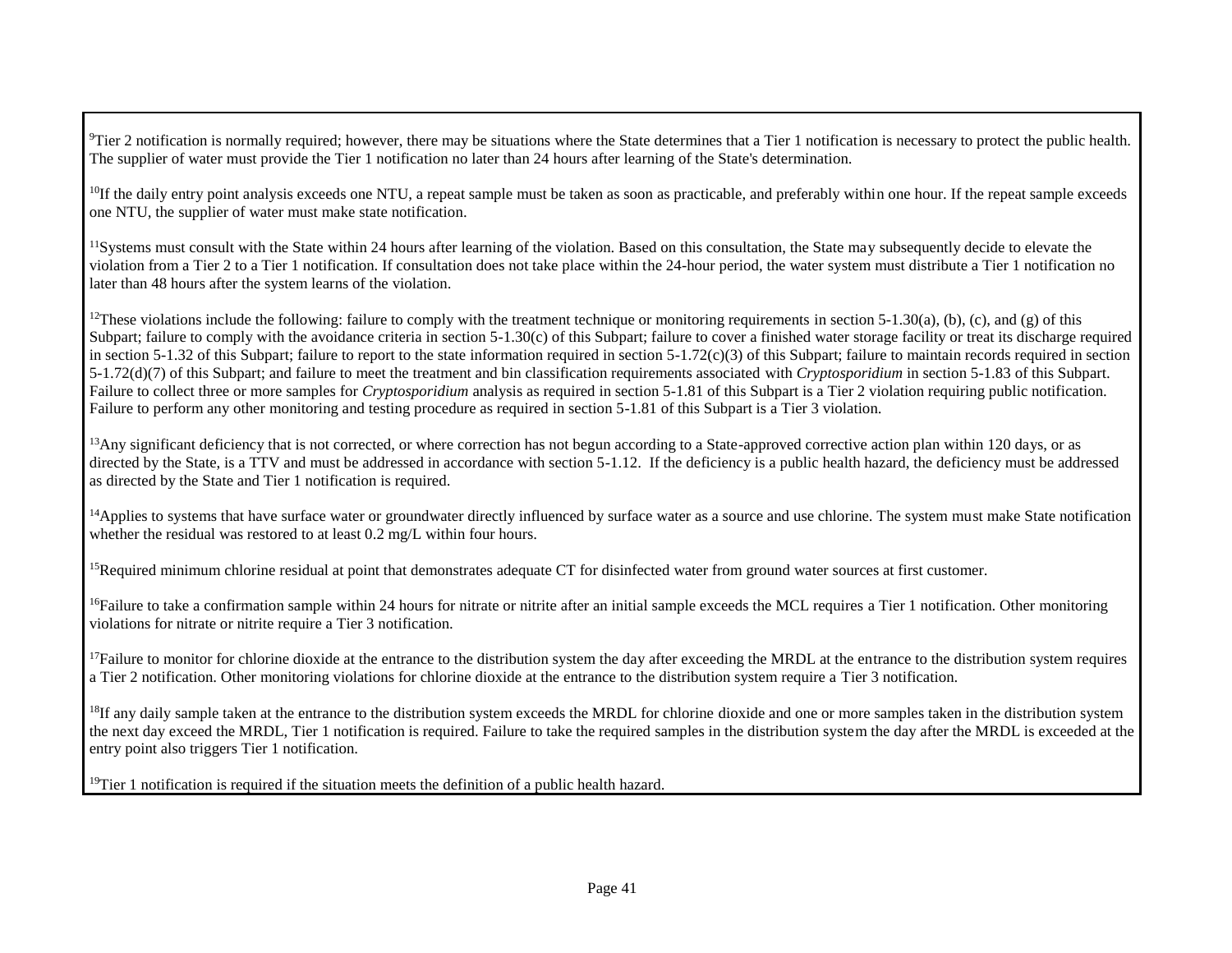### **Table 14A CT Values (CT99.9) for 99.9 Percent Inactivation of** *Giardia Lamblia* **Cysts by Free Chlorine at 0.5 Degrees Celsius or Lower<sup>1</sup>**

| <b>Free</b><br>chlorine | pH         |     |     |     |     |     |            |  |  |
|-------------------------|------------|-----|-----|-----|-----|-----|------------|--|--|
| residual<br>(mg/L)      | $\leq 6.0$ | 6.5 | 7.0 | 7.5 | 8.0 | 8.5 | $\leq 9.0$ |  |  |
| $\leq 0.4$              | 137        | 163 | 195 | 237 | 277 | 329 | 390        |  |  |
| 0.6                     | 141        | 168 | 200 | 239 | 286 | 342 | 407        |  |  |
| 0.8                     | 145        | 172 | 205 | 246 | 295 | 354 | 422        |  |  |
| 1.0                     | 148        | 176 | 210 | 253 | 304 | 365 | 437        |  |  |
| 1.2                     | 152        | 180 | 215 | 259 | 313 | 376 | 451        |  |  |
| 1.4                     | 155        | 184 | 221 | 266 | 321 | 387 | 464        |  |  |
| 1.6                     | 157        | 189 | 226 | 273 | 329 | 397 | 477        |  |  |
| 1.8                     | 162        | 193 | 231 | 279 | 338 | 407 | 489        |  |  |
| 2.0                     | 165        | 197 | 236 | 286 | 346 | 417 | 500        |  |  |
| 2.2                     | 169        | 201 | 242 | 297 | 353 | 426 | 511        |  |  |
| 2.4                     | 172        | 205 | 247 | 298 | 361 | 435 | 522        |  |  |
| 2.6                     | 175        | 209 | 252 | 304 | 368 | 444 | 533        |  |  |
| 2.8                     | 178        | 213 | 257 | 310 | 375 | 452 | 543        |  |  |
| 3.0                     | 181        | 217 | 261 | 316 | 382 | 460 | 552        |  |  |

<sup>1</sup>These CT values achieve greater than a 99.99 percent inactivation of viruses. CT values between the indicated pH values may be determined by linear interpolation. CT values between the indicated temperatures of different tables may be determined by linear interpolation. If no interpolation is used, use the CT99.9 value at the lower temperature, and at the higher pH.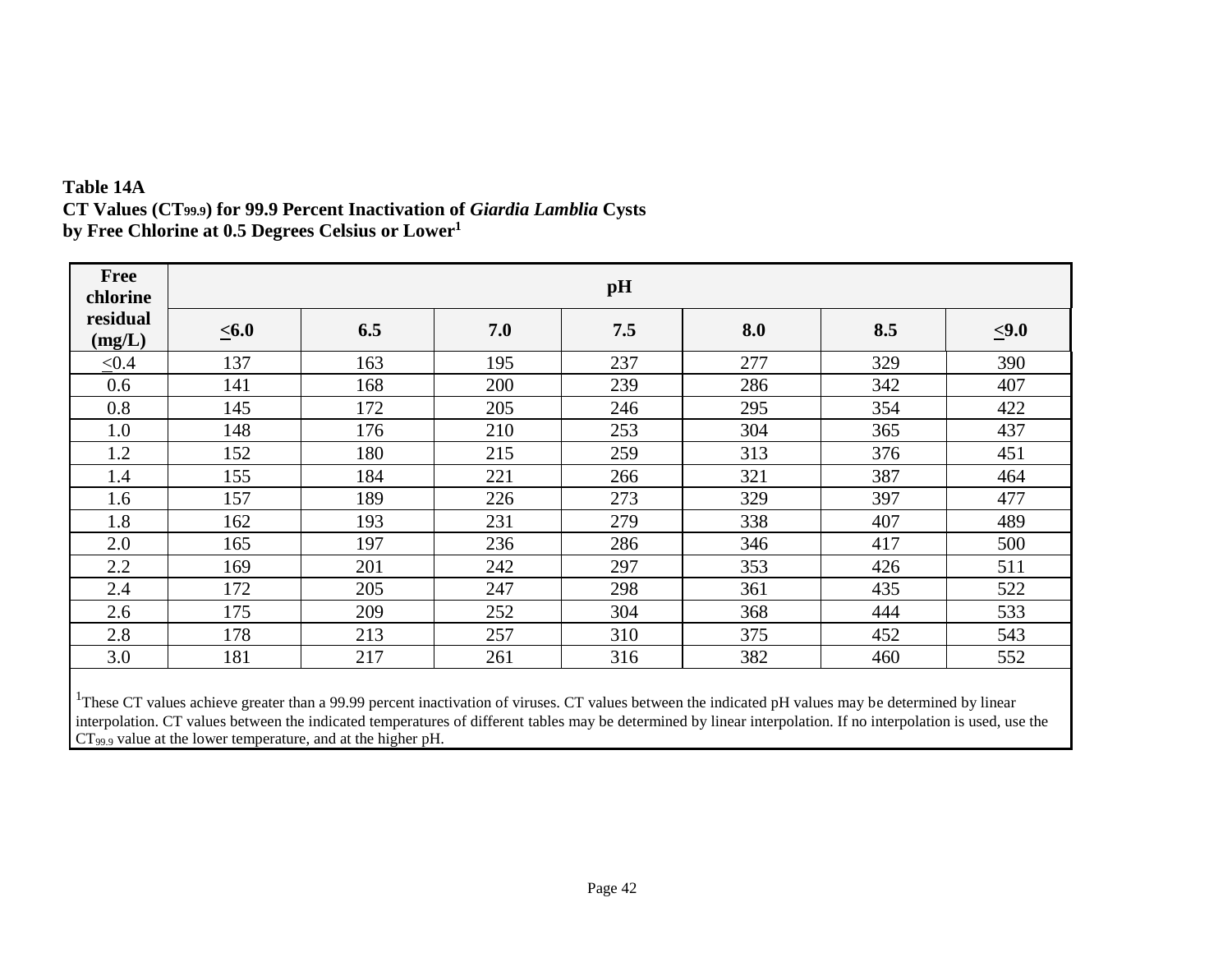| <b>Table 14B</b>                                                                              |  |
|-----------------------------------------------------------------------------------------------|--|
| CT Values (CT <sub>99.9</sub> ) for 99.9 Percent Inactivation of <i>Giardia Lamblia</i> Cysts |  |
| by Free Chlorine at 5.0 Degrees Celsius <sup>1</sup>                                          |  |

| <b>Free</b><br>chlorine |            |     |     | pH  |     |     |            |
|-------------------------|------------|-----|-----|-----|-----|-----|------------|
| residual<br>(mg/L)      | $\leq 6.0$ | 6.5 | 7.0 | 7.5 | 8.0 | 8.5 | $\leq 9.0$ |
| ${\leq}0.4$             | 97         | 117 | 139 | 166 | 198 | 236 | 279        |
| 0.6                     | 100        | 120 | 143 | 171 | 204 | 244 | 291        |
| 0.8                     | 103        | 122 | 146 | 175 | 210 | 252 | 301        |
| 1.0                     | 105        | 125 | 149 | 179 | 216 | 260 | 312        |
| 1.2                     | 107        | 127 | 152 | 183 | 221 | 267 | 320        |
| 1.4                     | 109        | 130 | 155 | 187 | 227 | 274 | 329        |
| 1.6                     | 111        | 132 | 158 | 192 | 232 | 281 | 337        |
| 1.8                     | 114        | 135 | 162 | 196 | 238 | 287 | 345        |
| 2.0                     | 116        | 138 | 165 | 200 | 243 | 294 | 353        |
| 2.2                     | 118        | 140 | 169 | 204 | 248 | 300 | 361        |
| 2.4                     | 120        | 143 | 172 | 209 | 253 | 306 | 368        |
| 2.6                     | 122        | 146 | 175 | 213 | 258 | 312 | 375        |
| 2.8                     | 124        | 148 | 178 | 217 | 263 | 318 | 382        |
| 3.0                     | 126        | 151 | 182 | 221 | 268 | 324 | 389        |

<sup>1</sup>These CT values achieve greater than a 99.99 percent inactivation of viruses. CT values between the indicated pH values may be determined by linear interpolation. CT values between the indicated temperatures of different tables may be determined by linear interpolation. If no interpolation is used, use the  $CT_{99.9}$  value at the lower temperature, and at the higher pH.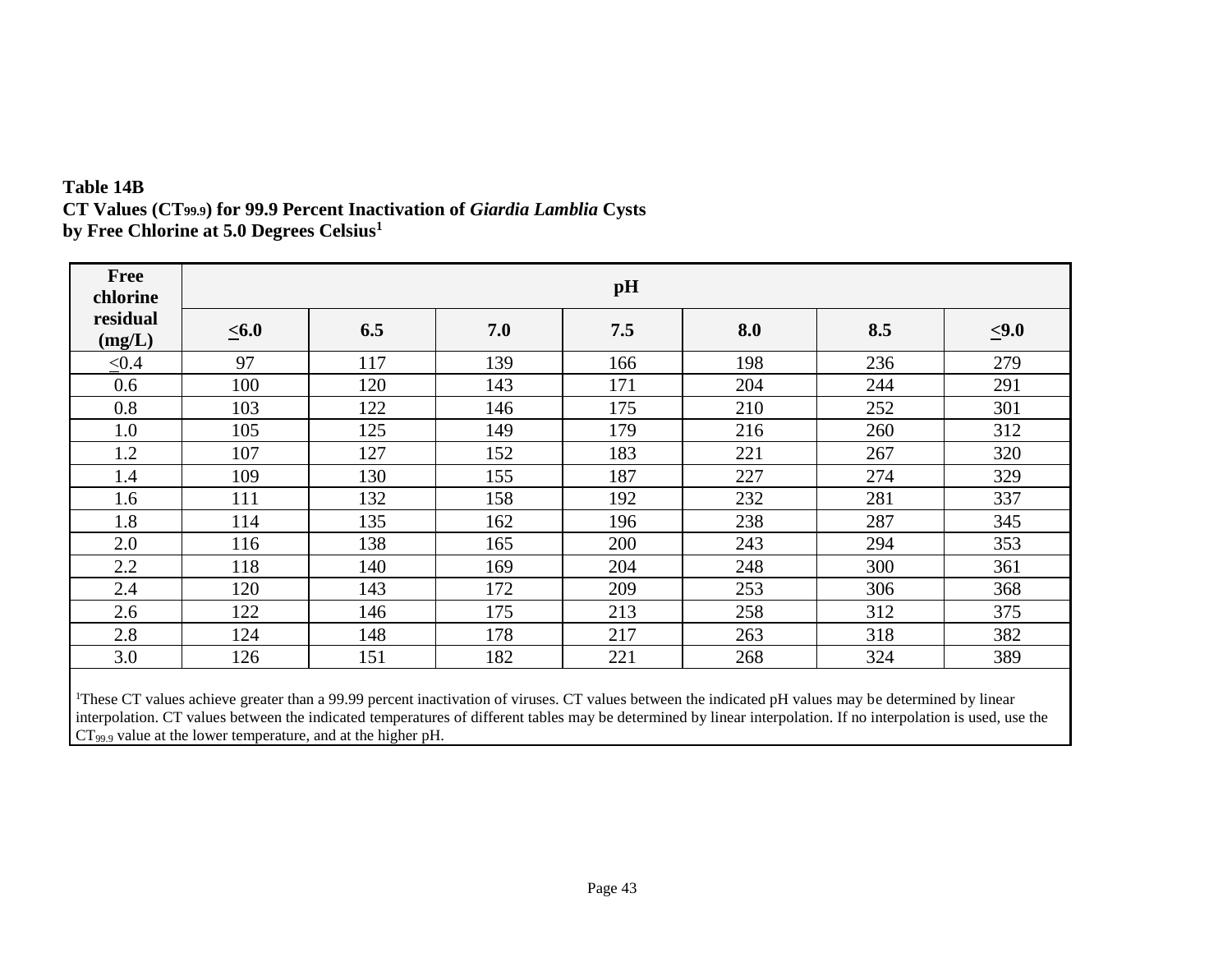### **Table 14C CT Values (CT99.9) for 99.9 Percent Inactivation of** *Giardia Lamblia* **Cysts by Free Chlorine at 10.0 Degrees Celsius<sup>1</sup>**

| <b>Free</b><br>chlorine |         |     |     | pH  |     |     |            |
|-------------------------|---------|-----|-----|-----|-----|-----|------------|
| residual<br>(mg/L)      | $≤ 6.0$ | 6.5 | 7.0 | 7.5 | 8.0 | 8.5 | $\leq 9.0$ |
| $\leq 0.4$              | 73      | 88  | 104 | 125 | 149 | 177 | 209        |
| 0.6                     | 75      | 90  | 107 | 128 | 153 | 183 | 218        |
| 0.8                     | 78      | 92  | 110 | 131 | 158 | 189 | 226        |
| 1.0                     | 79      | 94  | 112 | 134 | 162 | 195 | 234        |
| 1.2                     | 80      | 95  | 114 | 137 | 166 | 200 | 240        |
| 1.4                     | 82      | 98  | 116 | 140 | 170 | 206 | 247        |
| 1.6                     | 83      | 99  | 119 | 144 | 174 | 211 | 253        |
| 1.8                     | 86      | 101 | 122 | 147 | 179 | 215 | 259        |
| 2.0                     | 87      | 104 | 124 | 150 | 182 | 221 | 265        |
| 2.2                     | 89      | 105 | 127 | 153 | 186 | 225 | 271        |
| 2.4                     | 90      | 107 | 129 | 157 | 190 | 230 | 276        |
| 2.6                     | 92      | 110 | 131 | 160 | 194 | 234 | 281        |
| 2.8                     | 93      | 111 | 134 | 163 | 197 | 239 | 287        |
| 3.0                     | 95      | 113 | 137 | 166 | 201 | 243 | 292        |

<sup>1</sup>These CT values achieve greater than a 99.99 percent inactivation of viruses. CT values between the indicated pH values may be determined by linear interpolation. CT values between the indicated temperatures of different tables may be determined by linear interpolation. If no interpolation is used, use the CT<sub>99.9</sub> value at the lower temperature, and at the higher pH.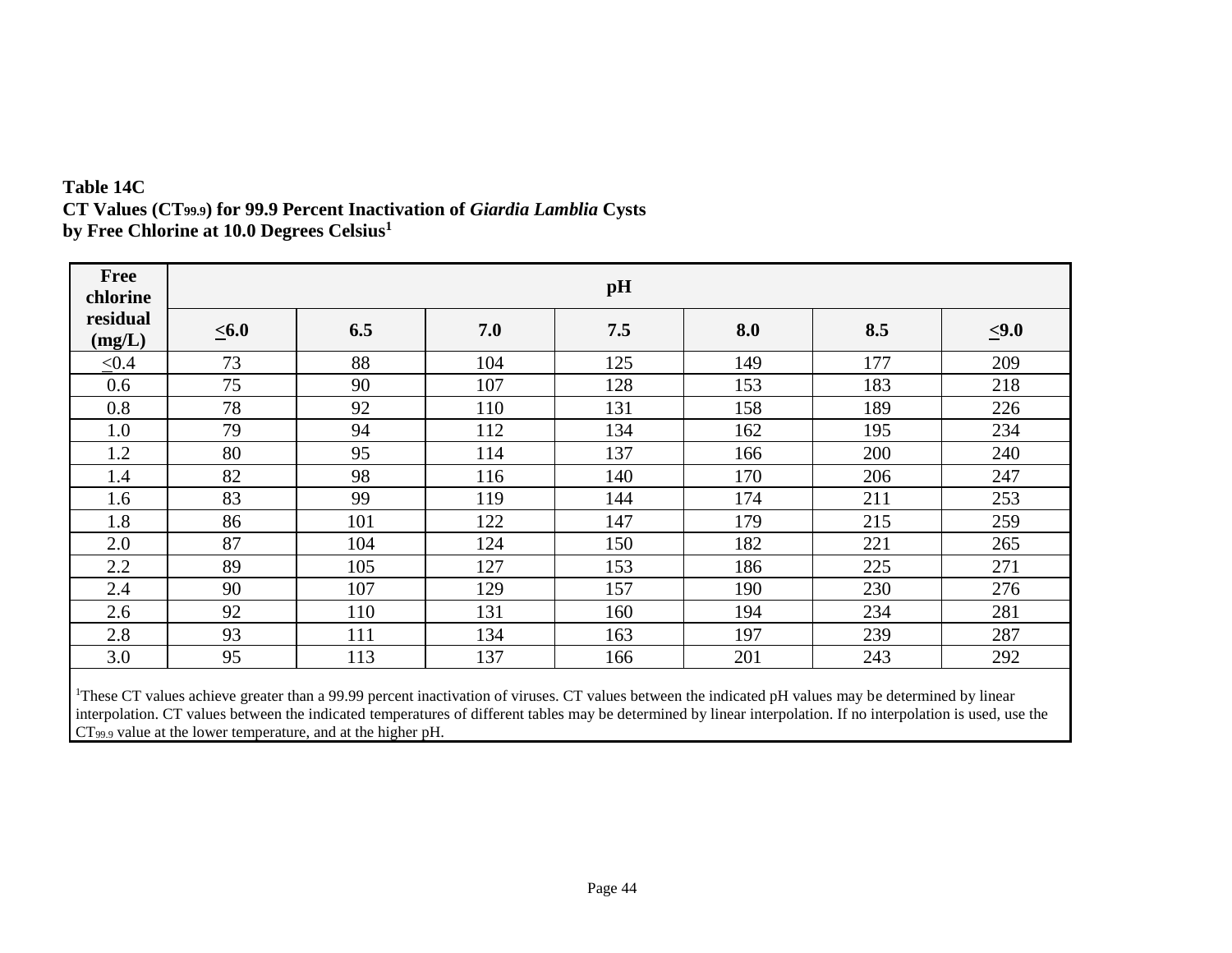### **Table 14D CT Values (CT99.9) for 99.9 Percent Inactivation of** *Giardia Lamblia* **Cysts by Free Chlorine at 15.0 Degrees Celsius<sup>1</sup>**

| Free<br>chlorine   |            |     |     | pH  |     |     |            |
|--------------------|------------|-----|-----|-----|-----|-----|------------|
| residual<br>(mg/L) | $\leq 6.0$ | 6.5 | 7.0 | 7.5 | 8.0 | 8.5 | $\leq 9.0$ |
| $\leq 0.4$         | 49         | 59  | 70  | 83  | 99  | 118 | 140        |
| 0.6                | 50         | 60  | 72  | 86  | 102 | 122 | 146        |
| 0.8                | 52         | 61  | 73  | 88  | 105 | 126 | 151        |
| 1.0                | 53         | 63  | 75  | 90  | 108 | 130 | 156        |
| 1.2                | 54         | 64  | 76  | 92  | 111 | 134 | 160        |
| 1.4                | 55         | 65  | 78  | 94  | 114 | 137 | 165        |
| 1.6                | 56         | 66  | 79  | 96  | 116 | 141 | 169        |
| 1.8                | 57         | 68  | 81  | 98  | 119 | 144 | 173        |
| 2.0                | 58         | 69  | 83  | 100 | 122 | 147 | 177        |
| 2.2                | 59         | 70  | 85  | 102 | 124 | 150 | 181        |
| 2.4                | 60         | 72  | 86  | 105 | 127 | 153 | 184        |
| 2.6                | 61         | 73  | 88  | 107 | 129 | 156 | 188        |
| 2.8                | 62         | 74  | 89  | 109 | 132 | 159 | 191        |
| 3.0                | 63         | 76  | 91  | 111 | 134 | 162 | 195        |

<sup>1</sup>These CT values achieve greater than a 99.99 percent inactivation of viruses. CT values between the indicated pH values may be determined by linear interpolation. CT values between the indicated temperatures of different tables may be determined by linear interpolation. If no interpolation is used, use the CT99.9 value at the lower temperature, and at the higher pH.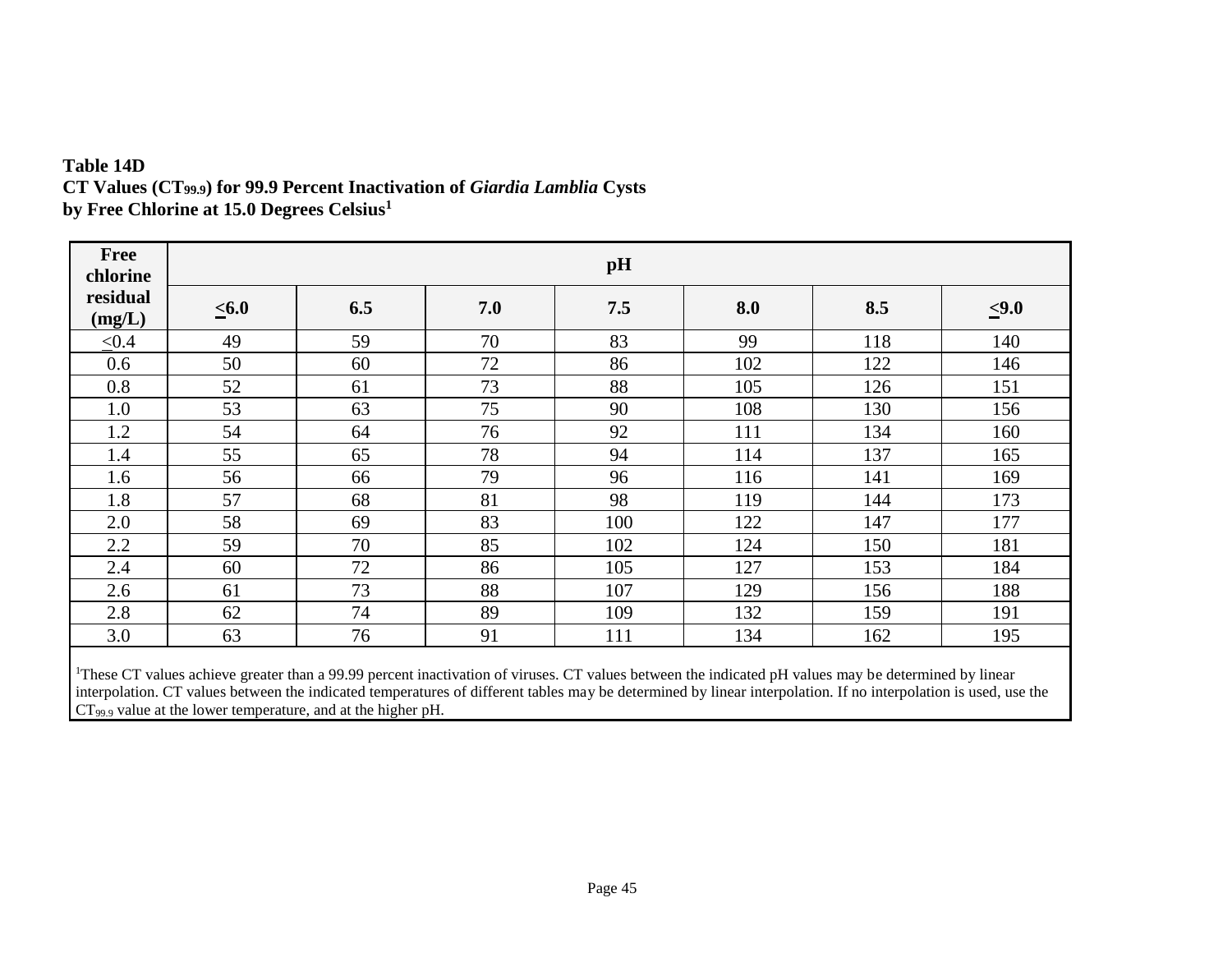### **Table 14E CT Values (CT99.9) for 99.9 Percent Inactivation of** *Giardia Lamblia* **Cysts by Free Chlorine at 20.0 Degrees Celsius<sup>1</sup>**

| <b>Free</b><br>chlorine |         |     |     | pH  |     |     |            |
|-------------------------|---------|-----|-----|-----|-----|-----|------------|
| residual<br>(mg/L)      | $≤ 6.0$ | 6.5 | 7.0 | 7.5 | 8.0 | 8.5 | $\leq 9.0$ |
| $\leq 0.4$              | 36      | 44  | 52  | 62  | 74  | 89  | 105        |
| 0.6                     | 38      | 45  | 54  | 64  | 77  | 92  | 109        |
| 0.8                     | 39      | 46  | 55  | 66  | 79  | 95  | 113        |
| 1.0                     | 39      | 47  | 56  | 67  | 81  | 98  | 117        |
| 1.2                     | 40      | 48  | 57  | 69  | 83  | 100 | 120        |
| 1.4                     | 41      | 49  | 58  | 70  | 85  | 103 | 123        |
| 1.6                     | 42      | 50  | 59  | 72  | 87  | 105 | 126        |
| 1.8                     | 43      | 51  | 61  | 74  | 89  | 108 | 129        |
| 2.0                     | 44      | 52  | 62  | 75  | 91  | 110 | 132        |
| 2.2                     | 44      | 53  | 63  | 77  | 93  | 113 | 135        |
| 2.4                     | 45      | 54  | 65  | 78  | 95  | 115 | 138        |
| 2.6                     | 46      | 55  | 66  | 80  | 97  | 117 | 141        |
| 2.8                     | 47      | 56  | 67  | 81  | 99  | 119 | 143        |
| 3.0                     | 47      | 57  | 68  | 83  | 101 | 122 | 146        |

<sup>1</sup>These CT values achieve greater than a 99.99 percent inactivation of viruses. CT values between the indicated pH values may be determined by linear interpolation. CT values between the indicated temperatures of different tables may be determined by linear interpolation. If no interpolation is used, use the  $CT_{99.9}$  value at the lower temperature, and at the higher pH.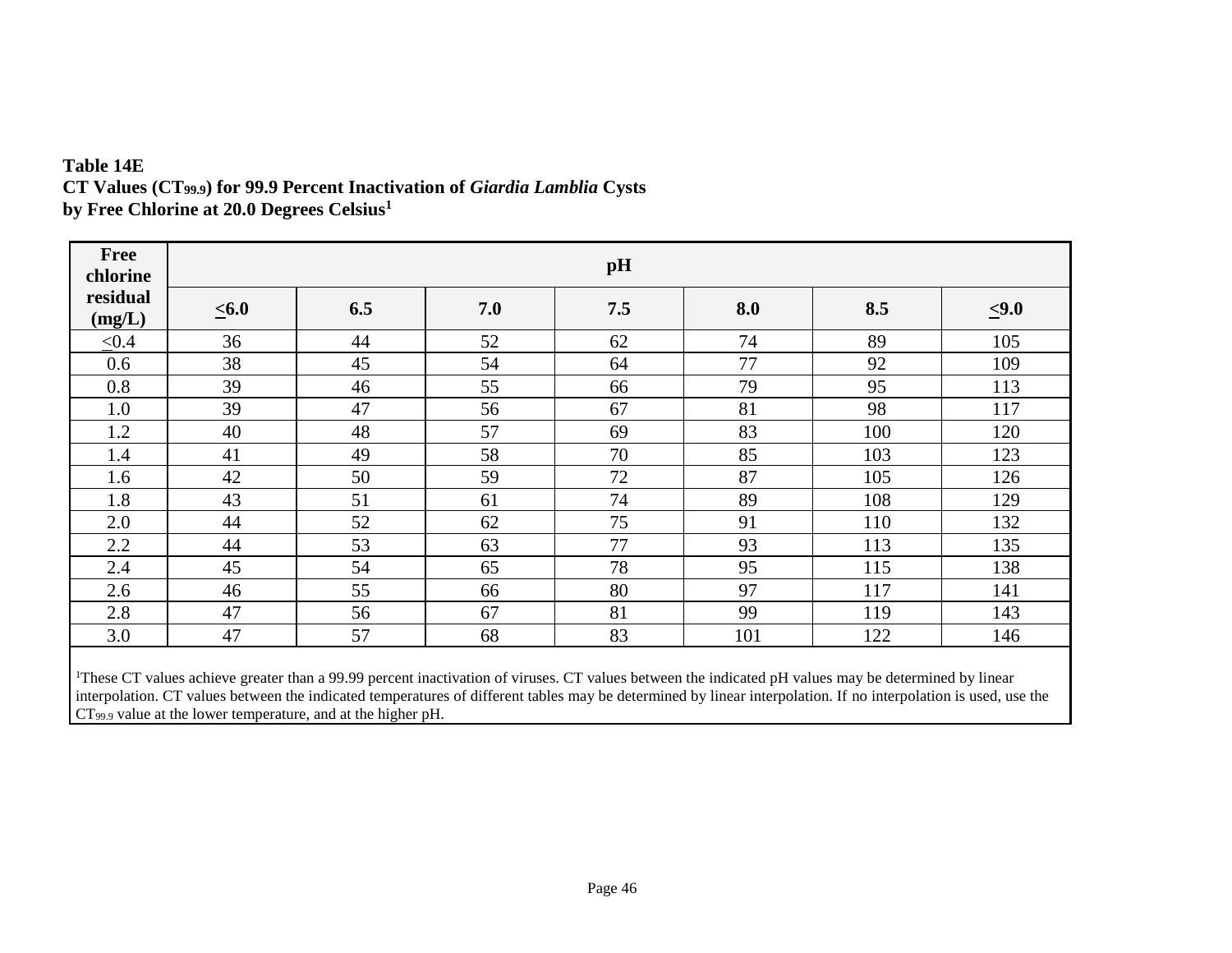| Free<br>chlorine   | pH      |     |     |     |     |     |            |  |  |  |  |  |
|--------------------|---------|-----|-----|-----|-----|-----|------------|--|--|--|--|--|
| residual<br>(mg/L) | $≤ 6.0$ | 6.5 | 7.0 | 7.5 | 8.0 | 8.5 | $\leq 9.0$ |  |  |  |  |  |
| ${\leq}0.4$        | 24      | 29  | 35  | 42  | 50  | 59  | 70         |  |  |  |  |  |
| 0.6                | 25      | 30  | 36  | 43  | 51  | 61  | 73         |  |  |  |  |  |
| 0.8                | 26      | 31  | 37  | 44  | 53  | 63  | 75         |  |  |  |  |  |
| 1.0                | 26      | 31  | 37  | 45  | 54  | 65  | 78         |  |  |  |  |  |
| 1.2                | 27      | 32  | 38  | 46  | 55  | 67  | 80         |  |  |  |  |  |
| 1.4                | 27      | 33  | 39  | 47  | 57  | 69  | 82         |  |  |  |  |  |
| 1.6                | 28      | 33  | 40  | 48  | 58  | 70  | 84         |  |  |  |  |  |
| 1.8                | 29      | 34  | 41  | 49  | 60  | 72  | 86         |  |  |  |  |  |
| 2.0                | 29      | 35  | 41  | 50  | 61  | 74  | 88         |  |  |  |  |  |
| 2.2                | 30      | 35  | 42  | 51  | 62  | 75  | 90         |  |  |  |  |  |
| 2.4                | 30      | 36  | 43  | 52  | 63  | 77  | 92         |  |  |  |  |  |
| 2.6                | 31      | 37  | 44  | 53  | 65  | 78  | 94         |  |  |  |  |  |
| 2.8                | 31      | 37  | 45  | 54  | 66  | 80  | 96         |  |  |  |  |  |
| 3.0                | 32      | 38  | 46  | 55  | 67  | 81  | 97         |  |  |  |  |  |

### **Table 14F CT Values (CT99.9) for 99.9 Percent Inactivation of** *Giardia Lamblia* **Cysts by Free Chlorine at 25.0 Degrees Celsius and Higher<sup>1</sup>**

<sup>1</sup>These CT values achieve greater than a 99.99 percent inactivation of viruses. CT values between the indicated pH values may be determined by linear interpolation. CT values between the indicated temperatures of different tables may be determined by linear interpolation. If no interpolation is used, use the CT99.9 value at the lower temperature, and at the higher pH.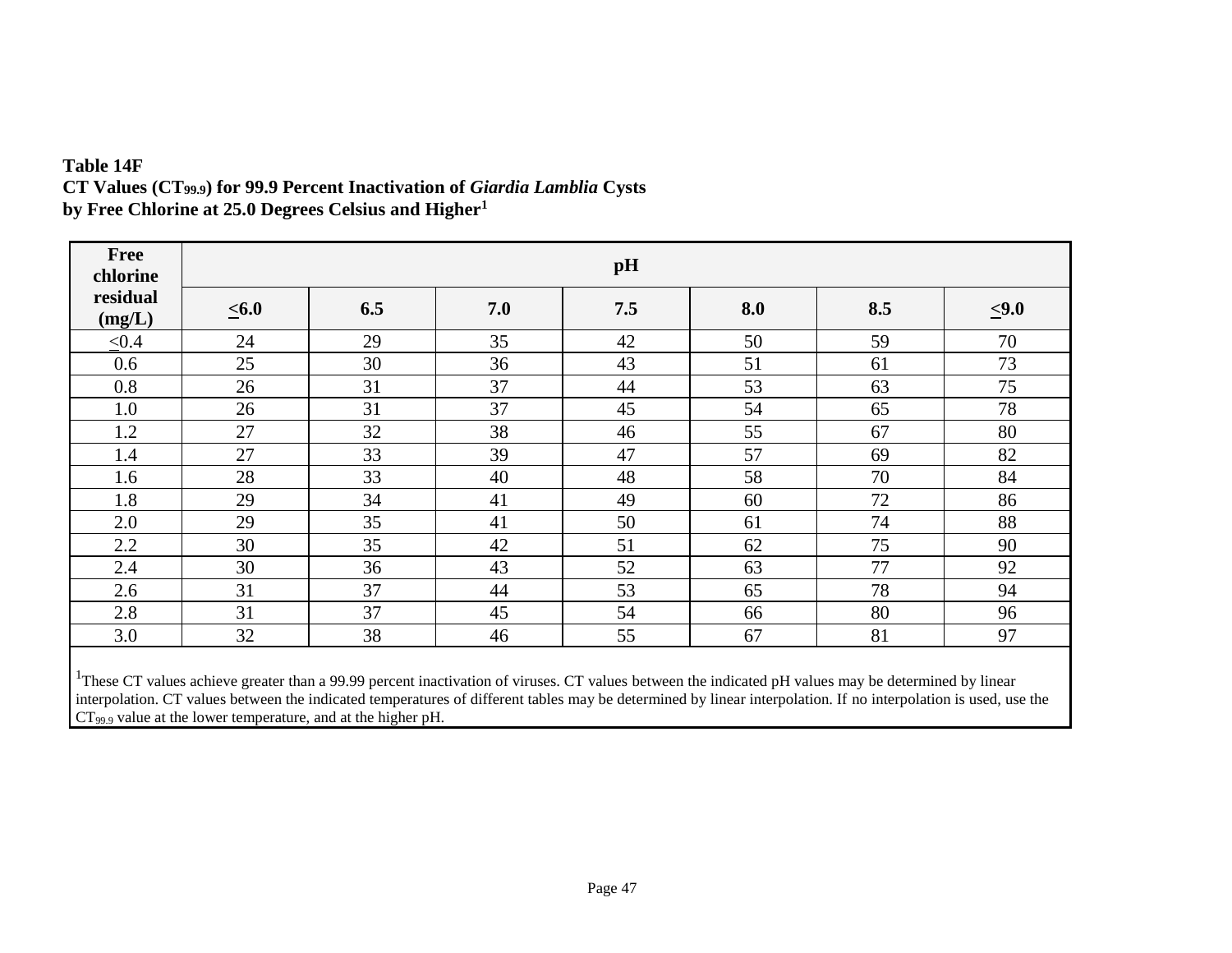### **Table 14G CT Values (CT99.9) for 99.9 Percent Inactivation of** *Giardia Lamblia* **Cysts by Chlorine Dioxide and Ozone1,2**

|                                                                                                                                                                                                                                                                                                                                       | <b>Degrees Celsuis</b> |    |    |      |           |      |  |  |  |
|---------------------------------------------------------------------------------------------------------------------------------------------------------------------------------------------------------------------------------------------------------------------------------------------------------------------------------------|------------------------|----|----|------|-----------|------|--|--|--|
|                                                                                                                                                                                                                                                                                                                                       |                        |    |    |      | <b>20</b> |      |  |  |  |
| Chlorine dioxide                                                                                                                                                                                                                                                                                                                      | 63                     | 26 | 23 | 19   |           |      |  |  |  |
| Ozone                                                                                                                                                                                                                                                                                                                                 | 2.9                    |    |    | 0.95 | 0.72      | 0.48 |  |  |  |
| <sup>1</sup> These CT values achieve greater than a 99.99 percent inactivation of viruses. CT values between the indicated pH values may be determined by linear<br>interpolation. If no interpolation is used, use the $CT_{99.9}$ value at the lower temperature for determining $CT_{99.9}$ values between indicated temperatures. |                        |    |    |      |           |      |  |  |  |
| <sup>2</sup> The use of these alternative disinfectants shall be approved in accordance with the provisions of section $5-1.22$ of this Section.                                                                                                                                                                                      |                        |    |    |      |           |      |  |  |  |

### **Table 14H. CT Values (CT 99.9) for 99.9 Percent Inactivation of** *Giardia Lamblia* **Cysts by Chloramines<sup>1</sup>**

| Water Temperature, in Degrees Celsius |                                         |  |  |  |  |  |  |
|---------------------------------------|-----------------------------------------|--|--|--|--|--|--|
| $\leq$ 1                              | 15<br>10<br>25<br>20                    |  |  |  |  |  |  |
| 3,800                                 | 1,850<br>2,200<br>750<br>1,500<br>1,100 |  |  |  |  |  |  |

<sup>1</sup>These values are for pH values of 6 to 9. These CT values may be assumed to achieve greater than 99.99 percent inactivation of viruses only if chlorine is added and mixed in the water prior to the addition of ammonia. If this condition is not met, the system must demonstrate, based on on-site studies or other information, as approved by the State, that the system is achieving at least 99.99 percent inactivation of viruses. CT values between the indicated temperatures may be determined by linear interpolation. If no interpolation is used, use the  $\overline{CT}_{99.9}$  value at the lower temperature for determining  $CT_{99.9}$  values between indicated temperatures.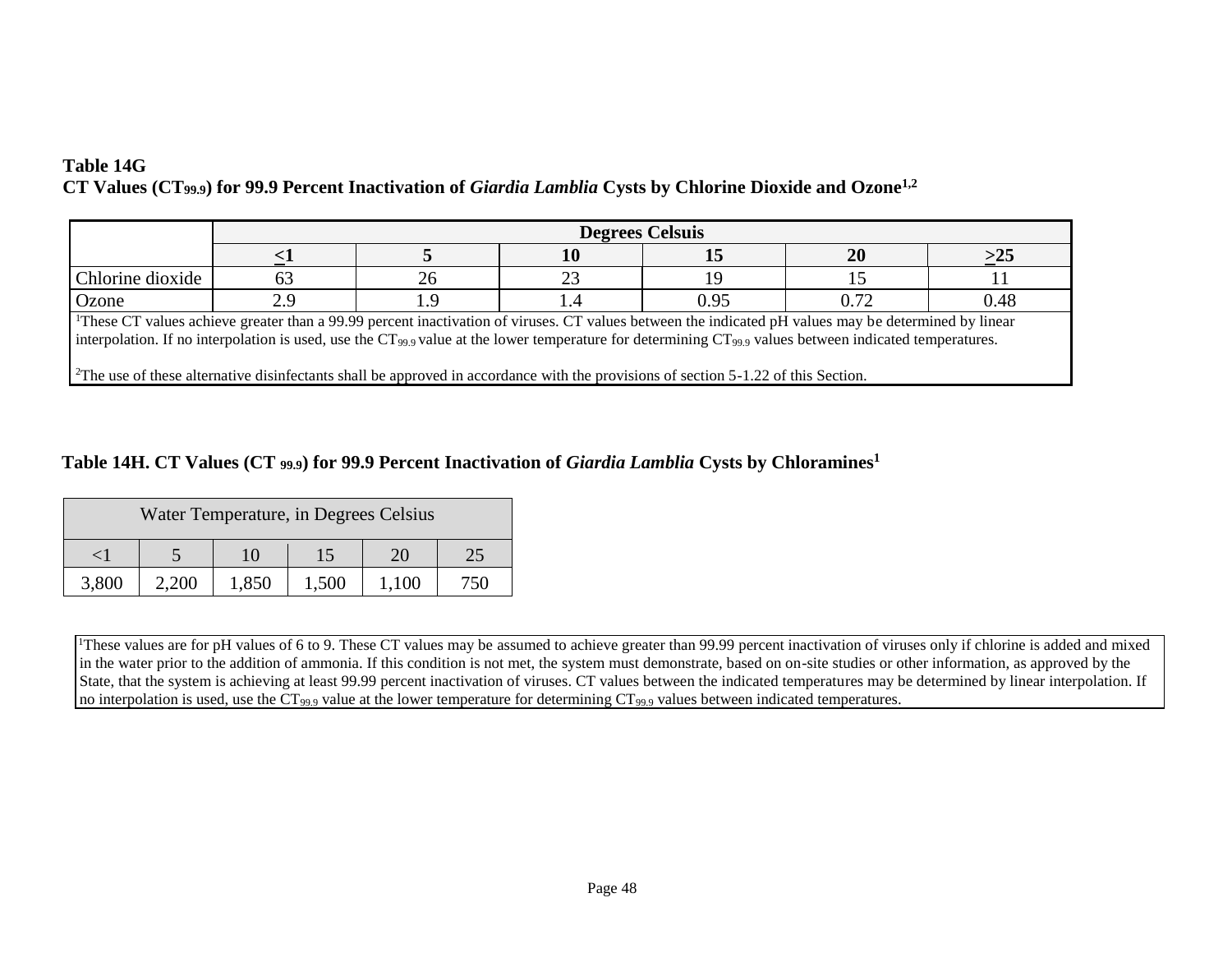| Log<br>Credit | Water Temperature, in Degrees Celsius |      |      |      |      |      |     |     |     |     |     |
|---------------|---------------------------------------|------|------|------|------|------|-----|-----|-----|-----|-----|
|               | $\leq=0.5$                            | 1    | 2    | 3    | 5    | 7    | 10  | 15  | 20  | 25  | 30  |
| 0.25          | 159                                   | 153  | 140  | 128  | 107  | 90   | 69  | 45  | 29  | 19  | 12  |
| 0.5           | 319                                   | 305  | 279  | 256  | 214  | 180  | 138 | 89  | 58  | 38  | 24  |
| 1.0           | 637                                   | 610  | 558  | 511  | 429  | 360  | 277 | 179 | 116 | 75  | 49  |
| 1.5           | 956                                   | 915  | 838  | 767  | 643  | 539  | 415 | 268 | 174 | 113 | 73  |
| 2.0           | 1275                                  | 1220 | 1117 | 1023 | 858  | 719  | 553 | 357 | 232 | 150 | 98  |
| 2.5           | 1594                                  | 1525 | 1396 | 1278 | 1072 | 899  | 691 | 447 | 289 | 188 | 122 |
| 3.0           | 1912                                  | 1830 | 1675 | 1534 | 1286 | 1079 | 830 | 536 | 347 | 226 | 147 |

## **Table 14I. CT Values (mg·min/L) for** *Cryptosporidium* **Inactivation by Chlorine Dioxide<sup>1</sup>**

 $1$  Systems may use this equation to determine log credit between the indicated values: Log credit =  $(0.001506 \text{ x } (1.09116)^{\text{Temp}}) \text{ x CT}.$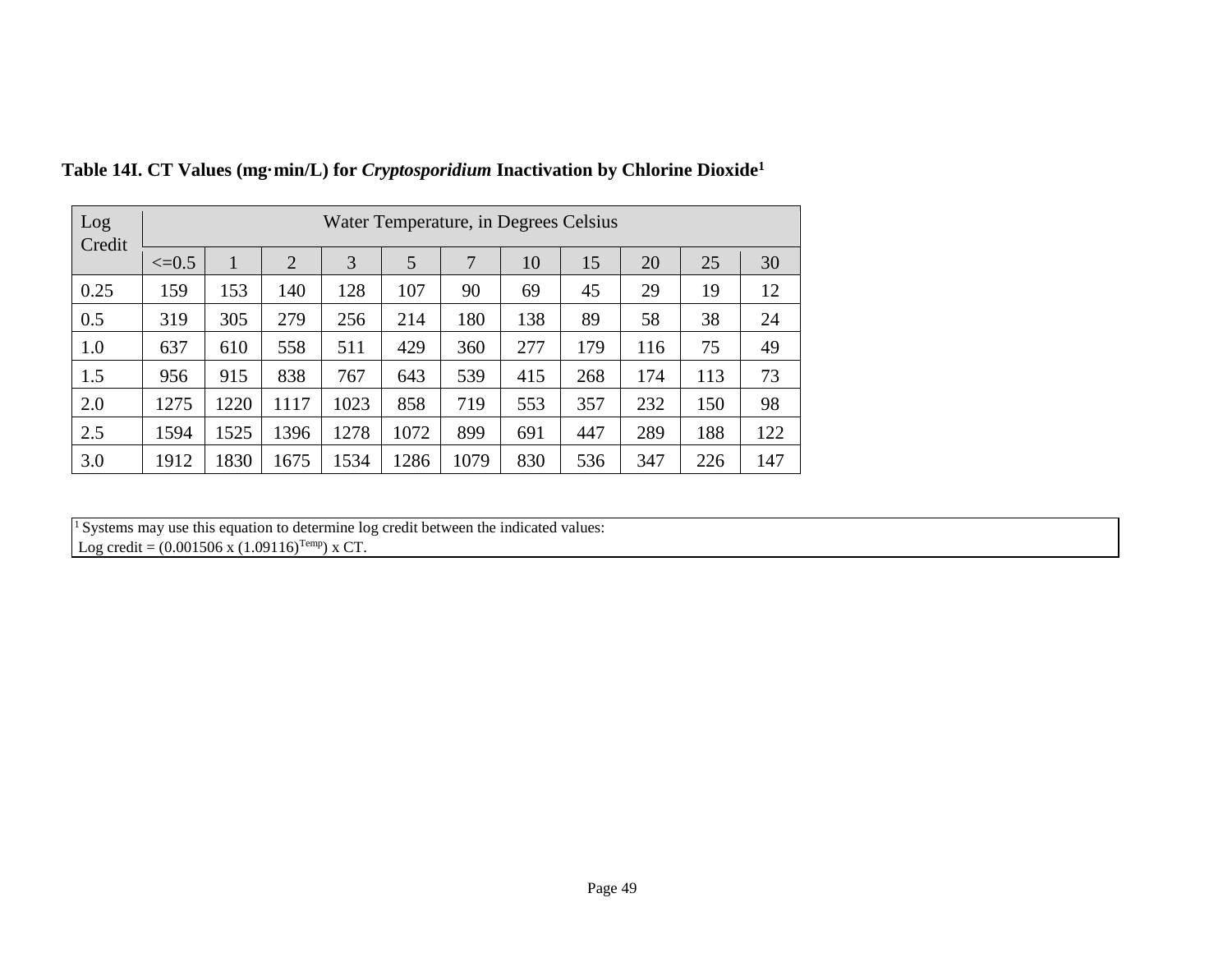| Log<br>Credit | Water Temperature, in Degrees Celsius |     |                |     |     |     |     |     |     |     |      |
|---------------|---------------------------------------|-----|----------------|-----|-----|-----|-----|-----|-----|-----|------|
|               | $\leq=0.5$                            | 1   | $\overline{2}$ | 3   | 5   | 7   | 10  | 15  | 20  | 25  | 30   |
| 0.25          | 6.0                                   | 5.8 | 5.2            | 4.8 | 4.0 | 3.3 | 2.5 | 1.6 | 1.0 | 0.6 | 0.39 |
| 0.5           | 12                                    | 12  | 10             | 9.5 | 7.9 | 6.5 | 4.9 | 3.1 | 2.0 | 1.2 | 0.78 |
| 1.0           | 24                                    | 23  | 21             | 19  | 16  | 13  | 9.9 | 6.2 | 3.9 | 2.5 | 1.6  |
| 1.5           | 36                                    | 35  | 31             | 29  | 24  | 20  | 15  | 9.3 | 5.9 | 3.7 | 2.4  |
| 2.0           | 48                                    | 46  | 42             | 38  | 32  | 26  | 20  | 12  | 7.8 | 4.9 | 3.1  |
| 2.5           | 60                                    | 58  | 52             | 48  | 40  | 33  | 25  | 16  | 9.8 | 6.2 | 3.9  |
| 3.0           | 72                                    | 69  | 63             | 57  | 47  | 39  | 30  | 19  | 12  | 7.4 | 4.7  |

## **Table 14J. CT Values (mg·min/L) for** *Cryptosporidium* **Inactivation by Ozone<sup>1</sup>**

 $1$  Systems may use this equation to determine log credit between the indicated values: Log credit =  $(0.0397 \times (1.09757)^{Temp}) \times CT$ .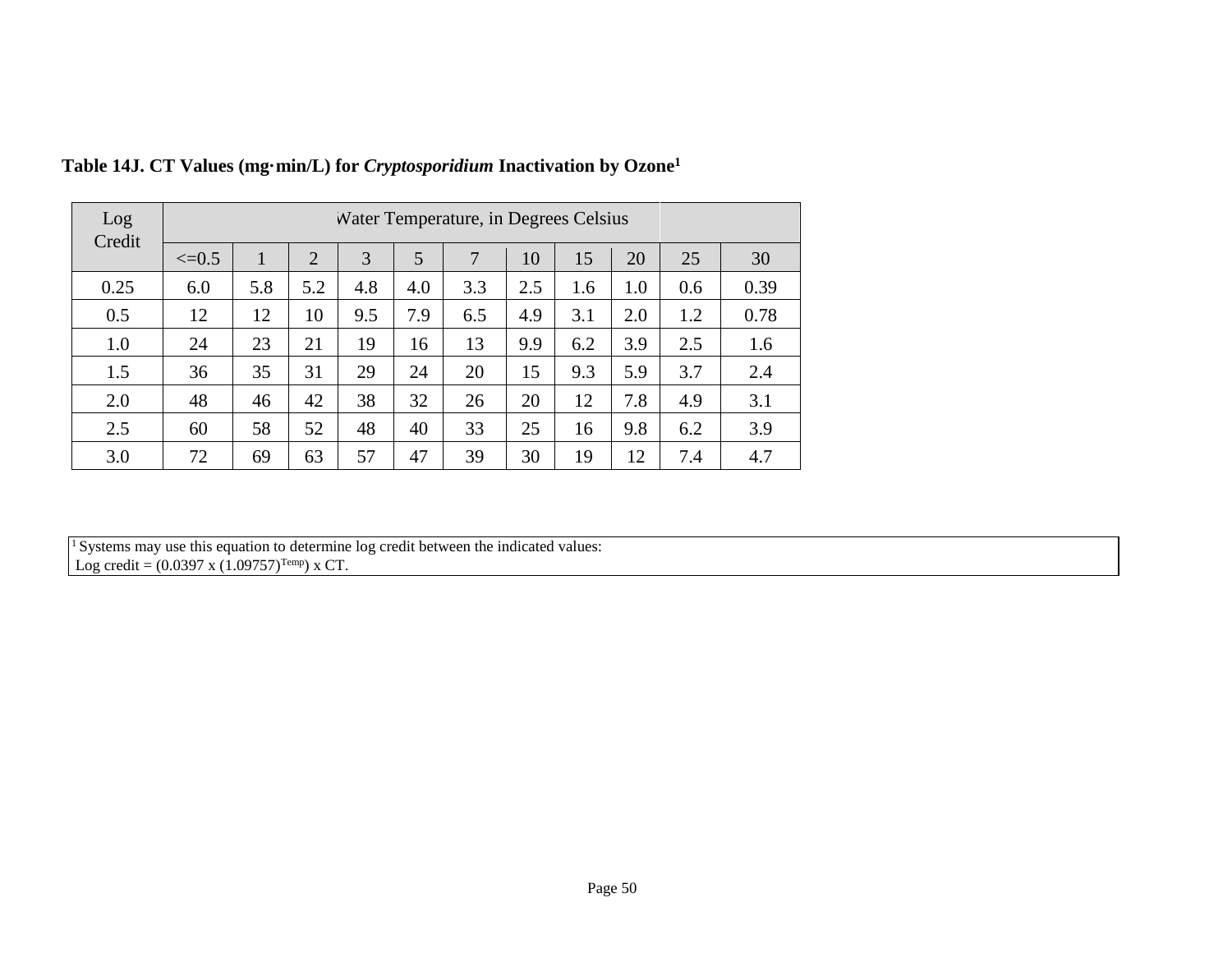| Log Credit | Cryptosporidium UV dose<br>(mJ/cm <sup>2</sup> ) | Giardia lamblia UV dose<br>(mJ/cm <sup>2</sup> ) | Virus UV dose<br>(mJ/cm <sup>2</sup> ) |
|------------|--------------------------------------------------|--------------------------------------------------|----------------------------------------|
| 0.5        | 1.6                                              | 1.5                                              | 39                                     |
| 1.0        | 2.5                                              | 2.1                                              | 58                                     |
| 1.5        | 3.9                                              | 3.0                                              | 79                                     |
| 2.0        | 5.8                                              | 5.2                                              | 100                                    |
| 2.5        | 8.5                                              | 7.7                                              | 121                                    |
| 3.0        | 12                                               | 11                                               | 143                                    |
| 3.5        | 15                                               | 15                                               | 163                                    |
| 4.0        | 22                                               | 22                                               | 186                                    |

**Table 14K. UV Dose Table for** *Cryptosporidium***,** *Giardia lamblia***, and Virus Inactivation Credit1,2,3,4**

<sup>1</sup> Ultraviolet light. Systems receive *Cryptosporidium, Giardia lamblia*, and virus treatment credits for ultraviolet (UV) light reactors by achieving the corresponding UV dose values shown in this table. Systems must use validated UV reactors and monitor UV reactors as described in footnotes 3 and 4 of this table to demonstrate that they are achieving a particular UV dose value for treatment credit.

<sup>2</sup>UV dose table. The treatment credits listed in this table are for UV light at a wavelength of 254 nm as produced by a low pressure mercury vapor lamp. To receive treatment credit for other lamp types, systems must demonstrate an equivalent germicidal dose through reactor validation testing, as described in footnote 3 of this table. The UV dose values in this table are applicable only to unfiltered systems (either by filtration waiver or those that do not require filtration) and to post-filter applications of UV in filtered systems.

<sup>3</sup>Reactor validation testing. Systems must use UV reactors that have undergone validation testing to determine the operating conditions under which the reactor delivers the UV dose required in footnote 2 of this table (*i.e.*, validated operating conditions). These operating conditions must include flow rate, UV intensity as measured by a UV sensor, and UV lamp status.

When determining validated operating conditions, systems must account for the following factors: UV absorbance of the water; lamp fouling and aging; measurement uncertainty of on-line sensors; UV dose distributions arising from the velocity profiles through the reactor; failure of UV lamps or other critical system components; and inlet and outlet piping or channel configurations of the UV reactor.

Validation testing must include full scale testing of a reactor that conforms uniformly to the UV reactors used by the system and inactivation of a test microorganism whose dose response characteristics have been quantified with a low pressure mercury vapor lamp. The State may approve an alternative approach to validation testing.

#### <sup>4</sup>Reactor monitoring.

To receive treatment credit for UV light, systems must treat at least 95 percent of the water delivered to the public during each month by UV reactors operating within validated conditions for the required UV dose, as described in footnotes 2 and 3 of this table. Systems must demonstrate compliance with this condition by monitoring UV intensity as measured by a UV sensor, flow rate, lamp status, and other parameters designated by the State.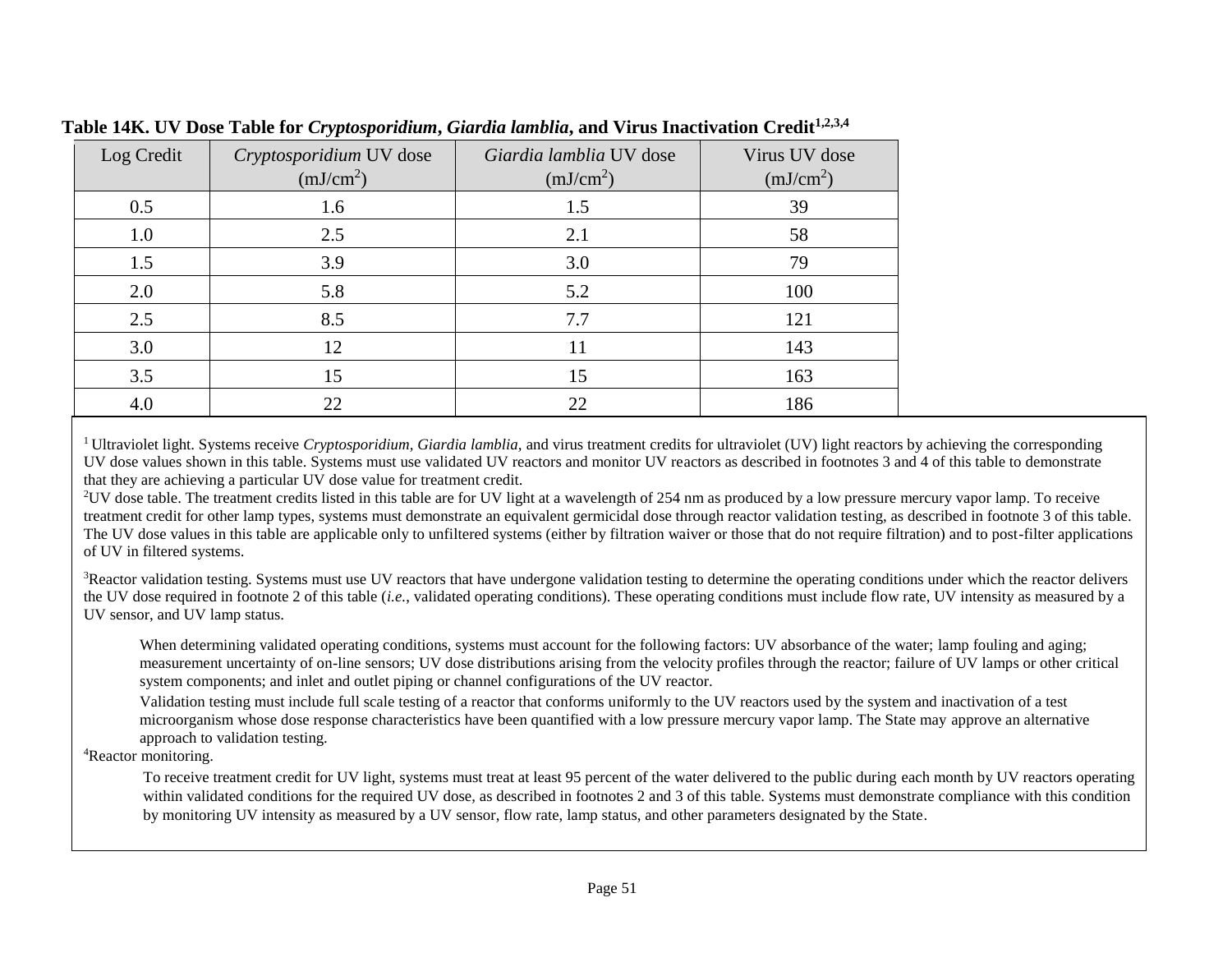| <b>Water System Source Type</b>                                                              | <b>Population served</b> | Samples per day <sup>4</sup>                |
|----------------------------------------------------------------------------------------------|--------------------------|---------------------------------------------|
|                                                                                              | Up to $500$              |                                             |
|                                                                                              | $501 - 1,000$            |                                             |
| Surface Water or Ground Water under the Direct<br>Influence of Surface Water $(GWUDI)^{2,3}$ | $1,001 - 2,500$          |                                             |
|                                                                                              | $2,501 - 3,300$          |                                             |
|                                                                                              | > 3,300                  | Continuous monitoring required <sup>5</sup> |
| Ground Water System or ground water source                                                   | $\leq 3,300$             |                                             |
| required to provide 4-log virus treatment and<br>process compliance monitoring $6, 7, 8$     | > 3,300                  | Continuous monitoring required <sup>5</sup> |
| Ground Water System or ground water source with<br>other than 4-log virus treatment          | Any                      | 19                                          |

#### **Table 15 Entry Point Disinfectant Monitoring Frequency for Systems Using Chemical Disinfection<sup>1</sup>**

<sup>1</sup>See also Table 15A for distribution system disinfectant residual sampling locations and frequency depending on disinfectant used.

 ${}^{2}$ If at any time chlorine residual concentration falls below 0.2 mg/L at the entry point for a surface water or GWUDI system, the system must collect and analyze a grab sample every four hours until the chlorine residual concentration is again equal to or greater than 0.2 mg/L.

<sup>3</sup>Entry point samples collected at Surface Water or GWUDI systems

<sup>4</sup>The day's grab samples may not be conducted at the same time.

<sup>5</sup>If there is a failure in the continuous monitoring equipment, grab samples, every four hours, may be conducted in lieu of continuous monitoring, but for no more than five working days (fourteen working days for ground water systems) following the failure of the equipment.

<sup>6</sup>If at any time the disinfectant concentration at a ground water system falls below the minimum required in the process compliance monitoring plan approved by the State, the system must collect and analyze a grab sample every four hours until the disinfectant residual concentration is again at or above minimum required levels, without exceeding other applicable concentration requirements in Table 3A.

 $<sup>7</sup>$ Any ground water system required to provide 4-log virus treatment because of fecal contamination of the source or because of significant</sup> deficiencies in system operation, and using chemical disinfection, must demonstrate minimum disinfectant residual at a location that demonstrates adequate concentration to provide the required treatment at the first customer during peak flow according to the sampling plan developed for the system. These samples to confirm the minimum disinfection residual are to be collected at the frequency in this table.

<sup>8</sup>Lowest daily concentration must be recorded on operation report.

9A minimum of one disinfectant residual concentration must be recorded on operation report every day.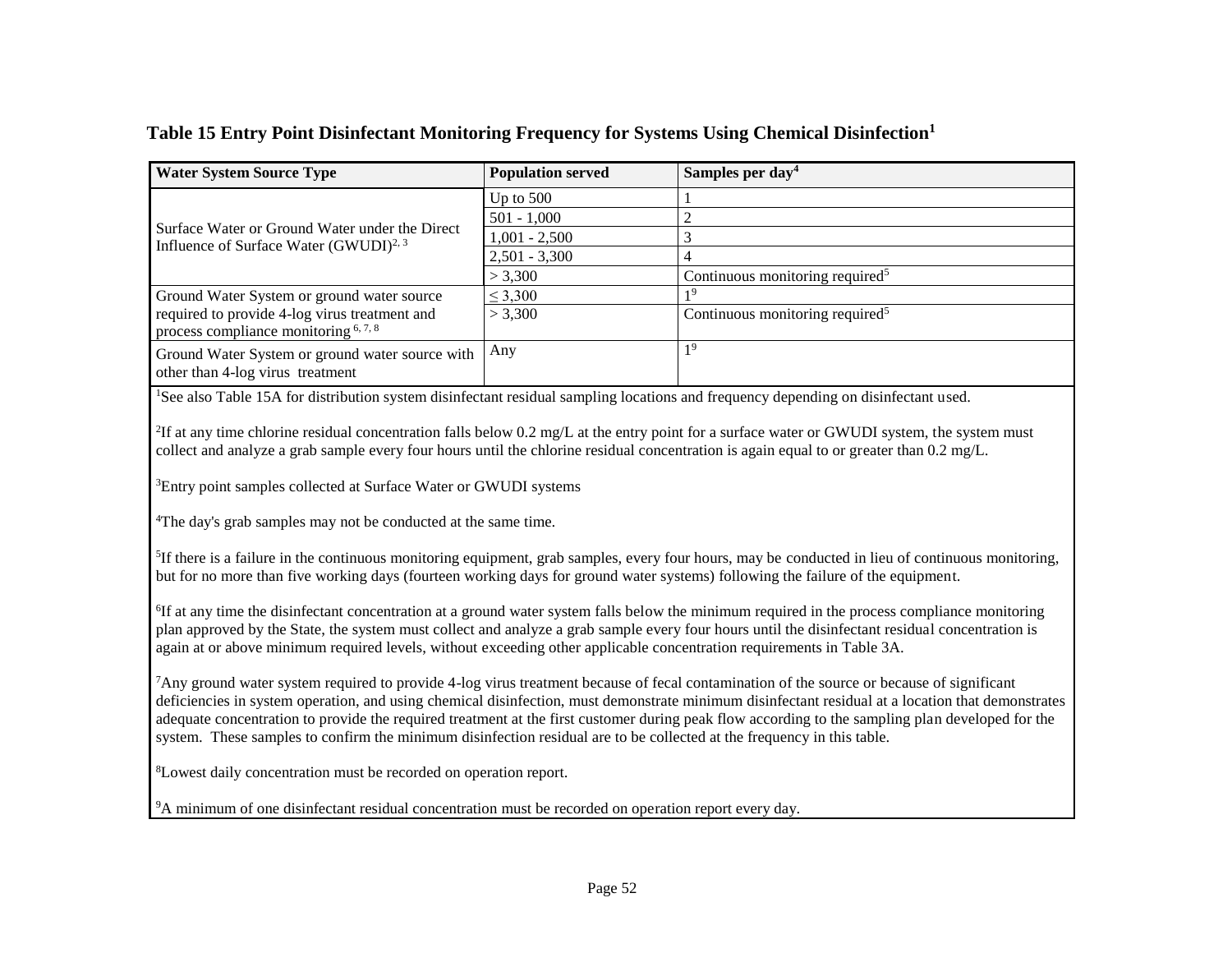## **Table 15A Disinfectant Residual Minimum Distribution System Monitoring Requirements for Systems Using Chemical Disinfection**

| <b>Disinfectant</b>           | <b>Type of Water System</b>      | <b>Routine Monitoring</b>                                            |
|-------------------------------|----------------------------------|----------------------------------------------------------------------|
| Chlorine                      | Community and                    | Sample at the same time and same points in the distribution          |
| Chloramines                   | <b>Nontransient Noncommunity</b> | system as total coliform sampling <sup>1</sup>                       |
| Chlorine Dioxide <sup>2</sup> | Community, Nontransient          | Daily sample at the entrance to the distribution system <sup>3</sup> |
|                               | Noncommunity and                 |                                                                      |
|                               | <b>Transient Noncommunity</b>    |                                                                      |

<sup>1</sup>Community Water Systems using surface water or ground water under the direct influence of surface water may use heterotrophic plate count results of equal to or less than 500 colonies per milliliter as equivalent to a free chlorine residual as outlined in table 11, footnote 5, in lieu of taking separate samples for disinfection residuals

<sup>2</sup>Monitoring is required if chlorine dioxide is used for either oxidation or disinfection.

<sup>3</sup>If the Maximum Residual Disinfectant Level (MRDL) of 0.8 mg/L is exceeded, the system must take three samples in the distribution system on the following day. If chlorine dioxide or chloramines are used to maintain a disinfectant residual in the distribution system, or if chlorine is used and there are no rechlorination stations, the system must take 3 samples as close to the first customer as possible, at intervals of at least 6 hours. If chlorine is used and there is a rechlorination station, the system must take one sample as close to the first customer as possible, one sample representing average residence time, and one sample representing maximum residence time.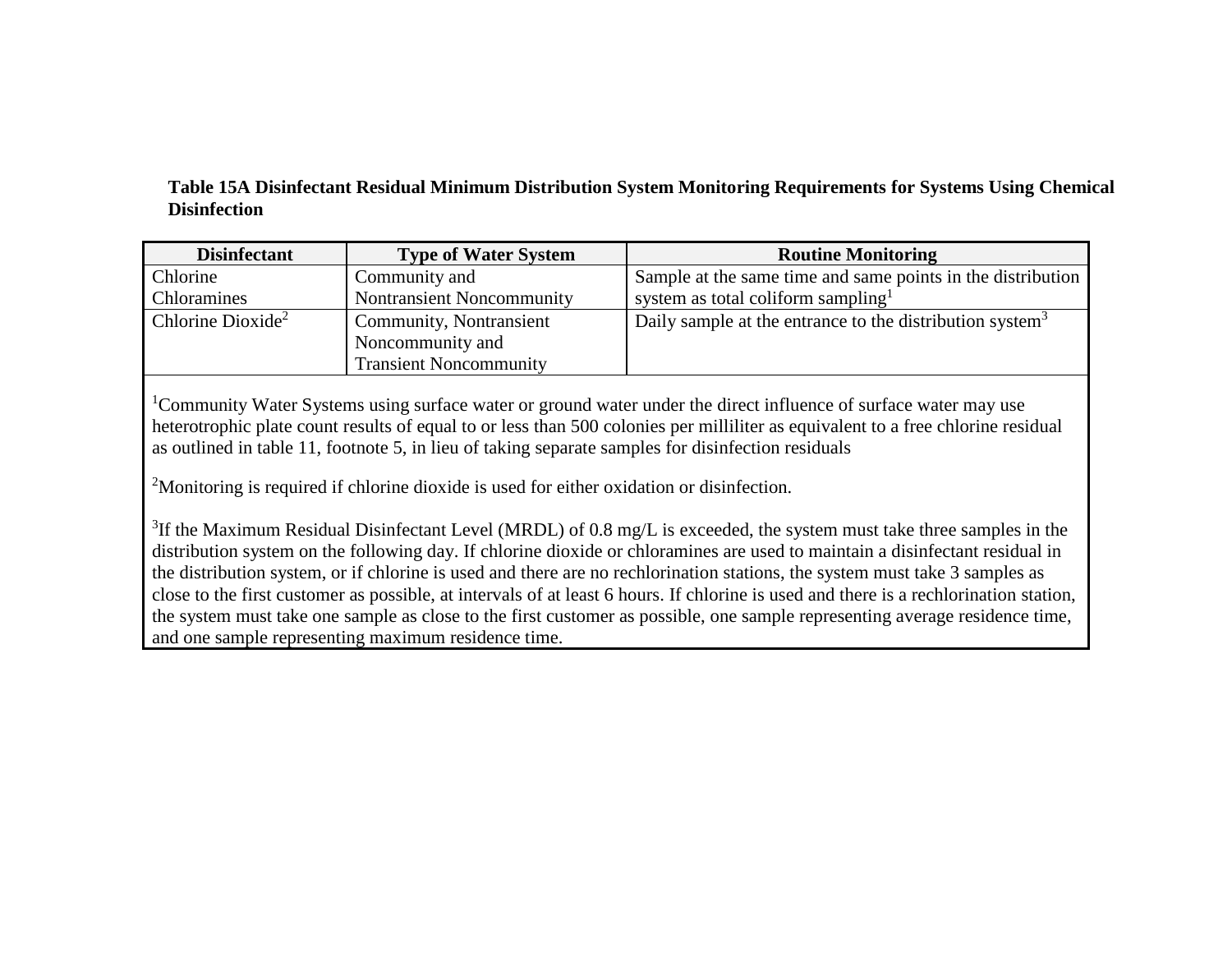| Table 16. Additional Contaminants for which Reporting is Required |  |  |
|-------------------------------------------------------------------|--|--|
| Pursuant to $5-1.72$ (e)-(h) of this Subpart                      |  |  |

| <b>Contaminant Name</b> |                       |  |
|-------------------------|-----------------------|--|
| 2,4-dinitrotoluene      | 2-methyl-1-phenol     |  |
| 2,6-dinitrotoluene      | <b>Alachlor ESA</b>   |  |
| DCPA monoacid           | 1,2-diphenylhydrazine |  |
| DCPA di acid            | Diazinon              |  |
| $4,4'-DDE$              | Disulfoton            |  |
| <b>EPTC</b>             | Fonofos               |  |
| Molinate                | <b>Terbufos</b>       |  |
| <b>MTBE</b>             | Aeromonas Hydrophilia |  |
| Nitrobenzene            | Polonium-210          |  |
| Terbacil                | <b>RDX</b>            |  |
| Acetochlor              | Algae and toxins      |  |
| Perchlorate             | Echoviruses           |  |
| Diuron                  | Coxsackie viruses     |  |
| Linuron                 | Helicobacter pylori   |  |
| Prometon                | Microsporidia         |  |
| 2,4,6-trichlorophenol   | Caliciviruses         |  |
| 2,4-dichlorophenol      | Adenoviruses          |  |
| 2,4-dinitrophenol       | Lead $-210$           |  |
|                         | Napthalene            |  |
|                         |                       |  |